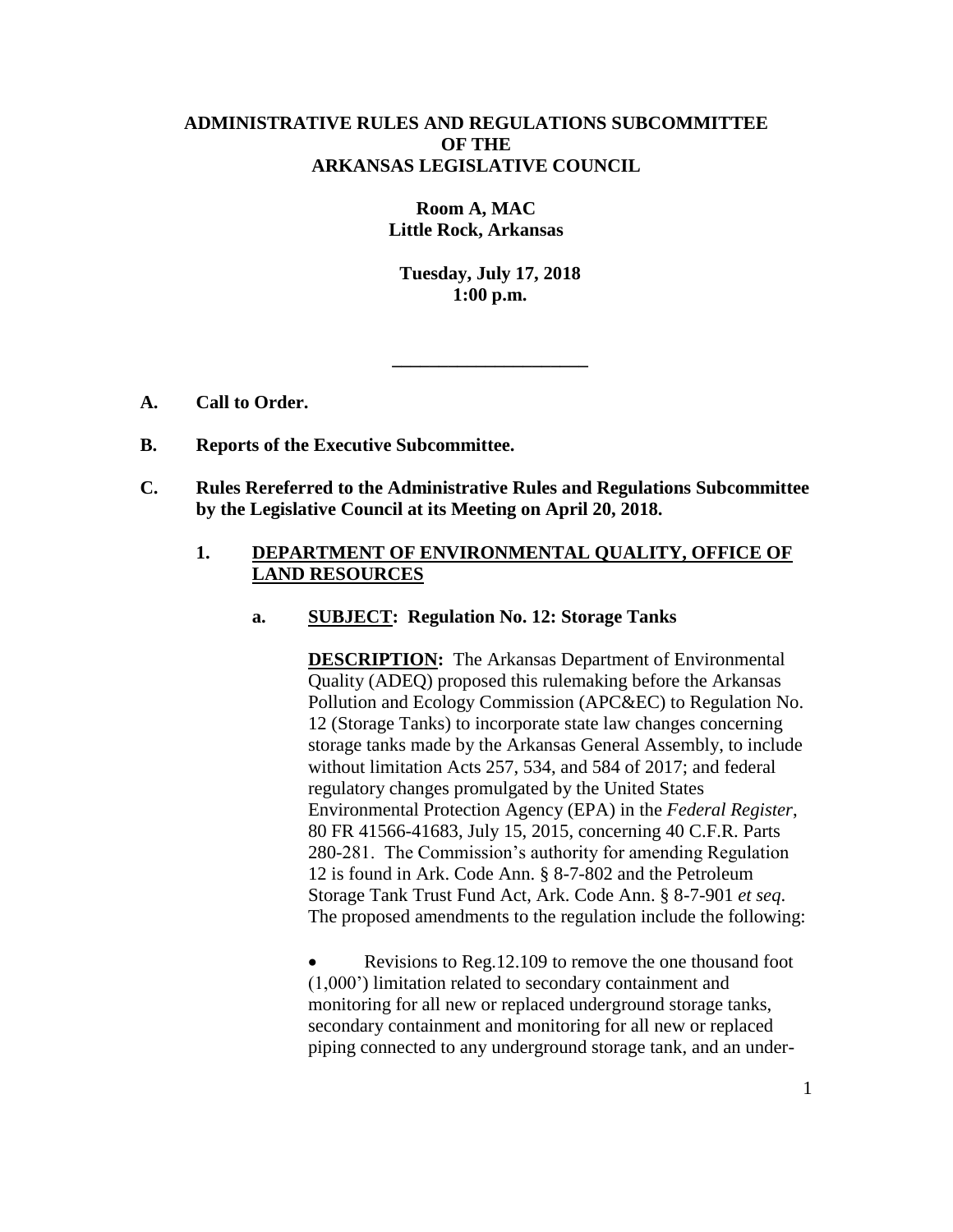dispenser spill containment for all new or replacement motor fuel dispenser systems consistent with Act 534 of 2017;

 Revisions to Reg.12.201 to make the registration of aboveground storage tanks optional; to allow the owner or operator of an aboveground storage tank containing petroleum to be potentially eligible for reimbursement under the Petroleum Storage Tank Trust Fund Act if the tank is registered and all fees required under state law or regulation are paid consistent with Act 584 of 2017;

• Incorporates changes to 40 C.F.R. Parts 280-281 that concern airport hydrant fuel distribution systems and field constructed tanks, which are now defined as underground storage tanks, in Reg.12.104 by changing the date that Regulation 12 incorporates federal regulations by reference; and

 Minor revisions to include correcting typographical, grammatical, formatting, and stylistic errors, to include without limitation a minor change to Reg.12.320 required by Act 257 of 2017.

**PUBLIC COMMENT:** A public hearing was held on September 6, 2017. The public comment period expired on September 20, 2017. The Department provided the following summary of the comments that it received and its responses thereto:

### **Charles M. Miller, Executive Director, Arkansas Environmental Federation**

**Comment:** The Arkansas Environmental Federation (AEF) is a non-profit association with over 200 members, primarily Arkansas businesses and industries that manufacture products, provide services, and employ skilled workers in Arkansas while also insuring that their operations comply with all federal and state environmental, safety and health regulations. As such, the AEF appreciates the opportunity to submit comments on proposed revisions to Arkansas Pollution Control & Ecology Commission (APC&EC) Regulation 12 (storage tanks). **Response:** The Department acknowledges the comment.

**Comment:** AEF's comments focus specifically on the Act 584 of 2017 provisions that eliminate the registration and fee requirements for petroleum aboveground storage tanks ("ASTs").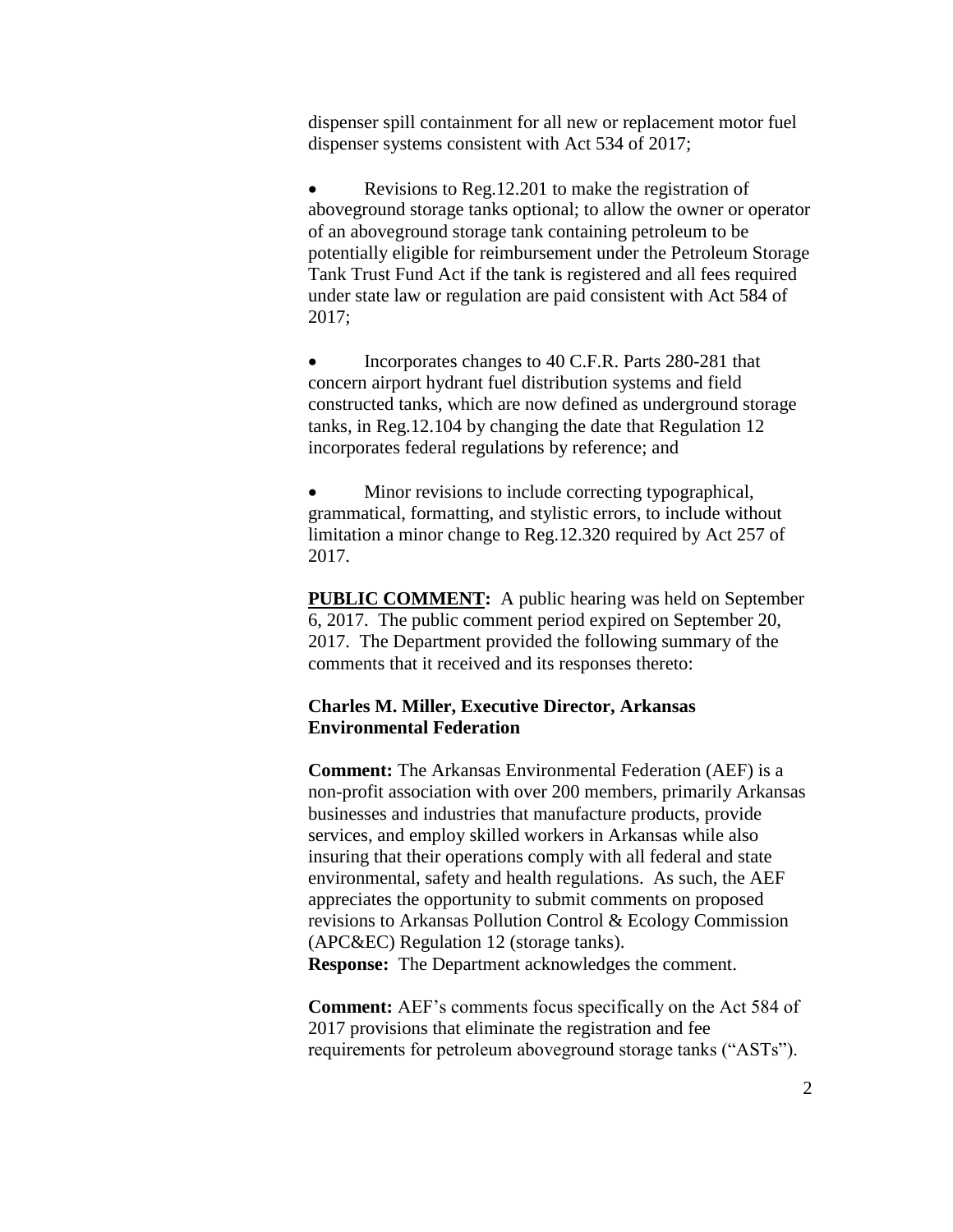Additional provisions of Act 584 provided petroleum ASTs the ability to access the Arkansas Petroleum Storage Tank Trust Fund in the event such tanks opted to meet the registration/fee requirements.

### **Reg.12.201 Registration Requirements**

(A) As provided by state and federal law and except as otherwise provided in this section, all owners and operators of storage tanks must register their tanks in accordance with this Regulation.  $(B)(1)$  No An owner or operator shall not receive any regulated substance into any underground storage tank for which without furnishing current and proper proof of registration, as provided by under Reg.12.202(A), has not been furnished to the person selling the regulated substance.

 $(2)$  N $\Theta$  A person selling any regulated substance shall not deliver, or cause to be delivered, a regulated substance into any underground storage tank for which he or she has not obtained current and proper proof of registration, as provided by under Reg.12.202(A), from the owner or operator.

(C) The provisions of this This Regulation shall not apply to aboveground tanks located on farms, if the contents of which are used for agricultural purposes and not held for resale.

(D) The provisions of this This Regulation shall not apply to aboveground tanks storing a regulated substance at a location on a transitory or temporary basis, for example, short-term use at nonpermanent construction, roadway maintenance, timber harvesting, or emergency response locations.

(E) The provisions of this This Regulation shall not apply to storage tanks containing a *de minimis* concentration of a regulated substance.

(F)(1) An aboveground storage tank that contains petroleum may be registered under this section at the option of the owner or operator for the purpose of allowing potential eligibility for reimbursement under the Petroleum Storage Tank Trust Fund Act, Ark. Code Ann.§ 8-7-901 et seq.

(2) If an owner or operator of an aboveground storage tank that contains petroleum chooses to register the aboveground storage tank under this section, a certification of registration under Reg.12.203 must be obtained and the storage tank registration fees under Reg.12.203 must be paid.

**Response:** The Department agrees that the suggested change would provide helpful clarification. Reg. 12.201(F) will be changed to add a new subdivision (F)(2) as indicated above.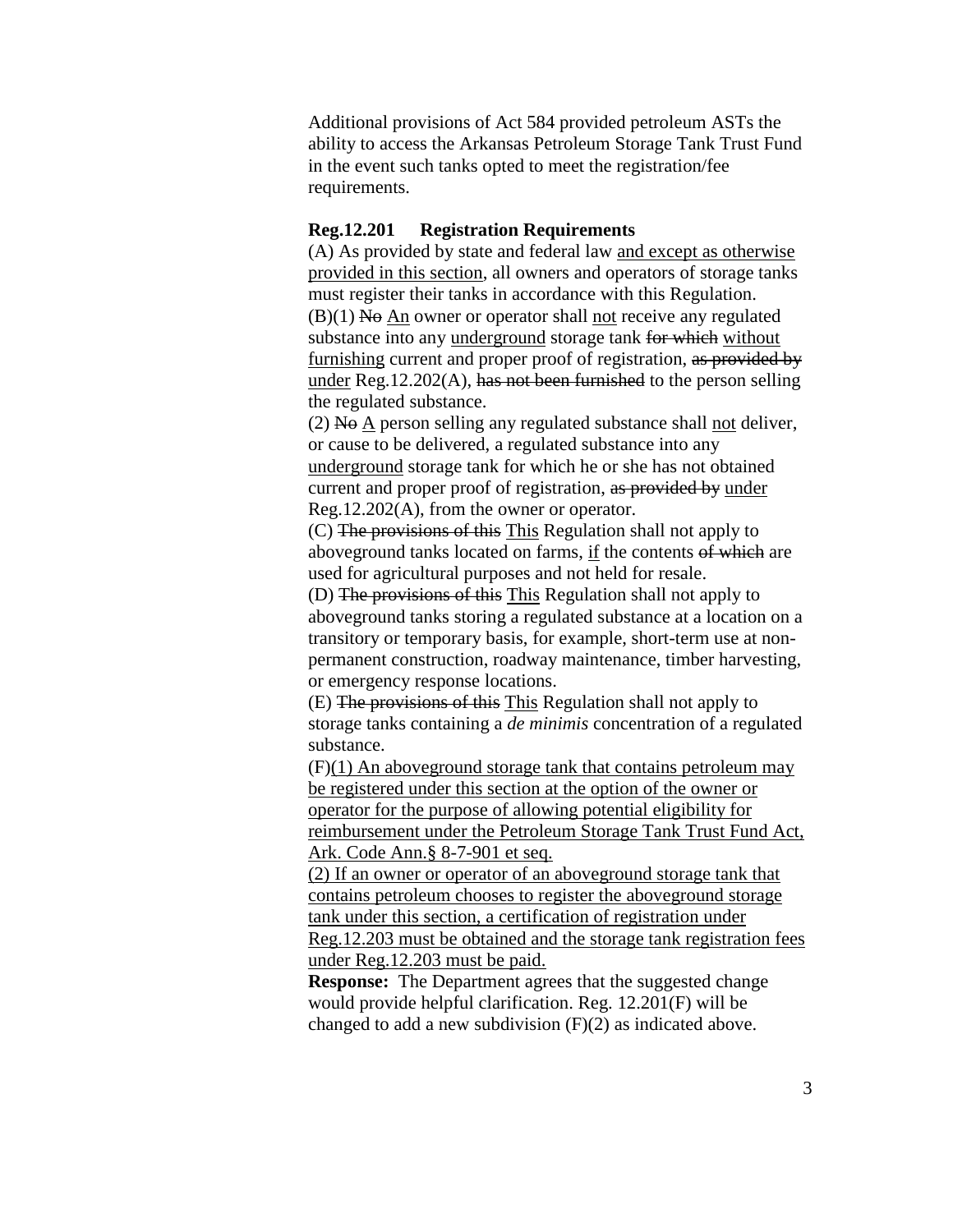#### **Steve Ferren, Executive Vice President, Arkansas Oil Marketers Association**

**Comment:** I am writing on behalf of the Arkansas Oil Marketers ("AOMA") in regards to Notice of Proposed Regulation Changes, Public Hearing, and Public Comment Period – Regulation 12. AOMA very much appreciated the Arkansas Department of Environmental Quality ("ADEQ") holding the June  $8<sup>th</sup>$  stakeholder meeting which provided myself and several of our members the opportunity to express views on the draft and related issues. We have appreciated the opportunity to work with the agency as it finalizes formal proposed revisions to Regulation 12.

AOMA has over 200 members which include independent petroleum marketing companies who represent wholesaler and retailers of gasoline, diesel, lubricants and renewable fuels. Associate members include companies that provide petroleum equipment and environmental services to our industry. Many of our members are small family-owned businesses and play a vital role in supplying petroleum products to various areas of our state. By necessity, both underground storage tanks ("USTs") and aboveground storage tanks ("ASTs") are a critical component of a typical AOMA member's operation.

As you may know, AOMA has a long history in working with ADEQ on the Arkansas statutory and regulatory provisions addressing both USTs and ASTs. We worked with ADEQ and the Arkansas General Assembly in the late 1980s in crafting the two statutes that both provided the agency authority to regulate USTs and created the trust fund. Further, we have continued to stay involved with legislative and regulatory changes related to these programs over the past two-and-a-half decades.

We have always appreciated ADEQ's sensitivity to the need to protect the environment along with recognition that a substantial portion of the regulated community using USTs and ASTs are small businesses. Further, these facilities are often located in rural parts of the state and may be critical sources of petroleum products for a large area. In other words, these facilities play a vital role in many Arkansas communities.

AOMA recognizes that the changes to Regulation No. 12 are driven by the 2015 revisions to the federal UST regulations along with the Arkansas General Assembly legislation which includes: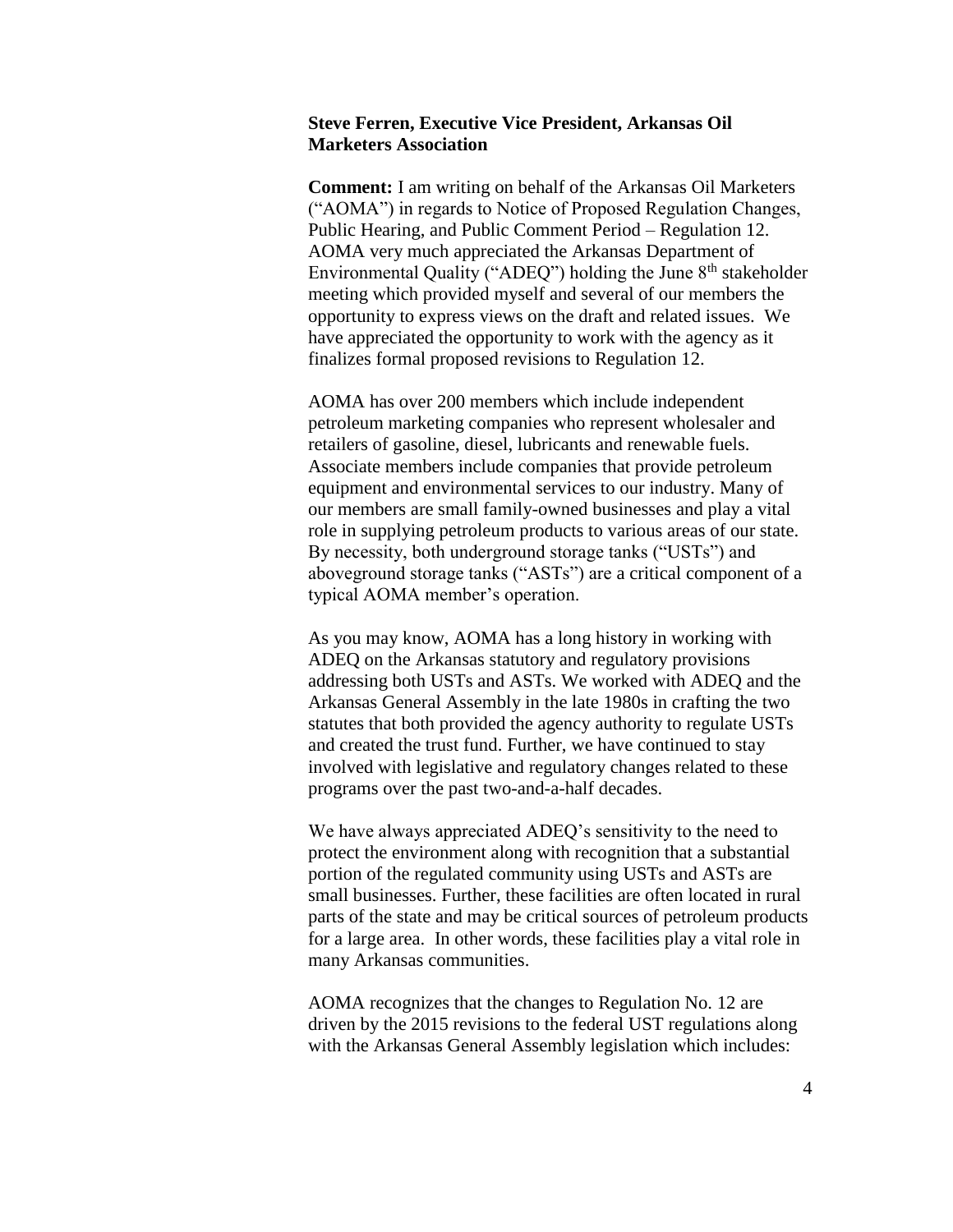- Act 534 (addressing UST piping secondary containment)
- Act 584 (AST registration/fees)

AOMA would like to emphasize that it continues to support Arkansas's operation of this delegated federal UST program. We recognize the need for swift preparation by ADEQ of a rules/program package that can be approved by the United States Environmental Protection Agency ("EPA"). Therefore, we plan to provide to ADEQ any necessary assistance to facilitate revision of Regulation No.12.

As you know, revisions to the federal UST regulations have been minor and infrequent since their original promulgation. The Arkansas UST statute has always required that Arkansas promulgate companion regulations that are neither more nor less stringent than the federal UST regulations. Further, Arkansas Pollution Control and Ecology Commission Reg. 12.104 has simply mandated that the UST regulations adopted by the EPA be incorporated by reference.

The Reg. 12.104 (Incorporation of Federal Regulations) language has simplified the Arkansas rulemaking process in regards to USTs. However, as we discussed in prior stakeholder meetings, the 2015 UST revisions offer states certain choices in terms of regulatory requirements. Therefore, AOMA believes it important to identify for ADEQ the areas in which EPA has provided the states flexibility in terms of certain UST regulatory requirements. We would like to work with ADEQ in determining how these choices can be specified in Regulation No. 12 and yet maintain the simplicity provided by Reg. 12.104 (Incorporation of Federal Regulations).

**Response**: The Department acknowledges the comment.

**Comment:** The choices discussed below were identified in a June 8<sup>th</sup> memorandum from our national association (Petroleum Marketers Association of America) ("PMAA") titled *Strategies for State Adoption of EPA 2015 UST Amendments*. An abbreviated discussion of these choices/recommendations include:

AOMA opposes and believes ADEQ should consider adopting language that would eliminate use of the Petroleum Equipment Institute UST Standards as either part of Regulation No. 12 or as a matter of agency policy which include: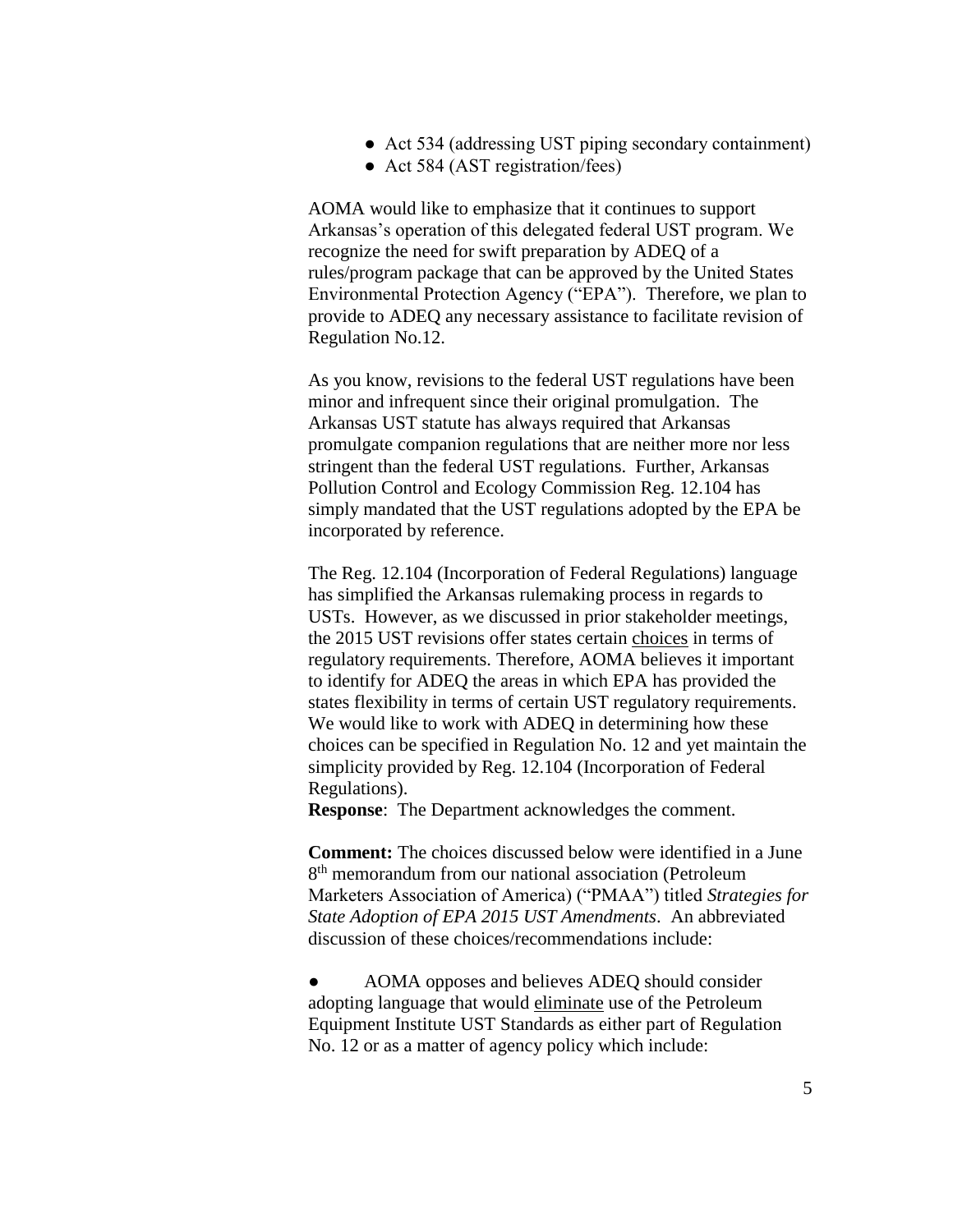○ PEI Recommended Practice 1200 (RP-1200) protesting an inspection of UST systems

○ PEI Recommended Practice 900 (RP-900) addressing walkthrough inspections

AOMA requests that the agency consider language which states that any referenced industry standards shall not impose any additional regulatory requirements not included under 40 CFR Part 280 of the federal UST regulations.

Incorporate in Regulation No. 12 the alternative test method for containment sumps that was proposed by PMAA and subsequently adopted by EPA

EPA recognized PMAA's alternative integrity test method for sumps used as secondary containment and interstitial monitoring for UST system piping as "equally protective of the environment"

○ PMAA notes that this test method can therefore be used in place of the RP-1200 containment sump test method referenced in the 2015 revisions

○ AOMA will provide ADEQ any necessary documentation regarding EPA's prior recent approval

**Response:** According to 40 CFR 280 of the Federal Regulations, PEI Recommended Practice 900 (RP-900) is only an option for owners and operators to use to meet the monthly walk-through inspection requirements. PEI Recommended Practice 1200 (RP-1200) is an option allowing alternatives in case codes of practice and manufacturer's requirements are not available. ADEQ acknowledges that EPA approved PMAA's low liquid level integrity test as an alternative test method for containment sumps.

**Comment:** Since ADEQ has delegated UST program authority the State has two compliance deadline options

○ A later compliance deadline will provide the many Arkansas service and small businesses affected by the 2015 UST revisions additional time to obtain the necessary capital and/or financing to fund the necessary improvements

○ The October 13, 2021 deadline option should be adopted by ADEQ

**Response:** The October 13, 2021 deadline is being adopted by ADEQ for the date of full compliance with the federal regulations. In order to meet that deadline ADEQ will require monthly walkthrough inspections to be initiated by no later than October 13,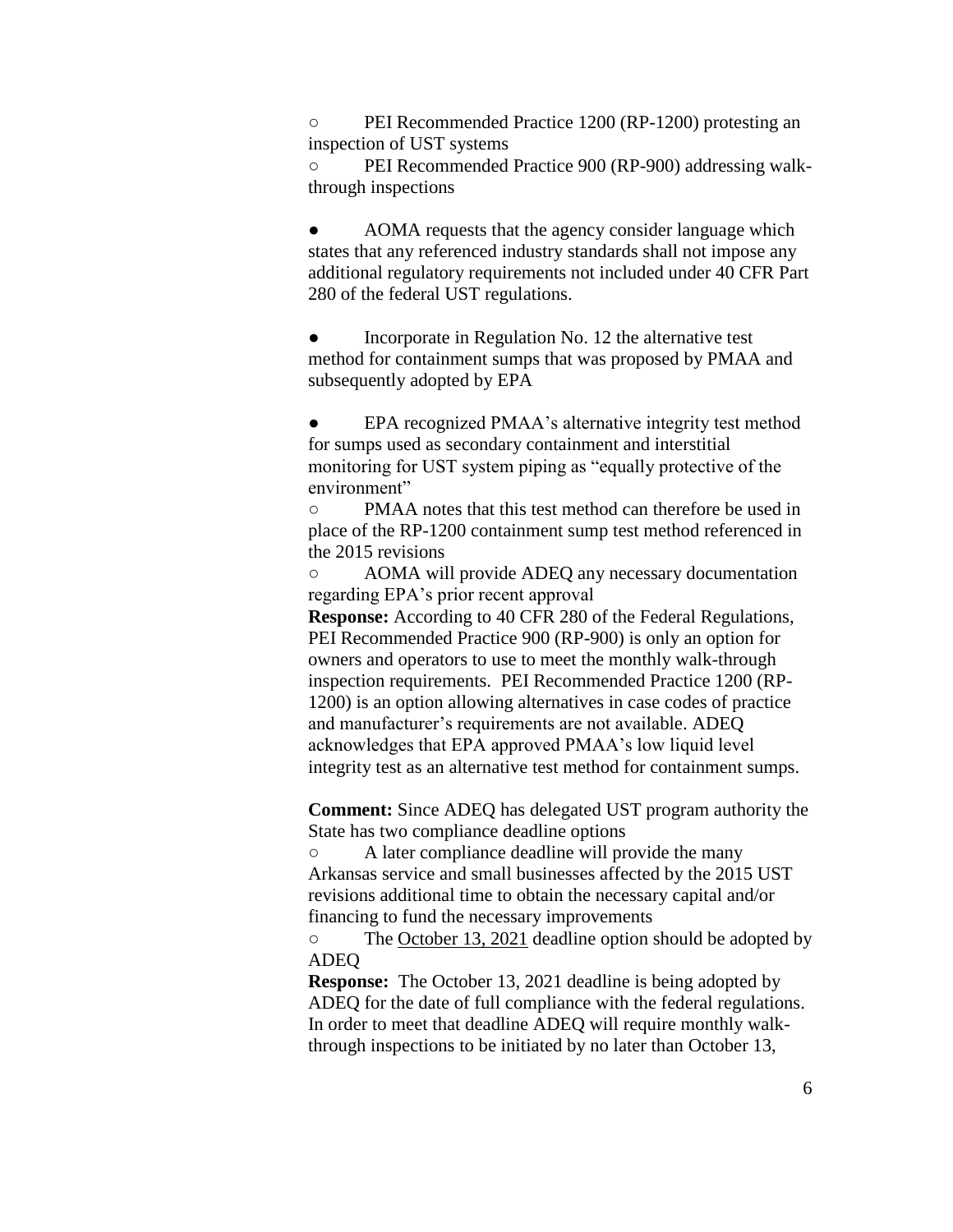2018, and within one year, annual release detection equipment testing will need to be completed. Spill containment, liquid tight sumps (sumps installed on or after July 1, 2007), and overfill prevention devices will need to be tested before October 13, 2021.

**Comment:** As to the legislatively driven Regulation No. 12 revisions, AOMA has the following comments.

First, the revisions to Regulation No. 12 that correspond to Act 534 appear to accurately track that legislation. ADEQ had previously asked for our input as to the legislative choice in terms of secondary containment. As a result, we support the relevant language.

**Response:** The Department acknowledges the comment.

**Comment:** Second, significant revisions to Regulation No. 12 will need to be made to the draft revisions to comply with Act 584. The Arkansas Environmental Federation ("AEF") has submitted comments providing the necessary changes. AOMA supports these proposed changes and they are attached to our comments. Again, we believe that Regulation No. 12 should be revised to reflect Act 584's mandates.

In summary, Act 584 eliminated any mandatory registration or fee requirements for ASTs. Instead, it provided that the registration and fee requirements would only be applicable if an AST chose to participate in the trust fund. The elimination of mandatory fee and payment requirements also meant that the AST delivery and receipt prohibitions found in Chapter 2 would logically be eliminated.

Our reading of the draft revisions indicates that the only change to Chapter 2 is the adding of "F" which provides owners or operators of ASTs the option of registration to access the trust fund. It does not appear that the provisions of Chapter 2 mandating AST registration/fee payment have been removed. Further, the provisions prohibiting sale or receipt of motor fuel to such ASTs also remain in Chapter 2. This is at odds with the legislation and necessary revisions must be made. We believe this was simply an agency oversight.

**Response:** See response to Comment by Charles M. Miller, regarding Reg.12.201.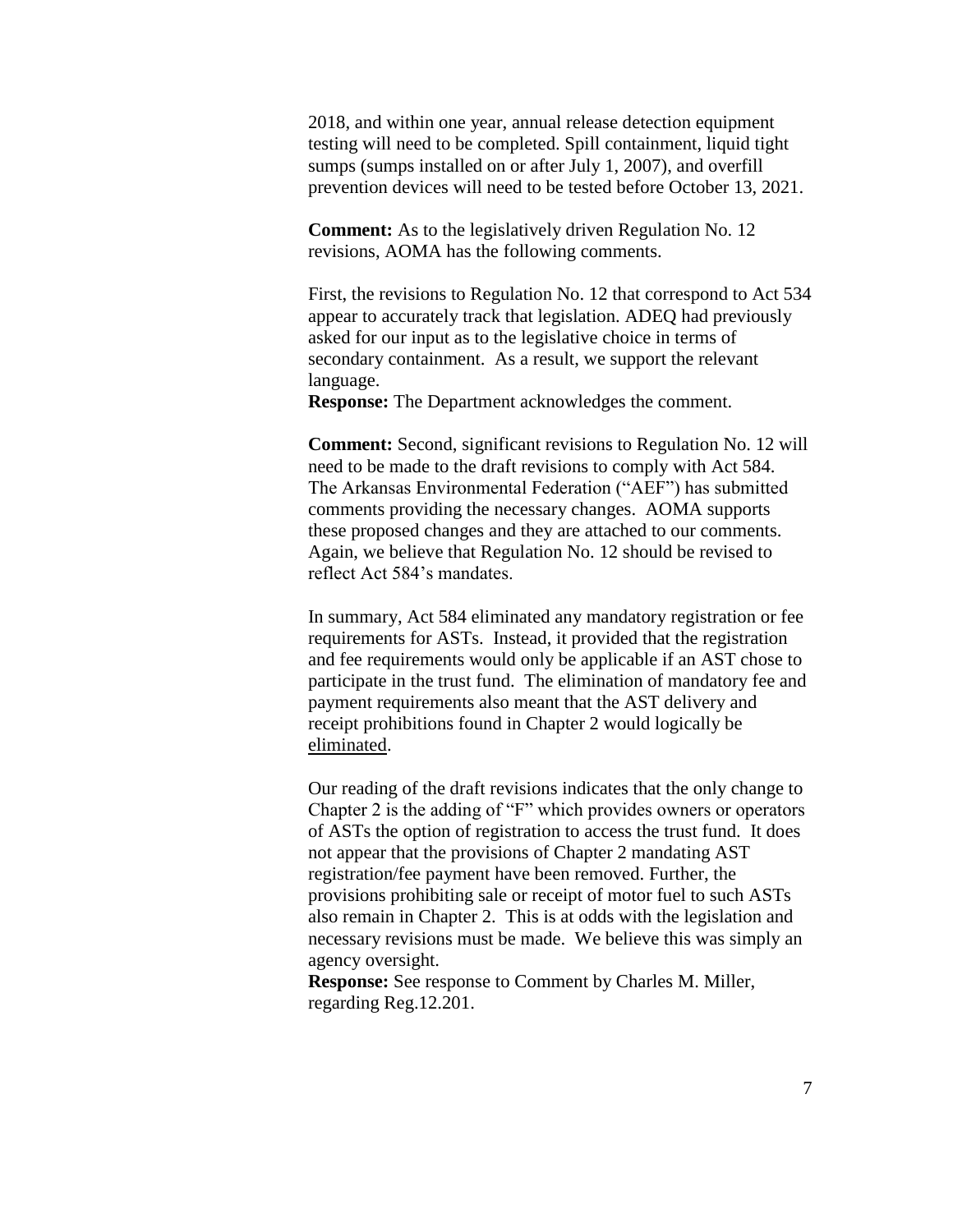**Comment:** Finally, in regards to Regulation No. 12, a number of AOMA members have raised an issue that we would like to see addressed as soon as possible. We would be happy to work with ADEQ in drafting appropriate language.

As you know, the Chapter 2 UST requirements mandate registration certification (with appropriate color sticker for the current year) prominently displayed at the location. It is our understanding that transport companies rely on that certification when delivering motor fuel to that location.

AOMA understands that ADEQ takes the position that if there is a change in ownership in the USTs/property the current certificate is invalid. Further, we understand that the transport company may be subject to penalties for delivering motor fuel into an unregistered UST. Similarly, it is our understanding that until the new certificate (with the new owner) is issued and prominently displayed at the site, no deliveries may be made. AOMA respectfully suggests that Chapter 2 should be revised to provide a "Safe Harbor" of some type for a valid certification being posted.

AOMA has serious concerns about penalties being imposed upon marketers or transportation companies that deliver motor fuel to a location if it has a current UST certificate at the site or the ADEQ website identifies the UST fees as having been paid (i.e., current).

We would suggest that Chapter 2 be revised to provide a grace period for filing registration paperwork. A 30-day grace period for the UST seller and buyer to submit the relevant paperwork and receive the new registration certificate should therefore be incorporated into Chapter 2. Further, penalties for failing to timely file a change of registration should not be imposed upon transportation companies or a marketer supplying the fuel in such limited circumstances. Instead, the only parties that should be penalized during this limited period would be the seller or buyer of the UST.

**Response:** The Department acknowledges the comment. The changes recommended in this comment were not proposed in the pending regulatory amendment and not included in the statutorilyrequired public notice. Therefore, this comment is beyond the scope of this rulemaking.

**Comment:** AOMA also would like to address three issues that may not necessarily be incorporated into Regulation No. 12. We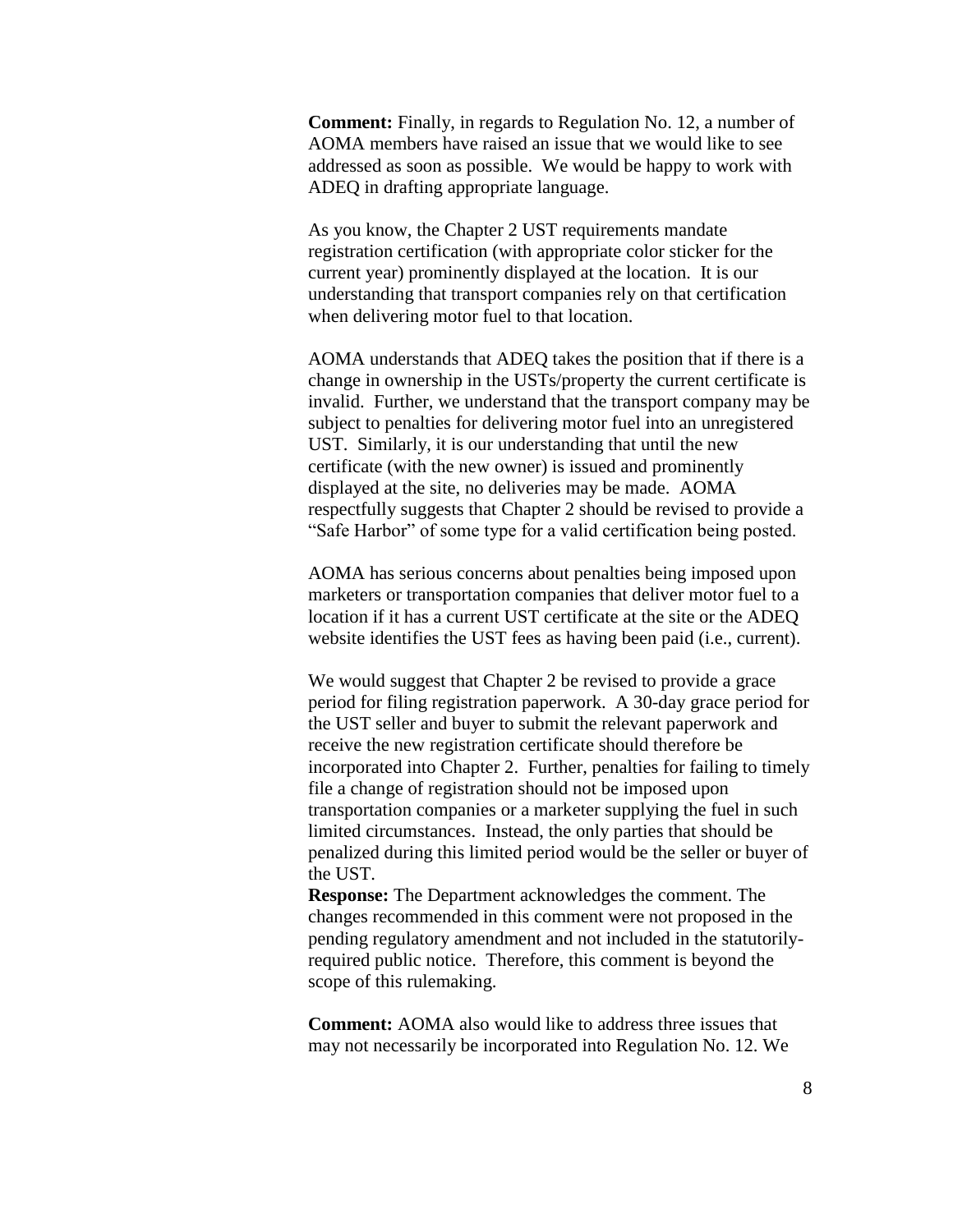believe one or more other commenters are putting forth these recommendations. These issues need to be considered as ADEQ begins implementation of the 2015 UST revisions. They include:

#### Reuse of Water in Hydrostatic Testing

Under the topic, "UST Sump Test Water Characterization And Disposal" within the EPA "Questions and Answers About the 2015 UST Regulations – As of May 2017" ("Q&A"), EPA provides multiple references indicating the reuse of test waster is permissible. We support other commenters' recommendation of the reuse of test water to support conservation goals, reduce (potentially hazardous) waste generation, and reduce the burden of increased costs on the industry. We recommend as an option organizations work with third party service providers to develop a testing approach incorporating a "milk-run" schedule in which it would only service their organization during the milk-run; thereby, eliminating the potential for cross contamination between fuel stations from separate companies. In this approach, test water will be introduced to sumps for site testing, and at the conclusion of the test, the water will be placed into a mobile tank and transported to the next test site.

### Test Water Management

EPA also provides in the Q&A additional direction under the "UST Sump Test Water Characterization and Disposal" topic that test water can be cleaned or filtered while the water is being used/reused to test multiple sumps. Specifically, the Q&A states:

*"A testing contractor or UST facility owner and operator could potentially reuse the water over and over again, especially if the test water is filtered in between uses to remove any free or dissolved petroleum. When the tester decides not to reuse the water, it then becomes a waste, must be characterized, and either properly disposed or determined if it can be reclaimed."*

We support other commenters that recommend the approval of filtration, absorption, or enzymatic cleaning agents to remove and/or reduce the petroleum constituents to further prolong the test water life cycle. They also note and we support their analysis that EPA has concluded that a waste determination would not need to be made until the completion of the testing cycle. The testing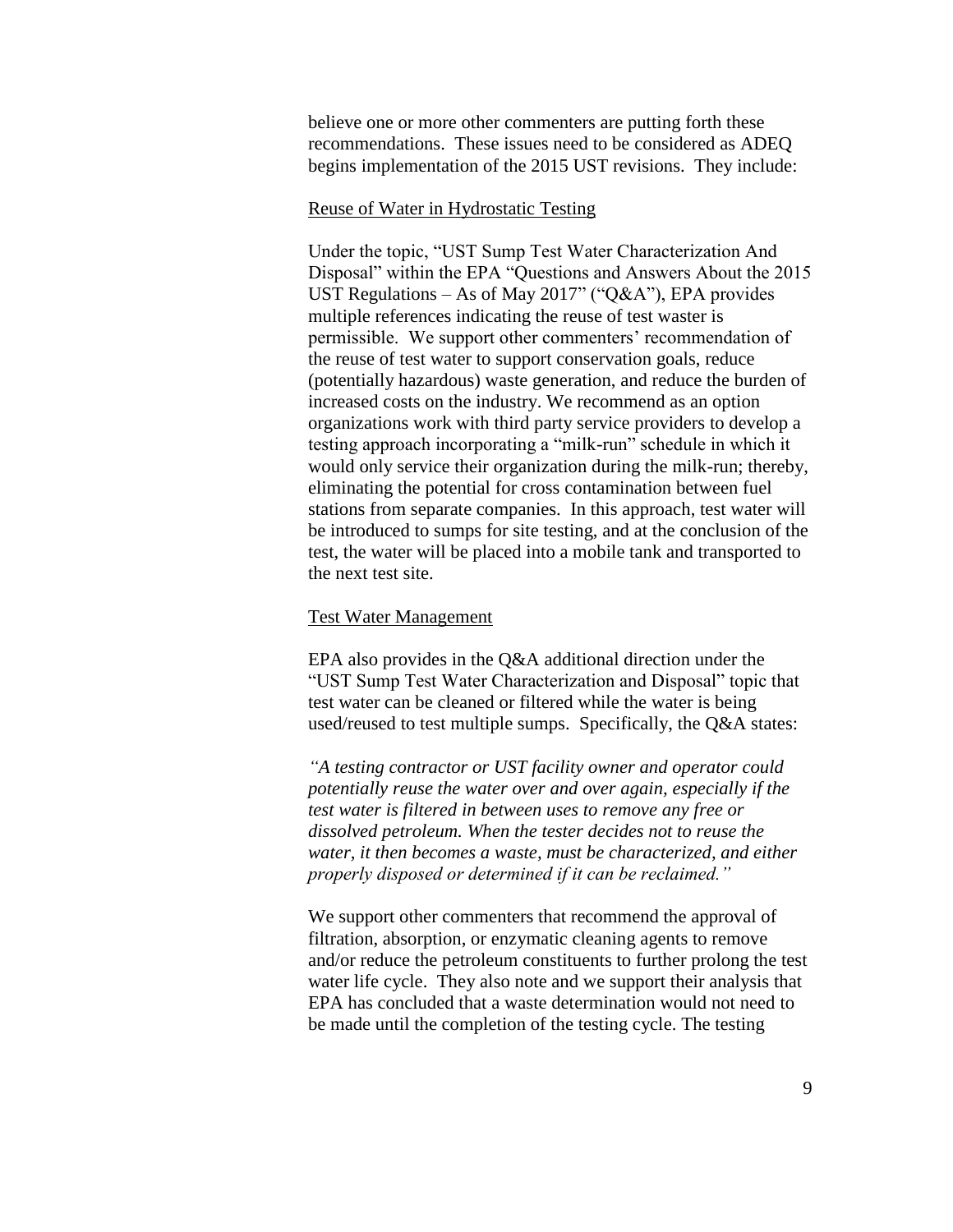contractor who determines when to remove the water from service should be considered the "generator" of the test water.

## Alternative Test Methods

Other commenters note that in the Q&A topic "Containment Sump – Alternative Test Procedures," EPA acknowledges that requiring UST owners to test sumps at 4 inches above the highest penetration as outlined in PEI RP1200 "*may create unusual challenges and unintended consequences.*" They note that EPA provides an example of a site using liquid sensors in the sumps along with positive shutdown to illustrate an acceptable alternative test method. In this example, the agency provides guidance that an acceptable test measure would be to fill the sump to the level which would activate the sensor. AOMA also agrees with this position, and recommends ADEQ approve this test method to conserve water and significantly reduce waste.

Finally, AOMA is concerned that the 2015 UST revisions will require activities that generate greater amounts of water that may be regulated. The previous example of hydrostatic testing is one example. We would respectfully request the initiation of a stakeholder process with ADEQ Water and UST personnel to explore creative options for addressing the disposition options. Temporary, General NPDES or authorizations need to be discussed. Because it will take some time to consider alternatives and the length of the permitting process AOMA believes this discussion should start in the near future.

AOMA recognizes that several of these comments are not germane to the proposed revisions to Regulation 12. Nevertheless, we believe that these suggested action items are time sensitive and discussions should begin in the near future on how to address these issues.

**Response:** The Department acknowledges the comment. This comment concerns issues that were not proposed in the pending regulatory amendment and not included in the statutorily-required public notice. Therefore, this comment is beyond the scope of this rulemaking.

#### **Audray K. Lincoln, Region 6, Environmental Protection Agency**

**Comment:** What are the implementation dates for your rules?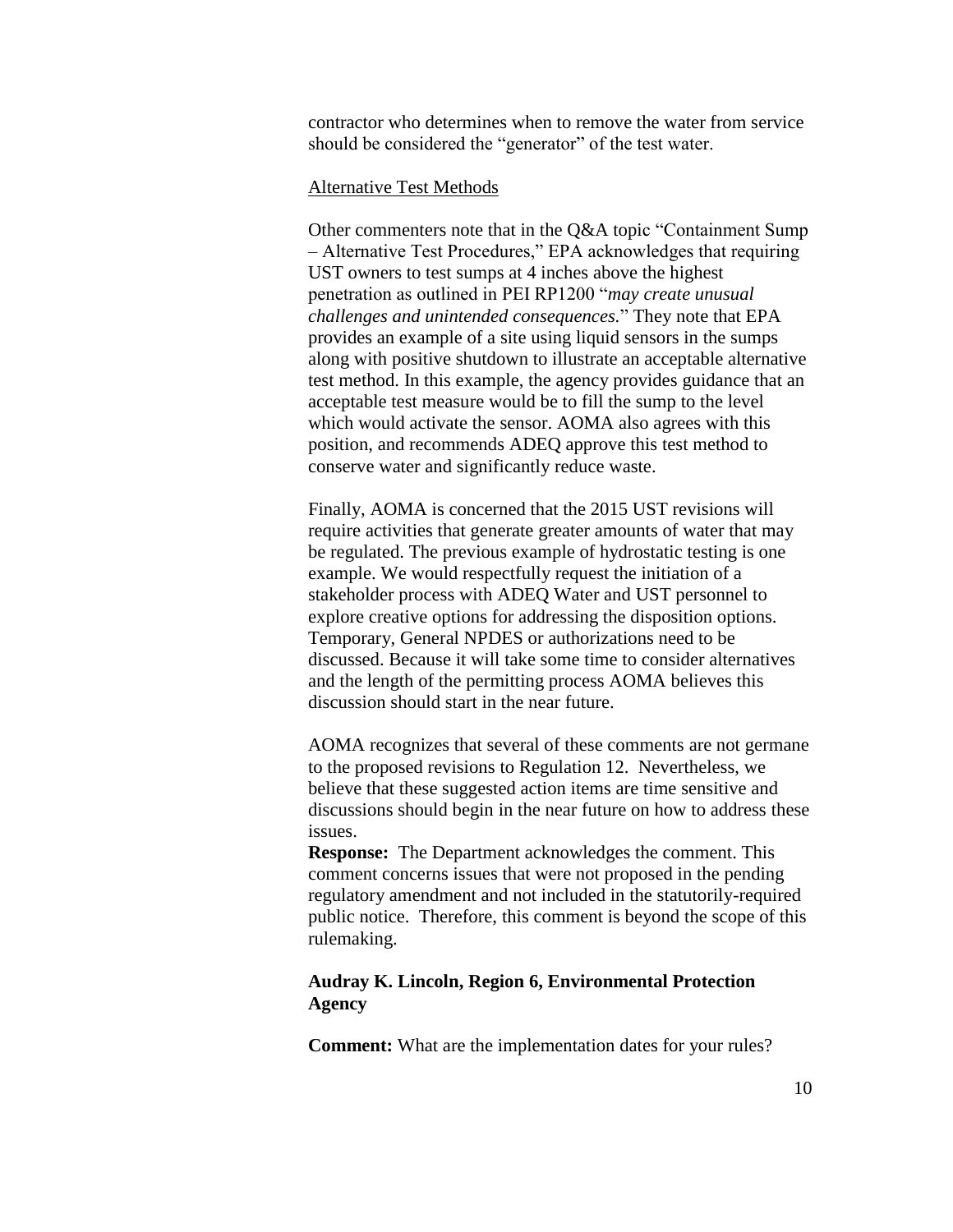**Response:** Arkansas does and will continue to use the implementation dates required by the federal regulations for SPA states.

**Comment:** ADEQ IBR which takes in all of the federal dates but many of these will be before the effective date of the rule. How will ADEQ deal with implementation dates of different issues? **Response:** For clarity, the difference between the effective date of APC&EC Reg. 12 and the EPA's implementation dates will be distinguished. First, the effective date of the amended APC&EC Reg. 12 as a state regulation is the date the regulation will have the full force and effect of law in Arkansas, which is ten (10) days after filing with the Arkansas Secretary of State after final adoption by the APC&EC.

As for the incorporation by reference (IBR) date, Arkansas law does not allow for the prospective adoption of federal law or regulations. Historically, all amendments to APC&EC Reg. 12 have used the date of the APC&EC's final adoption of the rulemaking as the date the most recent version of federal law and regulation can be incorporated in Reg. 12.104. Therefore, the effective date of the amendments to APC&EC Reg. 12 will be after APC&EC's final adoption and ten (10) days after filing with the Arkansas Secretary of State.

Second, as far as the EPA's implementation timeline, Arkansas has been using and will continue to use the implementation dates that have occurred to date as required by the SPA. All EPA implementation dates in the federal regulations will be incorporated by reference into APC&EC Reg. 12 after it is effective.

**Comment:** We find it confusing as to what Reg 12.104 means if there are not specified implementation dates for specific requirements: 12.104 "…and provided that the effective date of the provisions adopted herein by reference as provisions of this Regulation shall be the date such the provisions are specified as being effective by the Commission in its rulemaking and the effective date of the federal regulations adopted herein shall have no bearing on the effective date of any provisions of this Regulation:…"

**Response:** The quoted language is distinguishing between the effective date of APC&EC Reg. 12 and the federal regulations cited in Reg. 12.104. Arkansas law does not allow for the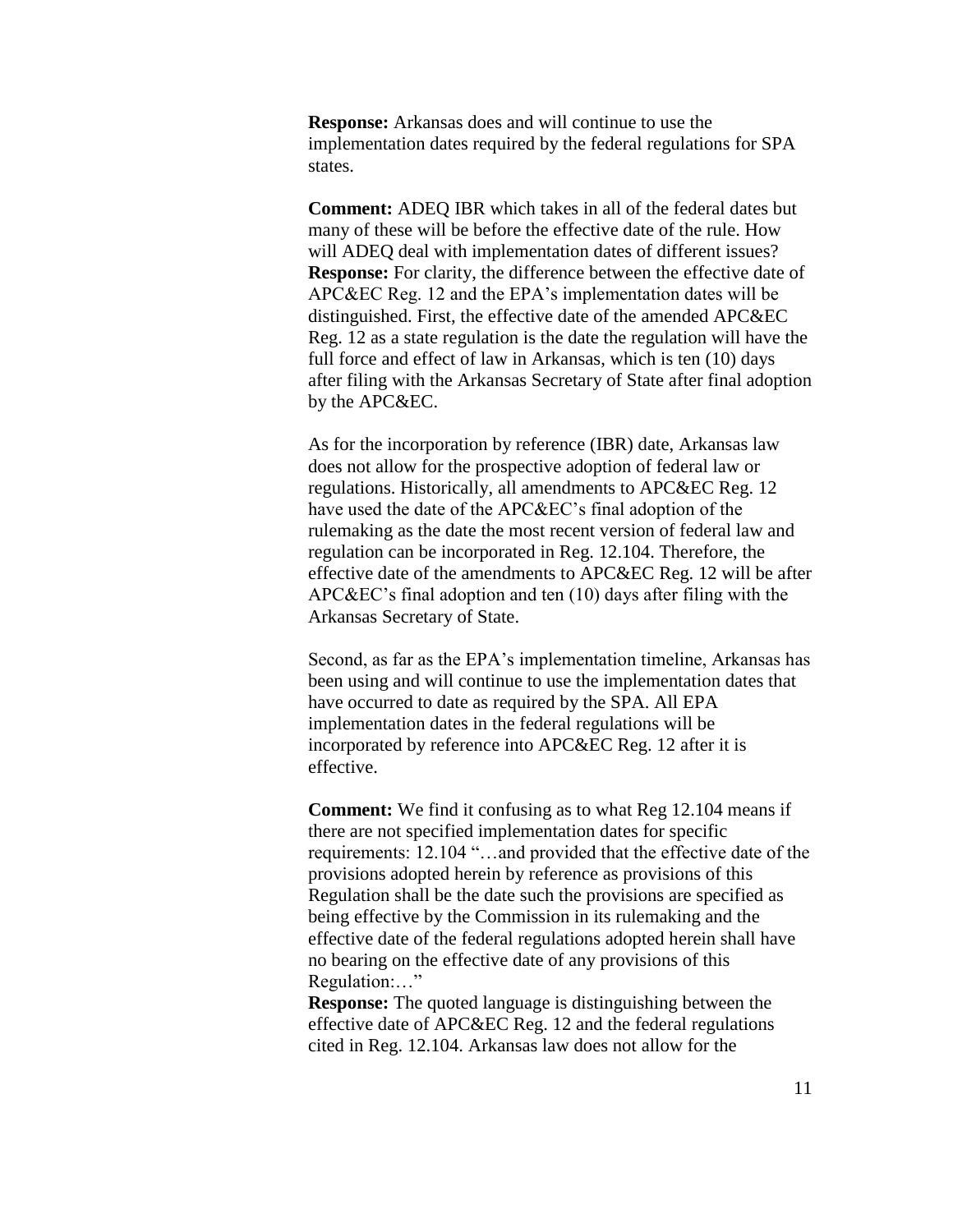prospective adoption of federal law or regulations. However, nothing in Reg. 12.104 restricts ADEQ from following the EPA's implementation timeline that exists in the cited federal regulations as they exist on the date the APC&EC adopts the amendments to Reg. 12.

Rebecca Miller-Rice, an attorney with the Bureau of Legislative Research, asked the following question:

Reg.12.109: In Sections  $(A)(1)$ ,  $(B)(1)$ , and  $(C)(1)$ , the proposed revisions, via footnotes, have maintained the limitation that the sections apply only to those respective tanks or fuel dispenser systems installed or replaced after July 1, 2007; however, that date limitation appears to have been specifically stricken from the respective provisions in Act 534 of 2017, §§ 1, 2, and 4. Can you reconcile this for me? **RESPONSE:** The federal regulation removed the July 1, 2007 reference. Act 534 of 2017 removed this date as well to avoid any interpretation that the state law was more stringent than the federal regulation. However, during the stakeholder meetings on the regulation, an issue was raised that the removal of the date completely from the regulation may cause confusion to the regulated community as far as establishing that an underground storage tank or piping was not in compliance with the secondary containment requirements in the regulation because the tank or piping was installed before July 1, 2007. Inspectors are trained about this and this date is included in inspection forms. In response to all of this information, the decision was made to include the date in footnotes for clarity and as historical reference to the regulated community and the public.

The proposed effective date is pending legislative review and approval.

**FINANCIAL IMPACT:** For owners and operators of regulated storage tanks, there is an estimated cost by fiscal year of \$2,400 for walk-through inspections, testing of sumps, and spill buckets.

There is no cost to state, county, and municipal government to implement the rule.

**LEGAL AUTHORIZATION:** Pursuant to Arkansas Code Annotated § 8-7-802(a)(1), the Arkansas Pollution Control and Ecology Commission has the power and duty to promulgate, after notice and public hearing, and to modify, repeal, and enforce, as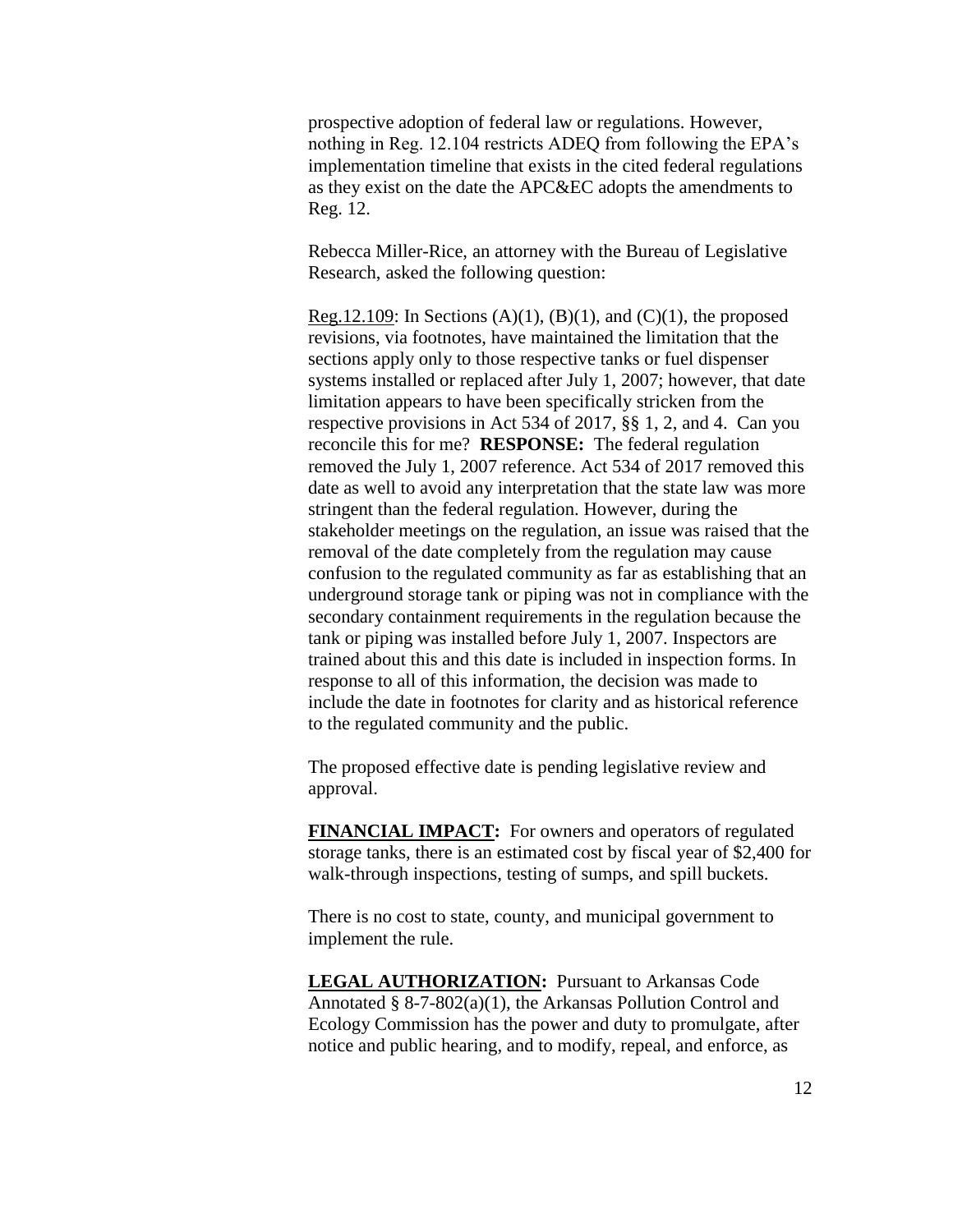necessary or appropriate to implement or effectuate the purposes and intent of Title 8, Chapter 7, Subchapter 8 of the Arkansas Code concerning regulated substance storage tanks, rules and regulations relating to an underground storage tank release detection, prevention, corrective action, and financial responsibility program as required by the federal Resource Conservation and Recovery Act of 1976 and the Energy Policy Act of 2005, Pub. L. No. 109- 58. The Commission is further authorized to adopt appropriate rules and regulations not inconsistent with the Petroleum Storage Tank Trust Fund Act, codified at Ark. Code Ann. §§ 8-7-901 through 8-7-909, to carry out the intent and purposes of and to assure compliance with the Act. *See* Ark. Code Ann. § 8-7-903(b). The proposed revisions implement changes brought about by Act 257 of 2017, sponsored by Representative Matthew Shepherd, which made technical corrections to Title 8 of the Arkansas Code concerning environmental law; Act 534 of 2017, sponsored by Representative Les Eaves, which amended the law concerning underground storage tanks and secondary containment; and Act 584 of 2017, sponsored by Representative Andy Davis, which amended the law to make the registration of aboveground storage tanks optional and amended the eligibility for reimbursement from the Petroleum Storage Tank Trust Fund. Per the Department, the revisions also include changes required to comply with federal law, specifically, *Federal Register*, 80 FR 41566-41683, July 15, 2015, concerning 40 C.F.R. Parts 280-281.

#### **D. Rules Rereferred to the Administrative Rules and Regulations Subcommittee by the Legislative Council at its meeting on June 15, 2018:**

#### **1. STATE MEDICAL BOARD (Kevin O'Dwyer)**

#### **a. SUBJECT: Regulation 2.4 – Prescribing Controlled Substances**

**DESCRIPTION:** These amendments define excessive prescribing pursuant to the Center of Disease Control guidelines.

**PUBLIC COMMENT:** Public hearings were held on February 1, 2018 and April 5, 2018. The public comment period expired on April 5, 2018. The board submitted the following public comment summary:

On February 1, 2018, the following submitted comments: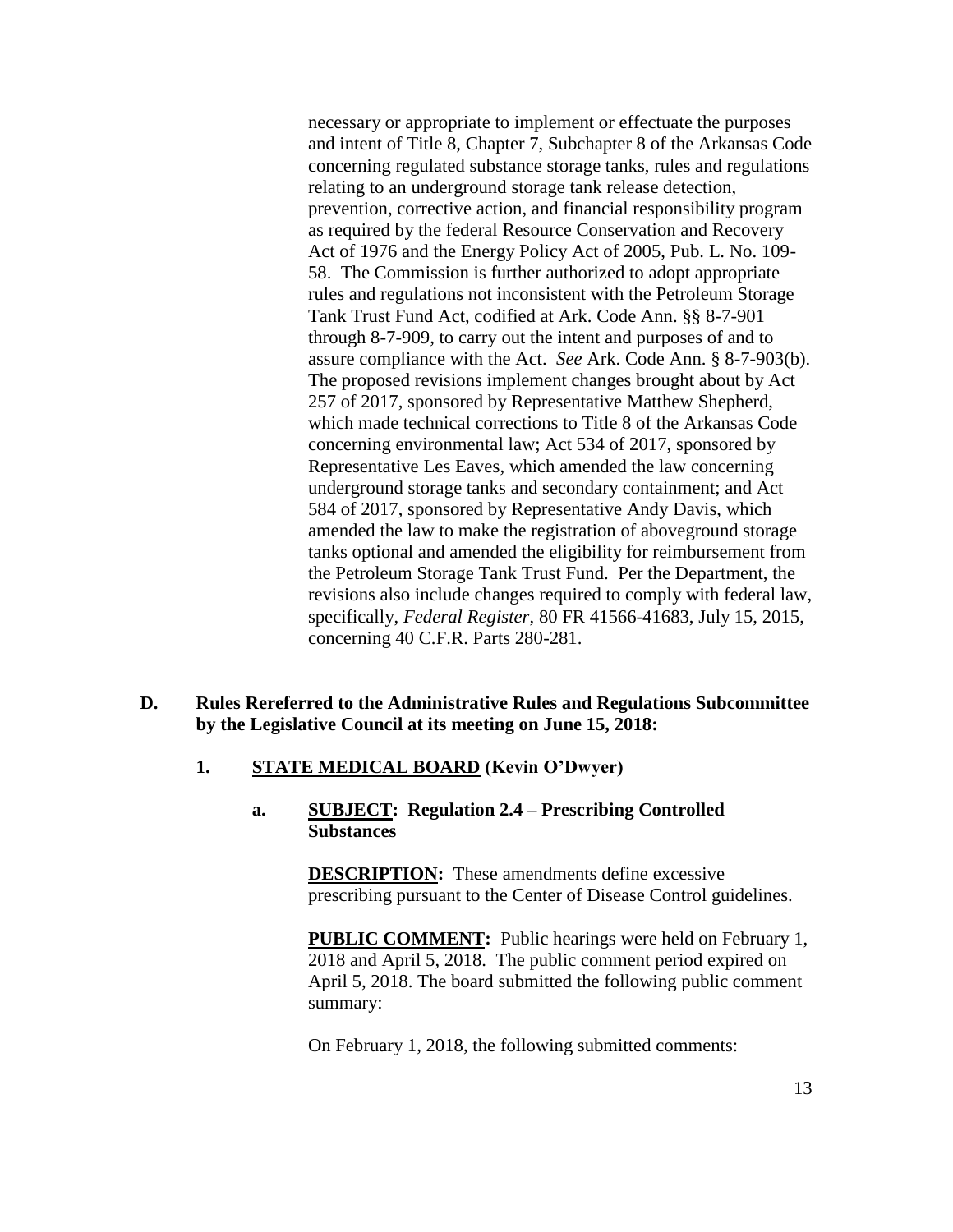1. Dr. Carlos Roman spoke for the proposed regulation.

2. Rick Smith, M.D., spoke for the proposed regulation that education hours for doctors are needed.

3. David Wroten spoke for the proposed regulation.

4. Scott Pace spoke for the proposed regulation.

5. Joe Phillips spoke against the proposed regulation – fear of doctor limiting his prescribing.

6. Ed Bullington spoke against the proposed regulation – fear of doctors limiting his prescribing.

7. Leo Hausser spoke to amend "K."

8. Kirk Maymard spoke against the proposed regulation – fear of doctor limiting his prescribing.

9. Dr. Katy Chenanlt spoke for the proposed regulation to amend "E."

10. Dr. Masil George spoke to amend "E."

11. Dr. John Georee spoke for the proposed regulation to amend "E."

12. Dr. Daniel Judkins spoke for the proposed regulation to amend "E."

On April 5, 2018, the following submitted comments:

1. Joe Phillips spoke against the proposed regulation needing clarification.

2. Debbie Wood spoke against the proposed regulation as she feels the regulation is aiding prescribing doctors.

3. Jeffrey Wood spoke against the proposed regulation as he feels the regulation is aiding prescribing doctors.

4. Heather Pomplan spoke against the proposed regulation as she doesn't like the documentation; James Smith spoke against the limitations of the proposed regulation.

5. Maria Hill spoke against the proposed regulation as she believes there should be no limit.

6. James Spencer spoke against reducing the amount of pain medication a doctor can prescribe.

7. Dr. Ellen Stradola spoke against any limitations on the proposed regulations.

8. John Kireley spoke against the Pharmacy Board.

9. Kathryn Horton spoke against the 50 MME level.

10. Casey Cole spoke against 50 MME level.

11. Roberta Moreland spoke against the proposed regulation for fear of doctors limiting her prescription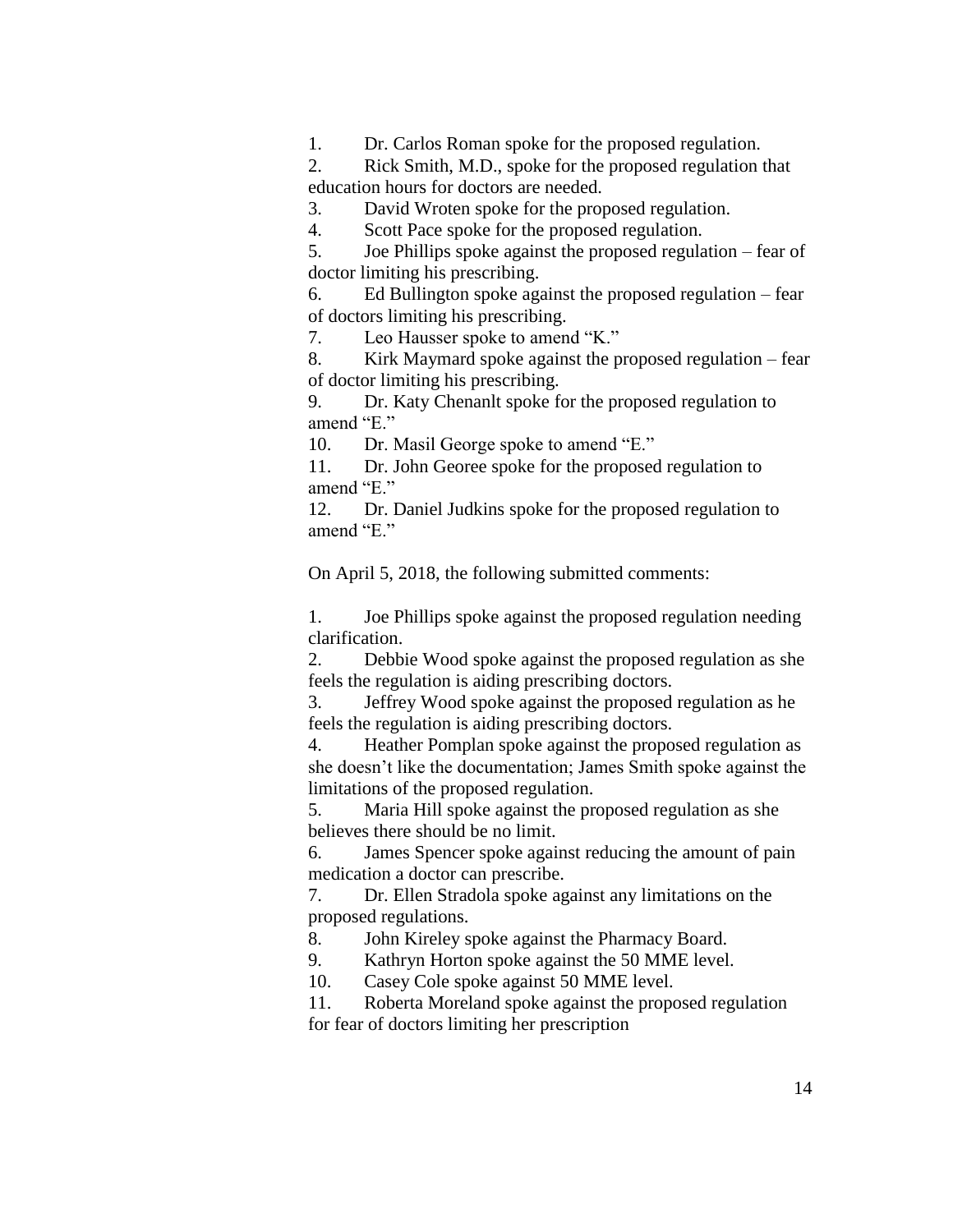12. Lisa O'Cain spoke against the proposed regulation because it doesn't deal with the drug addicts.

13. Henry Grainer spoke for the proposed regulation, concerned about the documentation requirements.

14. "R.S." spoke against the proposed regulation because the prescribing limit is too limiting.

The proposed effective date is pending legislative review and approval.

**FINANCIAL IMPACT:** There is no financial impact.

**LEGAL AUTHORIZATION:** The Arkansas State Medical Board shall make and adopt all rules and regulations not inconsistent with state and federal law and those that are necessary or convenient to perform the duties and to transact the business required by law. Ark. Code Ann. § 17-95-303(1). The board is authorized to promulgate and put into effect such rules and regulations as are necessary to carry out the purposes of the Arkansas Medical Practices Act, § 17-95-201 *et seq.*, § 17-95-301 *et seq.,* and § 17-95-401 *et seq.,* and the intentions expressed therein. Ark. Code Ann. § 17-95-303(2).

The Arkansas State Medical Board's Regulation 2 concerns the revocation and suspension of a licensee to practice medicine if the holder has been guilty of gross negligence or gross malpractice. The board may revoke an existing license, impose penalties as listed in § 17-95-410, or refuse to issue a license in the event the holder or applicant has committed any of the acts or offenses defined in § 17-95-409 to be unprofessional conduct. *See* Ark. Code Ann.  $§ 17-95-409(a)(1)$ . Among other acts, "unprofessional conduct" is defined as specifically including gross negligence or ignorant malpractice  $(\S 17-95-409(a)(2)(G))$  or violating a rule of the board  $(\S 17-95-409(a)(2)(P))$ .

## **E. Rules Deferred from the May 15th Meeting.**

## **1. DEPARTMENT OF HUMAN SERVICES, MEDICAL SERVICES (Tami Harlan)**

**a. SUBJECT: Emergent Care Section I-6-17**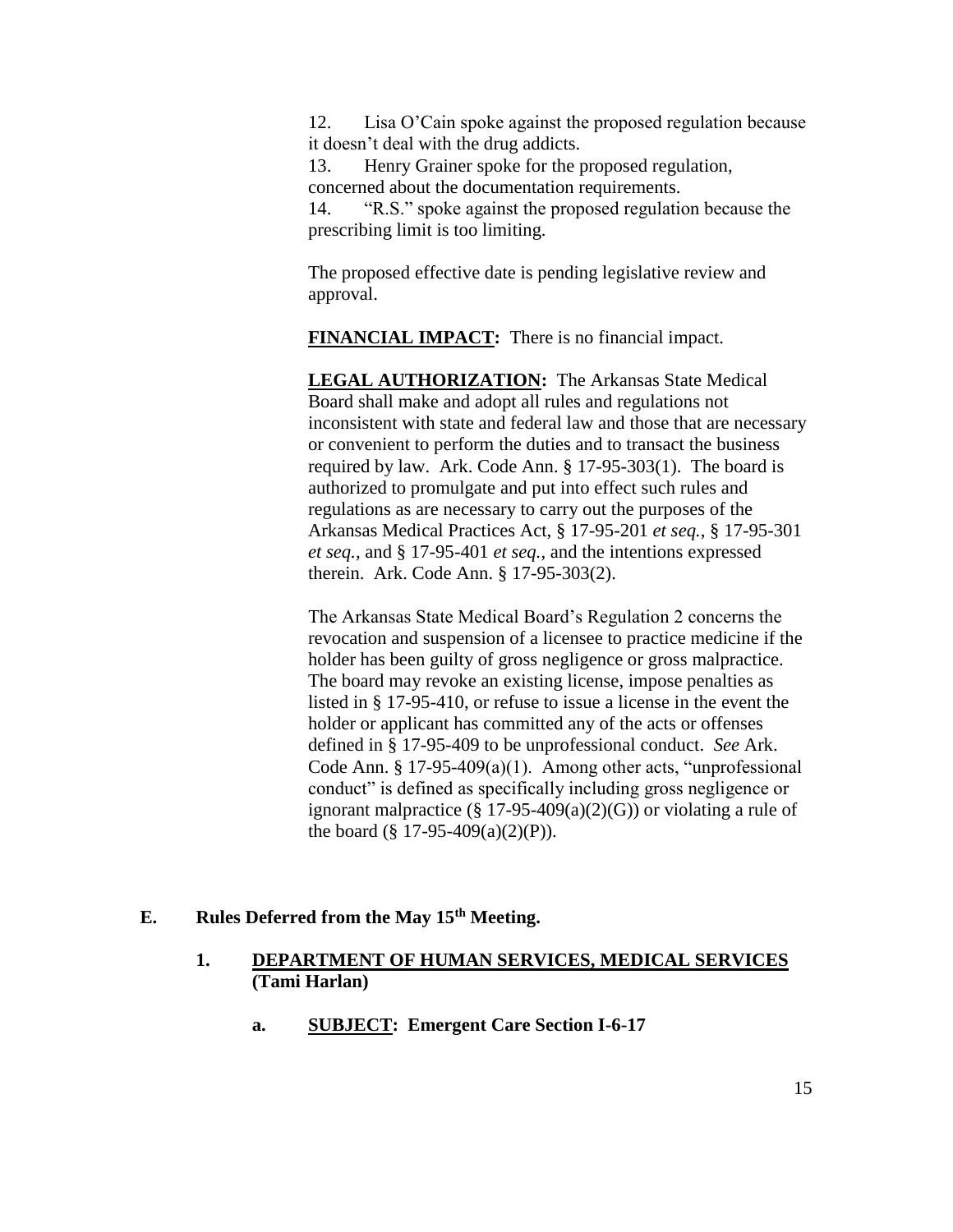**DESCRIPTION:** Effective for dates of service on or after May 1, 2018, four primary care visits per state fiscal year to a hospital based walk-in clinic or hospital based emergent care center will no longer require a referral from a primary care physician if the beneficiary has not yet been assigned a primary care physician. These visits still count toward existing benefit limits.

**PUBLIC COMMENT:** No public hearing was held. The public comment period expired on February 8, 2018. The Department received no comments.

The Department stated that this change does not require CMS approval. The proposed effective date is pending legislative review and approval.

**FINANCIAL IMPACT:** There is no financial impact.

**LEGAL AUTHORIZATION:** The Department is authorized to "make rules and regulations and take actions as are necessary or desirable to carry out the provisions of this chapter [Public Assistance] and that are not inconsistent therewith." Arkansas Code Annotated § 20-76-201 (12). Arkansas Code § 20-77-107 specifically authorizes the department to "establish and maintain an indigent medical care program." The Department is authorized to promulgate rules as necessary to conform to federal rules that affect its programs as necessary to receive any federal funds. *See* Ark. Code Ann. § 25-10-129(b) (Supp. 2017).

Act 546 of 2017, sponsored by Representative Aaron Pilkington, mandates that the Arkansas Medicaid Program provide for reimbursement for up to four (4) healthcare visits per year at an emergent care clinic or a walk-in clinic when the Medicaid beneficiary does not have a primary care provider assigned if the walk-in clinic or emergent care is associated with a hospital. *See* Ark. Code Ann. § 20-77-132. Under Arkansas law, an "emergent care clinic" is a walk-in clinic focused on the delivery of ambulatory care in a facility outside of traditional emergency care, and a "walk-in clinic" is a medical clinic that accepts patients on a walk-in basis without an appointment. *See* Ark. Code Ann. § 20- 77-132.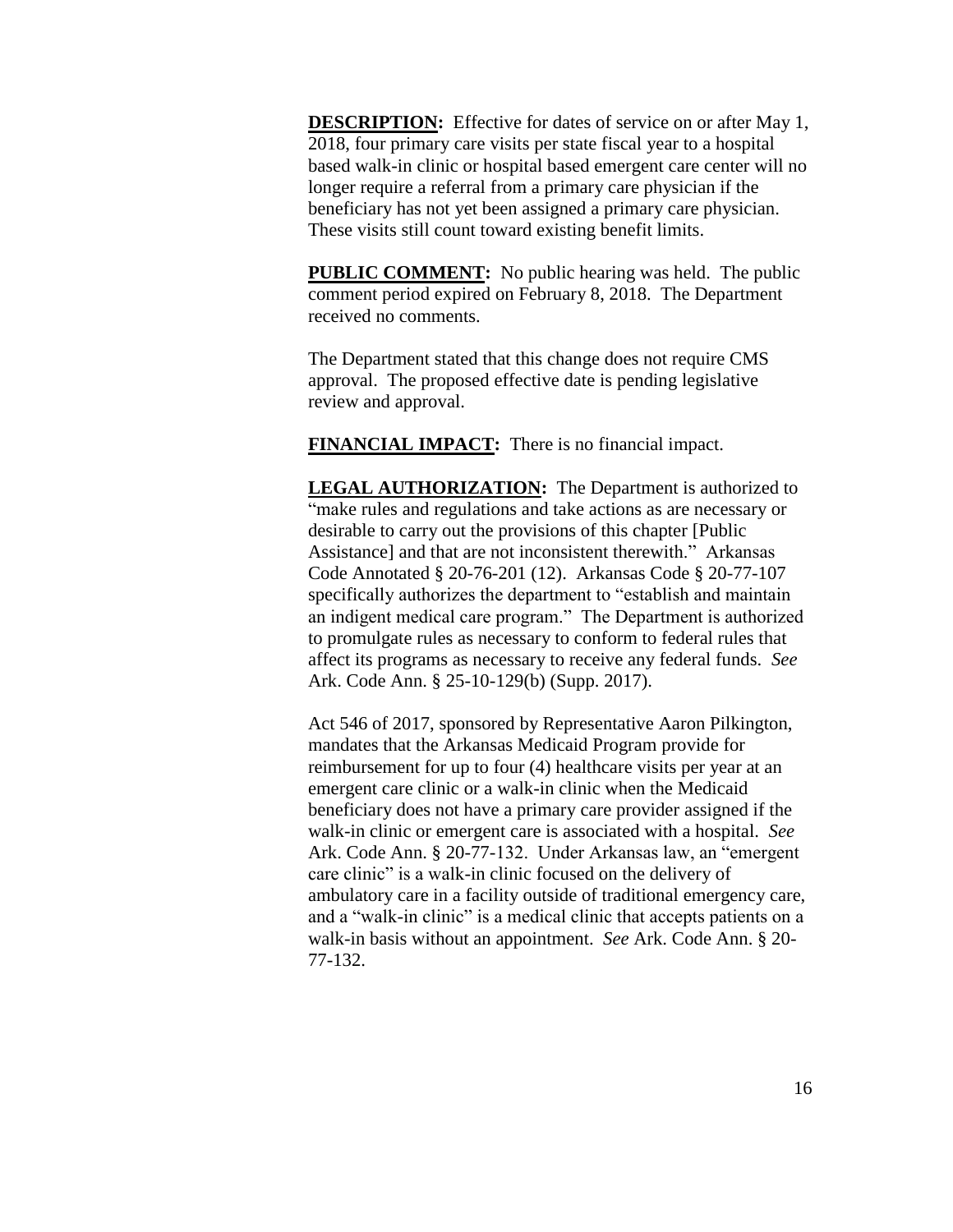### **F. Rules Filed Pursuant to Ark. Code Ann. § 10-3-309.**

## **1. CAPITOL ZONING DISTRICT COMMISSION (Boyd Maher)**

## **a. SUBJECT: Allow for Increased Setback Reductions on Undersize Lots**

**DESCRIPTION:** This new language would allow the commission to approve a reduction in the setback (the distance between a building and a property line) for new construction on lots less than 4,500 square feet.

The language adopted by the Commission represents a compromise position, wherein the proposed rule is limited in its application to only those lots that were created before July 1, 2018. This will allow existing small lots the additional consideration for reduced setbacks, without the potential incentive to create new undersize lots.

**PUBLIC COMMENT:** A public hearing was held on April 19, 2018. The public comment period expired on May 14, 2018. While the Commission did not receive any written comments, nor did anyone speak at the public hearing, the Commission placed it before its standing advisory committees for feedback.

The Design Review Committee was generally supportive, but was concerned that the proposed language could serve to incentivize the creation of undersized parcels. Members suggested additional language to clarify that the 50% setback reduction would only affect properties platted before the creation of the Capitol Zoning District.

Members of the Capitol Area Advisory Committee were generally opposed and were concerned with new structures being built too close to the street. Members expressed that the current rule is sufficient, and voted 6-3 to recommend **not adopting** the proposed changes.

The Governor's Mansion Area Advisory Committee voted 9-5 to recommend **adoption** of the rule. Members in support stated that the proposed rule would offer flexibility and promote infill. Members opposed expressed concerns that the proposed rule would allow a disparity of setbacks on a given city block, where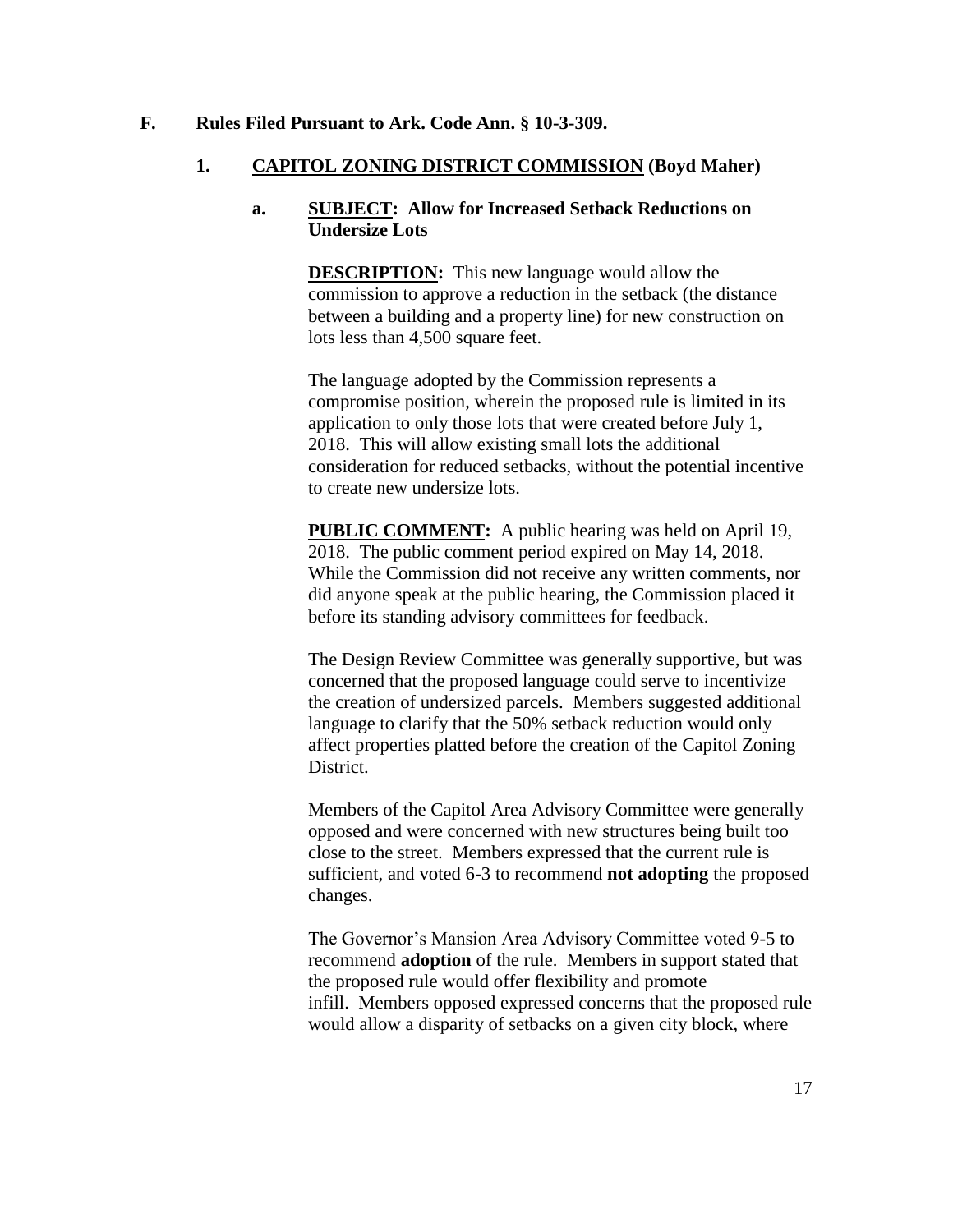some structures would have a shallower setback and others would be deeper.

The proposed effective date is pending legislative review and approval.

**FINANCIAL IMPACT:** There is no financial impact.

**LEGAL AUTHORIZATION:** Pursuant to Arkansas Code Annotated §§ 22-3-302 and 303, the Capitol Zoning District Commission is charged with the authority to promote the general welfare of the state with respect to the State Capitol as well as the area surrounding the Governor's mansion. The Capitol Zoning District Commission has the authority to prescribe such rules and regulations concerning the exercise of its functions and duties as it shall deem proper. *See* Ark. Code Ann. § 22-3-307.

## **2. ARKANSAS COMMUNITY CORRECTION (Dina Tyler)**

## **a. SUBJECT: Resident Visitation**

**DESCRIPTION:** These changes are amendments to the Resident Visitation Administrative Regulation. Definitions are removed, and where appropriate, the policy describes actions necessary for the resident visitation process. Amendments are made concerning data the department maintains, and visitation conditions and restrictions are clarified. Video visitation is allowed.

**PUBLIC COMMENT:** No public hearing was held. The public comment period expired on May 18, 2018. No public comments were submitted. The proposed effective date is pending legislative review and approval.

**FINANCIAL IMPACT:** There is no cost to the state to implement the rule.

Any member of the public may apply to visit a resident at an estimated cost of \$35.00. This expense would be the cost of mailing an application and transportation to a community correction center.

**LEGAL AUTHORIZATION:** The Board of Corrections shall promulgate policies, rules, and regulations relating to the operation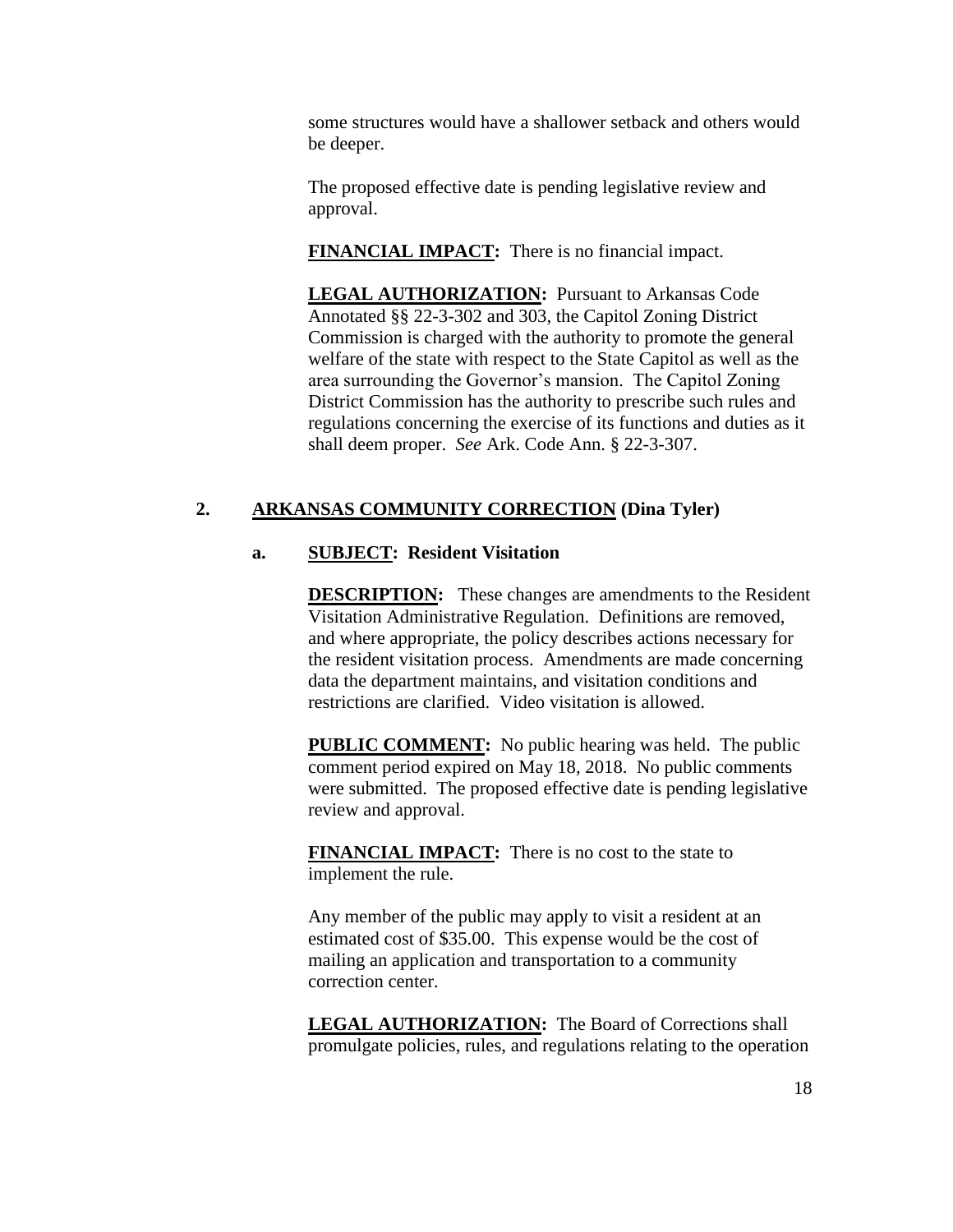of community correction facilities and programs and the supervision of eligible offenders participating therein. *See* Ark. Code Ann. § 16-93-1203; 16-93-1205.

## **3. DEPARTMENT OF EDUCATION (Lori Freno, item a; Mary Claire Hyatt, item b; and Jennifer Dedman, item c)**

## **a. SUBJECT: Eligibility and Financial Incentives for National Board for Professional Teaching Standards Candidacy and Certification**

**DESCRIPTION:** These rules apply to the payment of costs, support, and incentive bonuses under Ark. Code Ann. §§ 6-17-412 and 6-17-413, as amended by Act 937 of 2017.

Generally, the definitions are revised to more closely reflect statutory language and other changes are made to reorganize the rules and provide greater clarity. The substantive changes are highlighted below. *Italicized language indicates changes following public comment.*

## **Section 3.00 – Definitions**

Sections 3.6, 3.7, 3.8, 3.10, and 3.11 are included from Act 937.

*Section 3.9 is added to define what is meant by beginning the "process of initial certification" as that term is used in 4.5.1.1, 5.1, 5.2, and on Chart 1.*

## **Section 4.00 – Selection Process for Payment for NBPTS Candidacy**

Section 4.3 - Clarifies the payment of component costs for selected candidates.

Section 4.4 - Allows a candidate who is self-funded initially to apply for participation.

Sections 4.5, 4.6 - These sections are moved to this location from former Section 6, and reworded for clarity.

## **Section 5.00 – Payment of Incentive Bonuses**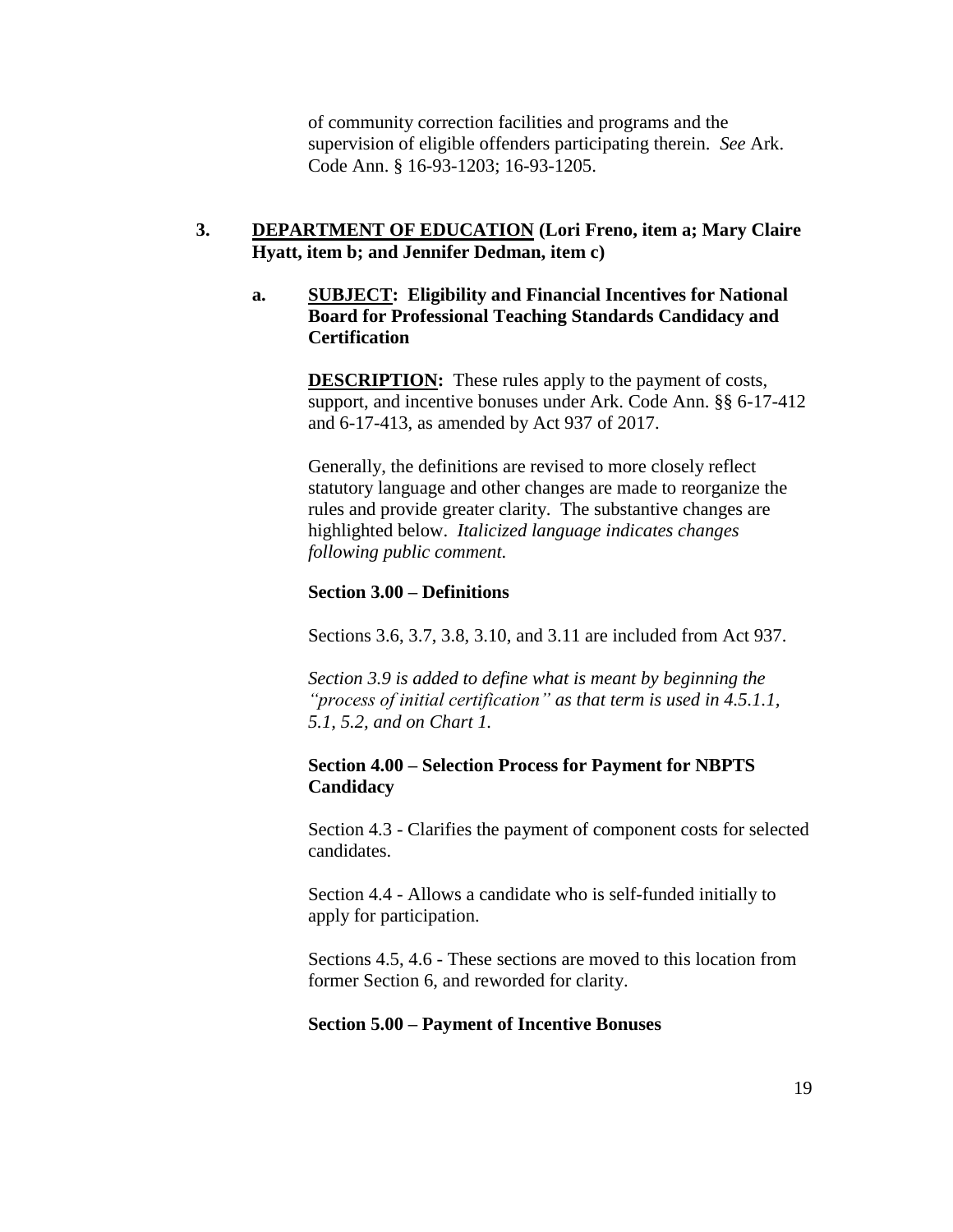This section implements Act 937. Old language that is superseded by Act 937 is removed.

*Section 5.1 is revised to refer to initial certification for clarification.* 

*Following public comment, Sections 5.1, 5.1.1.2, 5.1.2, 5.1.3, and 5.1.4 were revised to more closely align the language of the rule to the language of Act 937. Similar changes were made to 5.2.*

*Section 5.9 adds a provision for a traveling teacher that may work in multiple schools meeting different criteria for high poverty school, high poverty school in a high poverty district, and high poverty charter school.*

## **Section 6.00 – Support Program for Teachers Selected to Participate in NBPTS Candidacy**

*[Provisions of former Section 6 are moved to new Section 4.5]*

The changes in this section are made for clarity.

#### **Section 7.00 – Monitoring for NBPTS Program Participation**

The changes in this section are made for clarity.

*[Former Section 8.2 provisions are moved to new Section 5.5]*

#### **Section 8.00 – Funding Limitations**

The changes in Section 8.1 are technical only.

Section 8.2 is added to restate former provision 9.2.

**Chart 1 –** This chart is added to provide a visual aid for the payment of bonuses under Act 937.

**PUBLIC COMMENT:** This rule was reviewed and approved by the Executive Subcommittee at its meeting of March 5, 2018, for emergency promulgation. With respect to permanent promulgation, a public hearing was held on January 10, 2018. The public comment period expired on January 17, 2018. After the public comment period, substantive changes were made. A second public hearing was held on March 19, 2018, and the second public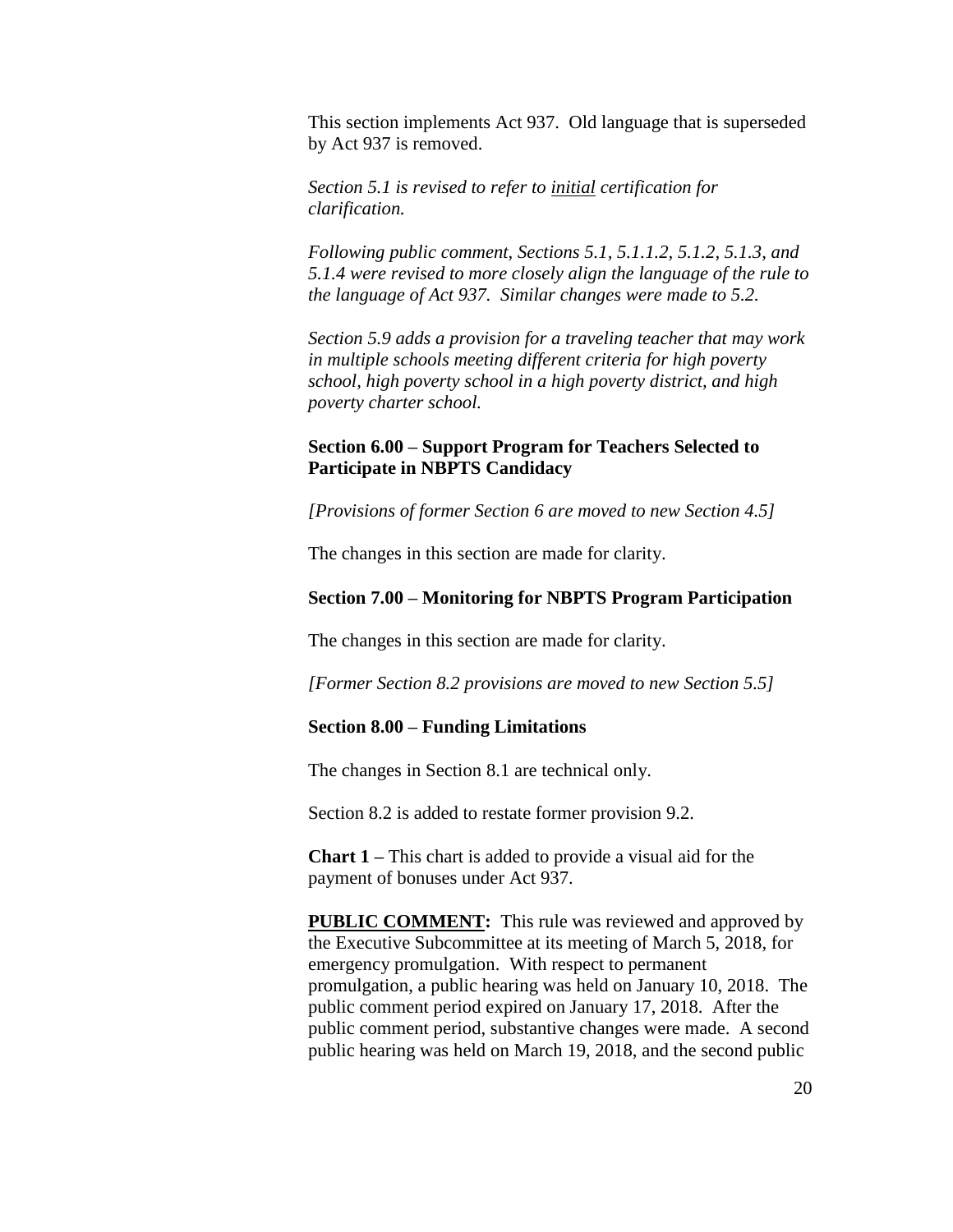comment period expired on April 13, 2018. The Department provided the following summary of the public comments that it received and its responses thereto:

#### **Jamie Burris**

Date Received: 12/20/17

**Comment:** Good morning, I am writing in regards to the comments that are up for public review regarding National Board Certification. I am not sure what the difference is in building level and district level leaders are. It appears to me that both should be in classrooms and interacting with students. Why would only building level leaders receive the incentive? Do we not want to attract the most effective leaders at all levels? Would district level leaders not have a chance to make an even greater impact than those that are in just one building? How is that different from district level instructional facilitators? I am not sure that this is the direction that we need to take.

**Agency Response:** Thank you for your comment. District-level administrators provide services across the district, while buildinglevel administrators (principals, assistant principals, etc.) provide services to a specific school. The Department is actively working to attract effective leaders and teachers to the education profession. However, the rules implement the law as written.

## **Karleen Sheets, Assistant Superintendent, Jonesboro Public Schools**

#### Date Received: 12/26/17

**Comment:** Please be sure to include PreK teachers hired by school districts who have PreK classrooms. We have highly qualified, NBC teachers in our preK classrooms who are employees of Jonesboro Public Schools. "Public School" means a school serving students in any of grades K-12 that is assigned a local education agency (LEA) number by the ADE.

**Agency Response:** Thank you for your comment. The Department has in the past included pre-K teachers who teach at a school that is operated by a school district. Not including "Pre-K" in this definition was an oversight and has been corrected in the rules.

#### **Michael Taylor**

Date Received: 1/1/18 **Comment:** I would ask that the Board of Education consider the following when deciding upon the rules governing NBPTS financial incentives.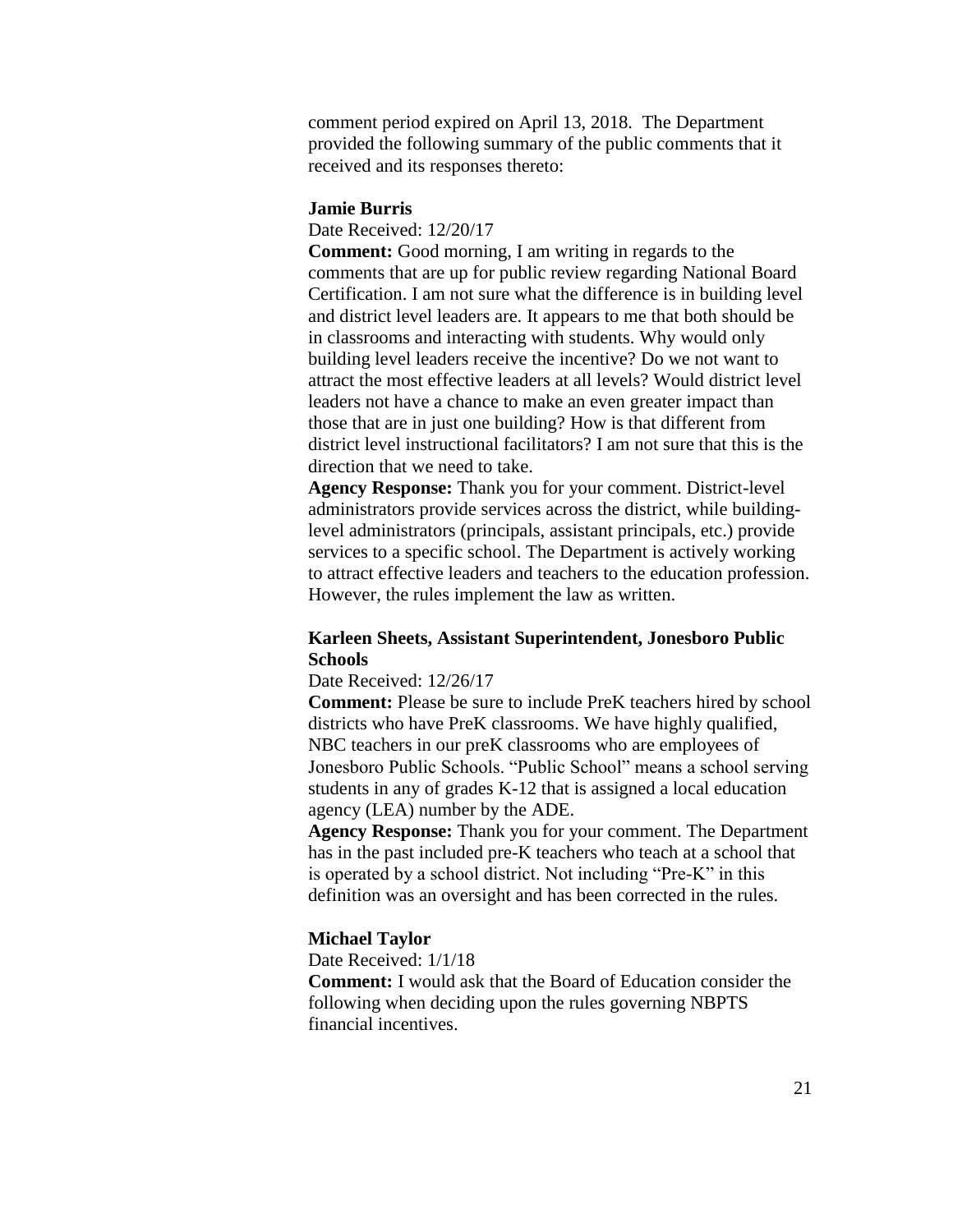As a special education administrator for a large school district in Arkansas, I spend countless hours in classrooms coaching teachers and working with general and special educators to improve the programming for students with mild, moderate and severe disabilities. I am grateful for this opportunity to cause change. I began the process of becoming an NBCT teacher to grow professionally and to inspire the many special educators I supervise to do the same. A lot of time and energy went in to becoming a special education administrator (or administrator in general) and NBCT and I was looking forward to being rewarded financially for my hard work by being able to pay off the money I borrowed to get my doctorate. I was so dedicated to this process that I borrowed a classroom as an administrator to become a NBCT.

Principals, assistant principals and instructional coaches have important roles in schools. However, if the premise for providing them with the incentive is that they spend  $70\% +/-$  of their time impacting student learning, etc., it is a misguided decision to exclude special education administrators.

Here are my concerns: As a special education administrator, I have the option of leaving my current position to pursue a general education administration position (i.e. principal, etc.) in order to receive a \$5k to \$10k annual bonus. However, special education continues to be a shortage area in our state. I am dedicated to my students with disabilities and their families. However, how many NBCT-educators would choose to pursue becoming special education administrators when they would lose/never gain any financial incentive? Like principals and assistant principals, we are continually engaged at school, student and teacher levels, helping to improve instructional and community outcomes for our students and families.

Please consider these comments as you move forward with the public hearing.

**Agency Response:** The Department appreciates your commitment to special education. However, the rules reflect what the law provides.

**Clara Carroll, Ed.D., NBCT, Associate Dean, Cannon-Clary College of Education, Professor of Education, Harding University** Date Received: 1/5/18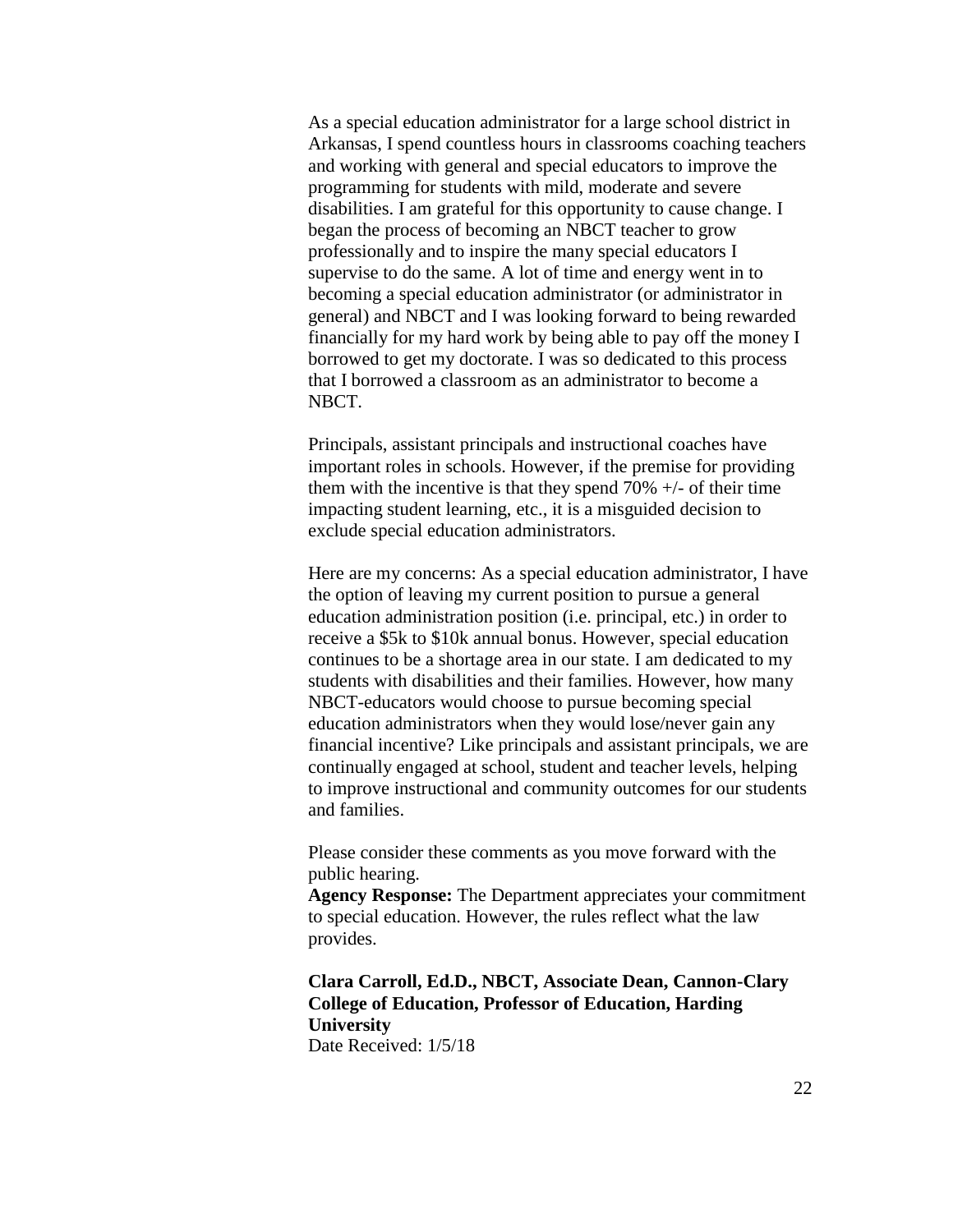**Comment:** I strongly support the proposed Arkansas Department of Education Rules Governing Eligibility and Financial Incentives for National Board for Professional Teaching Standards Candidacy and Certification.

**Agency Response:** Thank you for your comment. The Department appreciates the commitment of all NBCTs to Arkansas students and to their profession.

#### **Casey Beavers**

Date: February 28, 2018

**Comment:** With regards to the financial incentives for the National Board Professional Teaching Standards, I have concerns about the financial incentives for a high poverty district versus high poverty school. I teach in a school that qualifies for both of them. However, if a teacher teaches in a district that is a high poverty district, but for instance, they teach at the high school which is not a high poverty school, they will not receive the same incentive as a teacher in the same district that teaches at a middle school or elementary that does qualify. Over the course of the years of payment, they will be impacting the same students, no matter the school they are teaching in. I understand the concern for our larger schools in the state. To penalize those teachers that teach at a school where the paperwork just may not have been filled out by enough students for the school lunch program is basically saying that those teachers aren't as qualified as teachers in the same district but a qualified school.

My opinion is to drop the high poverty school clause and reward all teachers that get NBPT certified in a high poverty district. **Agency Response:** Act 937 of 2017 enacted the high poverty school requirements.

#### **Dr. Uma Garimella, Director, UCA STEM Institute** Date Received: March 21, 2018

**Comment:** On page ADE 255-2 and ADE 255-3, bullet 3.4.1. include STEM centers along with educational cooperatives. This is because STEM Centers employees' educational background, experiences, and responsibilities are equal to or even higher than the employees of educational service cooperatives.

#### Original document

3.4.1 Employment by educational services cooperative when the teacher provides direct student services for a collaborative of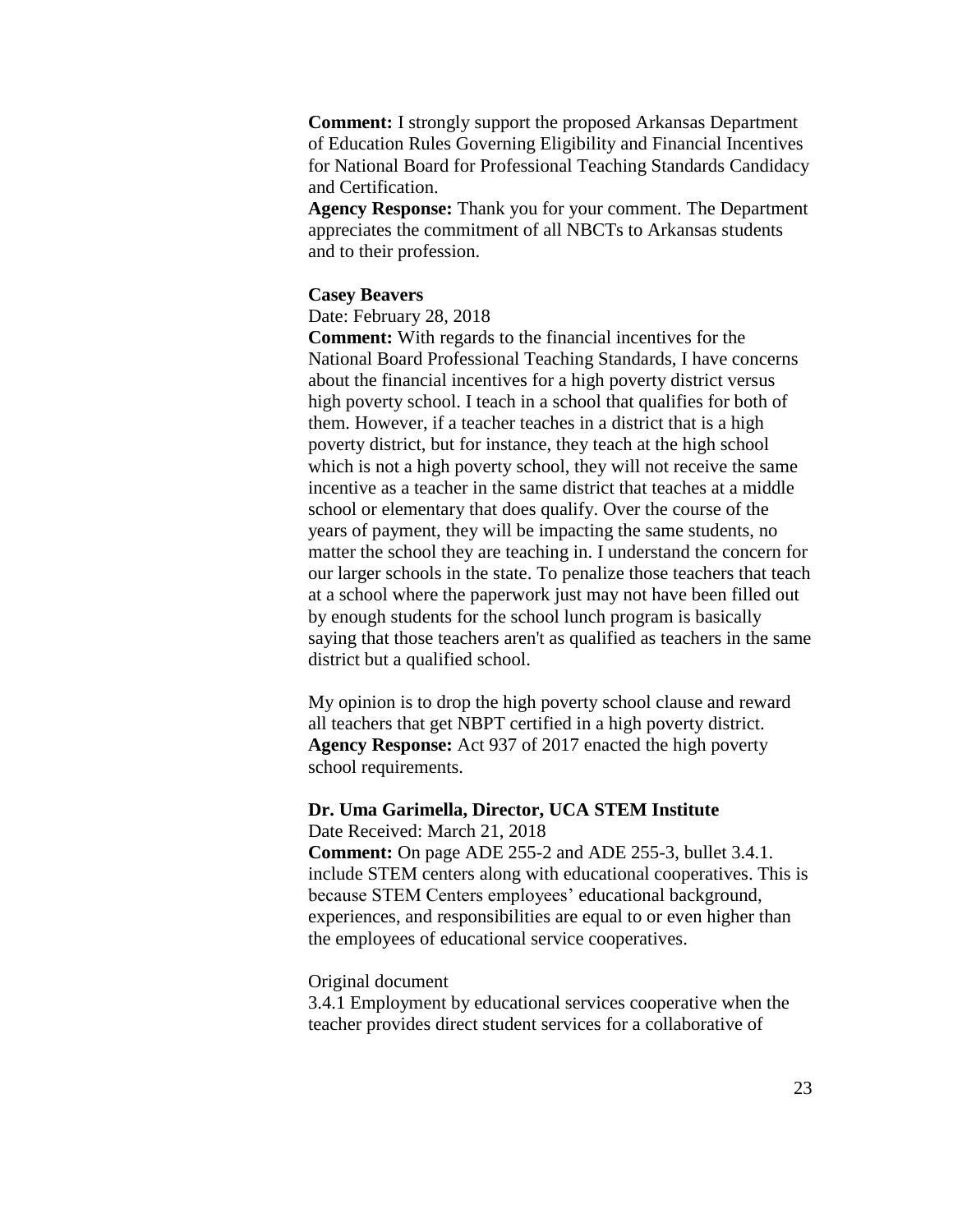school districts in public school building and other instructional settings throughout the Cooperative area; and

#### Amendment

3.4.1 Employment by educational services cooperative and STEM Center when the teacher provides direct student services for a collaborative of school districts in public school building and other instructional settings throughout the Cooperative and STEM Center area; and

[Note by ADE: Dr. Garimella also submitted this comment at the public hearing held on March 19, 2018.] **Agency Response:** At this time, the law does not provide authority for the inclusion of STEM Centers.

#### **Corey Adaire**

Date Received: March 14, 2018

**Comment:** I was reading through the new rules proposed for NBCTs and I noticed the proposed definition of a classroom teacher included co-op employees, but not STEM centers. There are 13 STEM Centers across the state, and each has at least 2 ADE grant-funded specialists, it does not seem fair to allow one group of specialists, funded by the same grant to be allowed to receive the National Board bonuses, and not allow another one. They are funded by the same grant and do the same type of work. Wondering if there's anything you folks can do about this? Section in reference is on pages  $2 \& 3$ . See clips attached.

[Note by ADE: Clips are of Sections 3.4.1, 3.42, 3.5.1, and 3.5.2 but are not attached here.]

**Agency Response:** At this time, the law does not provide authority for the inclusion of STEM Centers.

#### **Kent Layton**

Date Received: March 19, 2018

**Comment:** Language in the proposed rules fails to recognize STEM Education Centers. There are specialists at these Centers, and although the rules include a provision for Education Service Cooperatives, it does not provide a like provision for STEM Education Centers.

[Note by ADE: From public hearing held on March 19, 2018] **Agency Response:** At this time, the law does not provide authority for the inclusion of STEM Centers.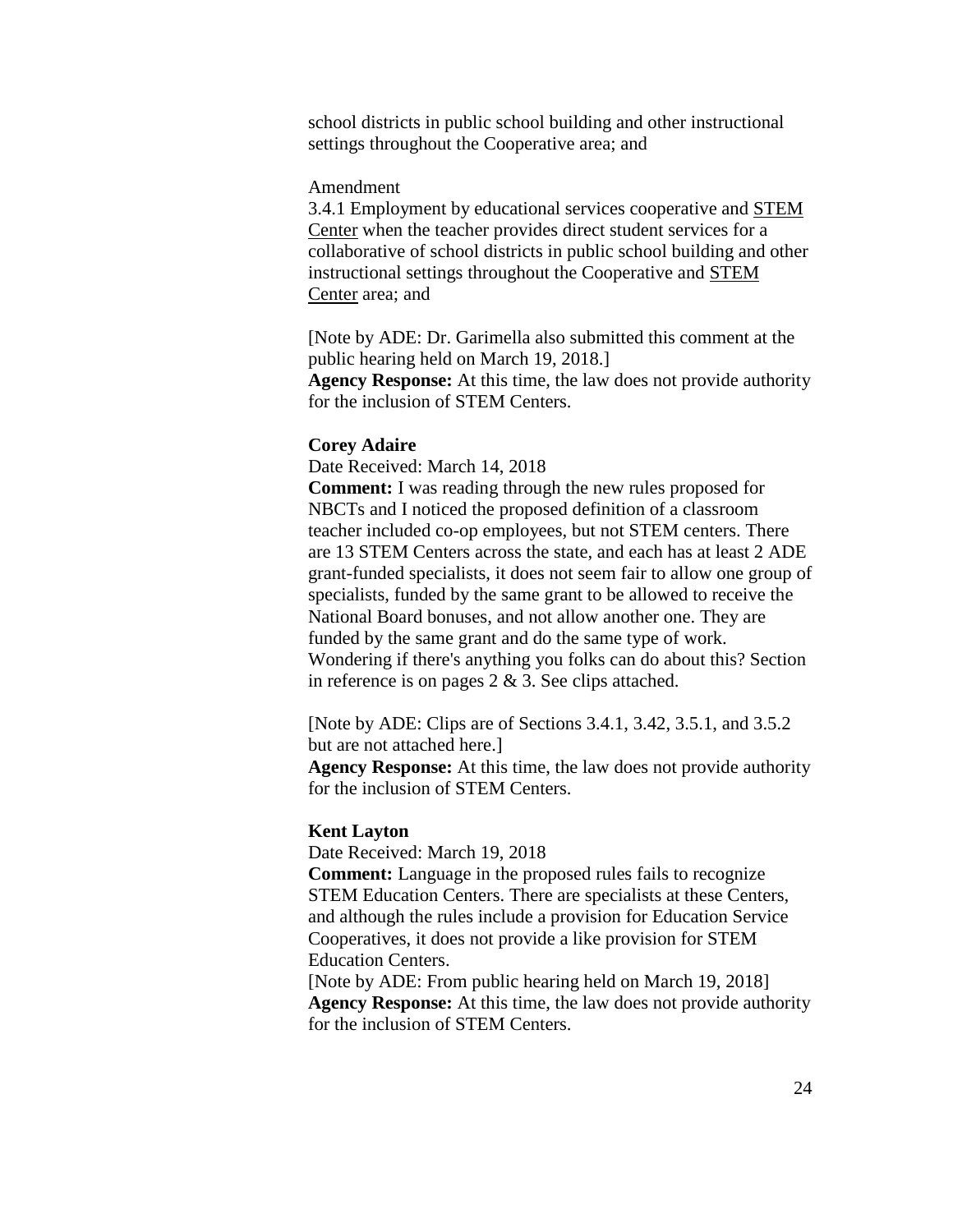Rebecca Miller-Rice, an attorney with the Bureau of Legislative Research, asked the following questions:

(1) Section 4.3.1.1 – I am curious as to why the rule excludes from payment by the Department the application fee, retake fees, and renewal fees, when Ark. Code Ann.  $\S 6-17-413(a)(1)(A)$  provides that the Department "shall pay the full amount of the participation fee"? **RESPONSE:** Due to the limited state funds available (and after federal funding was no longer available), the ADE only paid for the costs incurred once the applicant has been initially accepted into the program – that is, fees for the submission of the components to NBPTS. The ADE gives priority to the payment of bonuses, and to pay all of the other fees would limit the number of NBCTs we are able to fund and increase collection activity for those who are paid for the additional fees but are either not accepted by NBPTS or are not able to complete certification.

(2) Section 5.1.1.2 – Was there a reason the Department did not include the language from Ark. Code Ann. § 6-17-  $413(a)(3)(A)(iv)(b)$ , on which it appears this section is based, that limits the payment of the bonus to these individuals "if funds are available after payments are made to those eligible under subdivisions  $(a)(3)(A)(iv)(a)$  and  $(a)(3)(B)(i)$ "? *See* Ark. Code Ann. § 6-17-413(a)(3)(A)(iv)(*b*)(*2*)(*A*). **RESPONSE:** The language of Section 8.1 limiting all payments under these rules is sufficient, as the funding seldom covers all participation. However, we will add a Section 8.2 to address this.

(3) Section  $5.1.1.3.1 - I$  am curious as to where the requirement of certification on or after August 1, 2009, comes for those employed full-time as a classroom teacher, building-level principal, or building-level assistant principal who moved into the state on or after January 1, 2017, as it does not appear that the statute on which this section is premised, Ark. Code Ann. § 6-17-  $413(a)(3)(B)(i)$ , as amended by Act 937 of 2017, § 2, contains that requirement? (It seems like the 2009 certification is limited to those employed full-time as a teacher in an accredited teacher preparation program under either Ark. Code Ann. § 6-17-  $413(a)(3)(A)(iv)(b)$  and § 6-17-413(a)(3)(B)(ii), as amended by Act 937 of 2017, § 2.) **RESPONSE:** This has been corrected.

(4) Section  $5.1.1.3.2 -$  Along the same lines as question (2) above, was there a reason that the "if funds are available after payments are made to those eligible under subdivisions  $(a)(3)(A)(iv)(a)$  and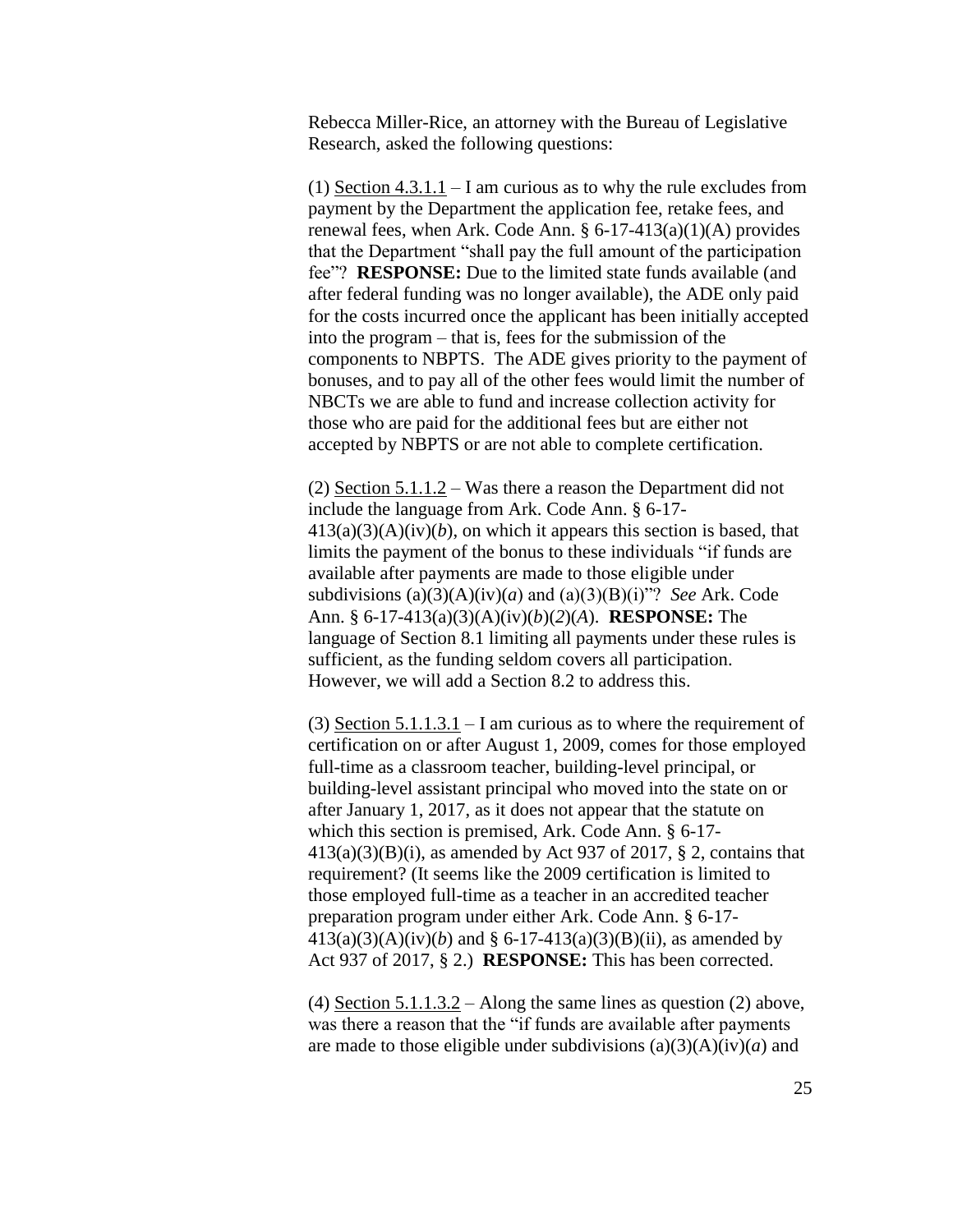$(a)(3)(B)(i)$ " language from Ark. Code Ann. § 6-17- $413(a)(3)(B)(ii)$ , as amended by Act 937 of 2017, § 2, upon which this section appears to be premised, was not included? **RESPONSE:** See Response to the question about 5.1.1.2 above.

(5) Section  $5.1.2 - I$  may have missed it, but I didn't see any reference for the bonus, in the case of a recertification obtained before January 1, 2018, "for the life of the recertification," as found in Ark. Code Ann.  $\S 6-17-413(a)(3)(A)$ , as amended by Act 937 of 2017, § 1. Was there a reason for the omission? **RESPONSE:** This has been corrected.

(6) Sections 5.1.2, 5.1.3, and  $5.1.4 - I$  am curious as to the basis for the Department's extension of the inclusion of the open-enrollment and high-poverty provisions that are found in subsection (e) of Ark. Code Ann. § 6-17-413, as amended by Act 937 of 2017, § 3, and are specifically applicable to those who began and received certification on or after January 1, 2018, to those individuals who obtained certification or recertification before January 1, 2018, found in subsection (a)(3)(A), as amended by Act 937 of 2017,  $\S$  1. **RESPONSE:** NBCTs who are currently receiving bonuses (pre-January 2018) may want to move to a high poverty school in a high poverty school district or a high poverty charter school. To exclude them from the opportunity to do so seems unfair and inconsistent with the intent of Act 937 to provide students in these schools with greater access to NBCTs. To your question (10) below Act 937 seems to contemplate this possibility, as there is no other explanation in the law for the addition of Ark. Code Ann.  $§ 6-17-413(e)(3)(F).$ 

(7) Sections 5.2, 5.2.1, 5.2.2, 5.2.3 – Aren't these individuals subject to the requirement that they be "employed full-time"? **RESPONSE:** This has been corrected.

(8) Section 5.2.2 – Was there a reason the language "that is not in a high poverty district" as found in Ark. Code Ann. § 6-17- $413(e)(2)(B)$ , as amended by Act 937 of 2017, § 3, on which it appears the section is premised, was not included? **RESPONSE:** This has been corrected.

(9) Sections  $5.2.2$  and  $5.2.3$  – Should the term "school" precede "years"? **RESPONSE:** This has been corrected.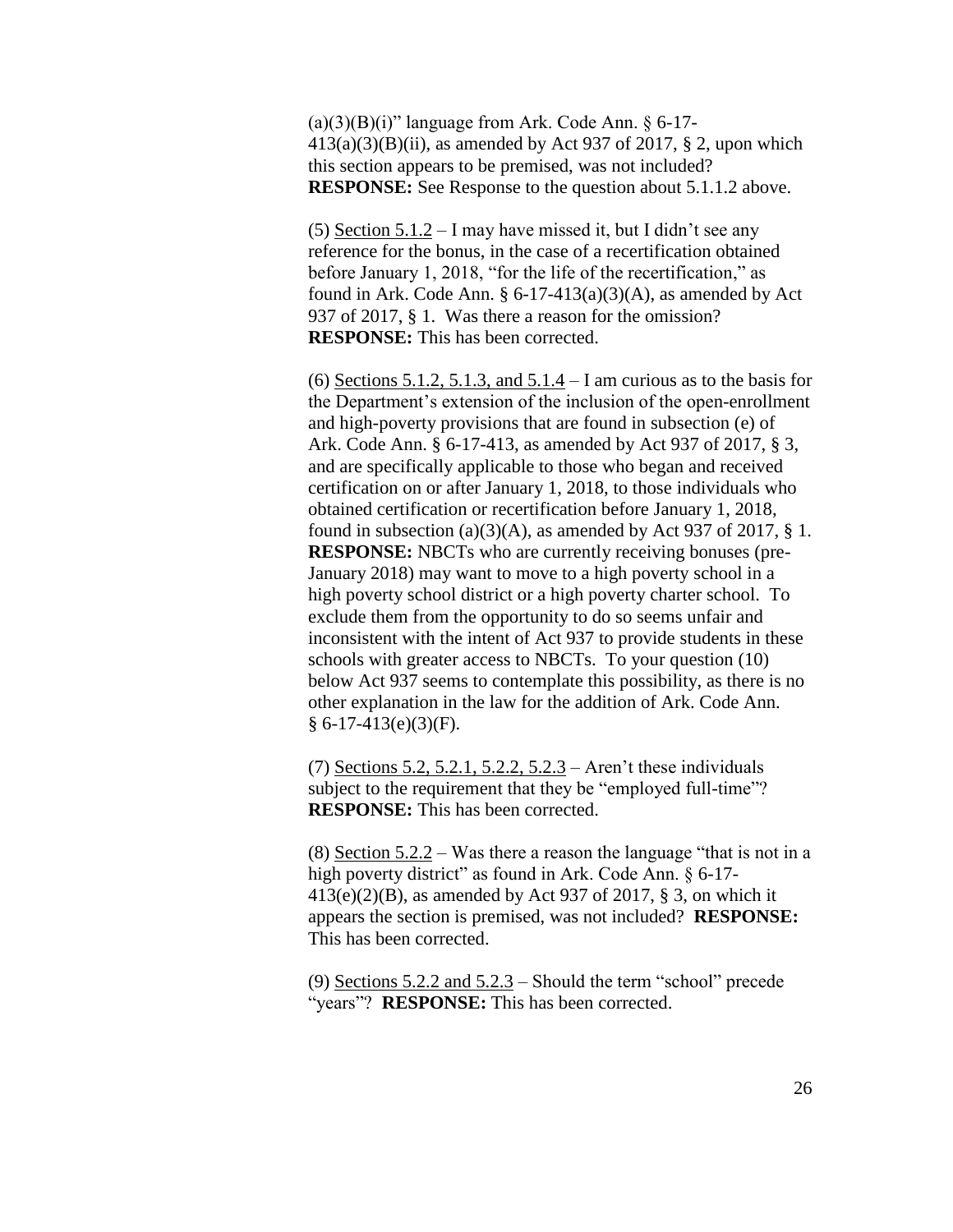(10) Can you explain to me how an individual could qualify for the bonus under both the pre-January 1, 2018 (Section 5.1) and post-January 1, 2018 provisions (Section 5.2)? **RESPONSE:** Although the ADE does not see that scenario specifically expressed in the law, we believe it follows the intent of the law it for existing NBCTs (Section 5.1) to be able to move to a high poverty school in a high poverty school district or a high poverty charter school to receive a higher bonus under the provisions of Section 5.2.

Following the substantive changes that were made after the first public comment period, Ms. Miller-Rice asked the following questions:

(1) Section  $5.1 - I$ 'm so sorry, but I'm still having trouble tracking the sections to the corresponding subsections of Ark. Code Ann. § 6-17-413. I'll try to set out my questions as best I can:

(a) Section 5.1.1.2 – If I'm not mistaken, this section is based on Ark. Code Ann. §  $6-17-413(a)(3)(A)(iv)(b)$ ; therefore, its only date restrictions appear to be: (1) to have begun certification or received certification or recertification before 1.1.18; and (2) per subsection  $(b)(2)(A)$ , hold certification on or after 8.1.09. I do not see in the statute the requirement that was added to the 2d revision that the individual have moved into the state before 1.1.17, and the 2009 restriction is being reflected as stricken, despite being in the statute. (I think this section was correct in the initial version? Maybe the changes were accidentally made to this section instead of the other?) **RESPONSE:** Changes were made that addressed the issues raised.

(b) Section  $5.1.1.3$  – This section appears to apply the  $8.1.09$ restriction to both sections 5.1.1.3.1 and 5.1.1.3.2; however, section 5.1.1.3.1 appears to be based on Ark. Code Ann. § 6-17-  $413(a)(3)(B)(i)$ , which does not contain the 8.1.09 restriction. Section 5.1.1.3.2, however, appears to be based on Ark. Code Ann.  $\S 6-17-413(a)(3)(B)(ii)$ , which does contain the 8.1.09 restriction.

**RESPONSE:** Changes were made that addressed the issues raised.

(2) Section 8.2 – I could be mistaken, but as I read Ark. Code Ann. § 6-17-413, it seems to provide that bonuses shall be paid to those under sections 5.1.1.2 (Ark. Code Ann. § 6-17-413(a)(3)(A)(*b*)) and 5.1.1.3.2 (Ark. Code Ann. § 6-17-413(a)(3)(B)(ii)), *if* funds are available after payments are made to those eligible under sections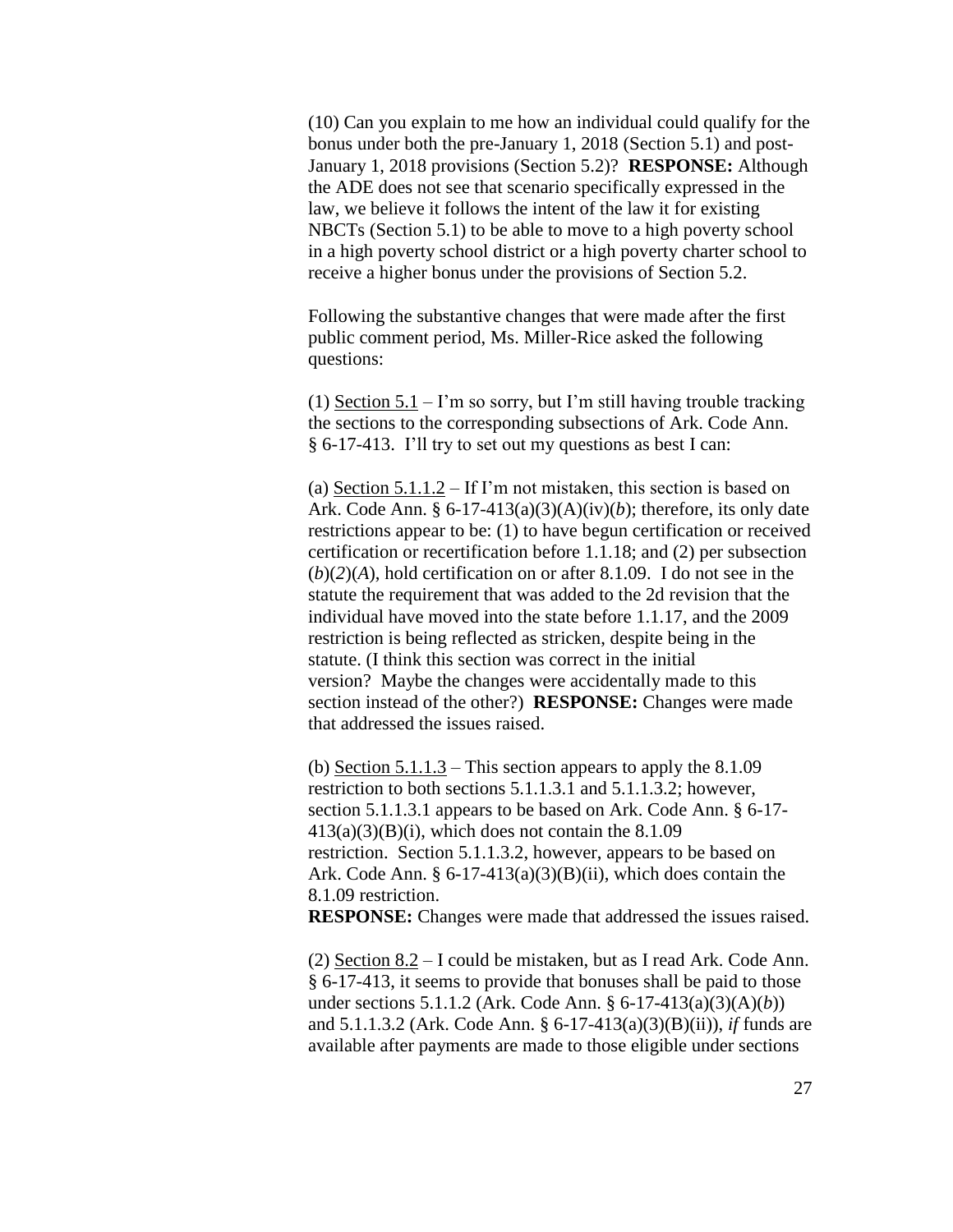5.1.1.1 (Ark. Code Ann. § 6-17-413(a)(3)(A)(iv)(*a*)) and 5.1.1.3.1  $(Ark. Code Ann. § 6-17-413(a)(3)(B)(i))?$ **RESPONSE:** Changes were made that addressed the issues raised.

(3) Section 5.1.2, as it might apply to someone who had previously received the bonus for ten years and then was recertified prior to 1.1.18 – Is it the intention of the rule that "but for no more than ten (10) school years" would preclude that recertified teacher from receiving the bonus for the life of the recertification because s/he had already received ten years' worth of bonuses? **RESPONSE:** The person who recertifies before 1/1/18 will receive the bonus for the life of the recertification, up to 10 years. Time is not deducted for the bonus years before the recertification. The ten years is counted from the year of the recertification obtained before January 1, 2018, as indicated on Chart 1 attached to the rules.

The proposed effective date is pending legislative review and approval.

**FINANCIAL IMPACT:** The agency states that it is difficult to assess the fiscal impact of this amendment because the bonuses have been restructured, submitting that:

1. Some National Board Certified Teachers (NBCTs) who are at the end of their 10 year (certification or recertification) will no longer receive their \$5,000 annual bonus.

2. Some NBCTs will receive a \$5,000 bonus through the end of their 10 years (although if they move to a high-poverty school in a high-poverty district or a high-poverty charter school, they may receive the \$10,000 bonus to the end of their 10 years).

3. New NBCTs will come under the new structure for:

 - \$2,500 for five years if they are in a school that is NOT a highpoverty school or high-poverty charter school;

 - \$5,000 for five years if they are in a high-poverty school (that is not in a high-poverty district); or

 - \$10,000 for ten years if they are in a high-poverty school in a high-poverty district or high-poverty charter school.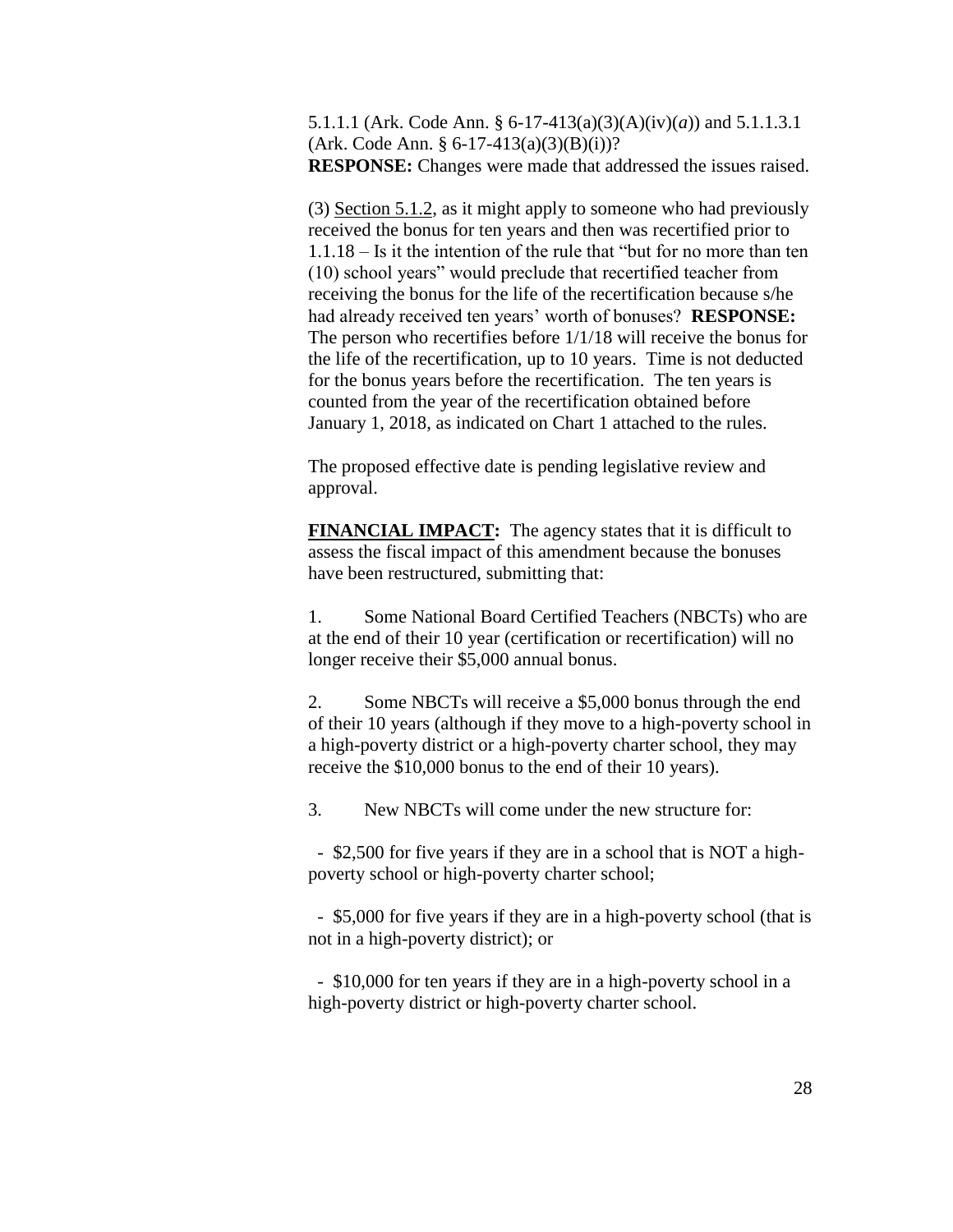**LEGAL AUTHORIZATION:** The proposed rule changes include revisions made in light of Act 937 of 2017, sponsored by Senator Alan Clark, which served to target and enhance incentive bonuses for teachers employed in high-poverty schools who obtain National Board for Professional Teaching Standards Certification; modified the eligibility criteria and codified the amount of incentive bonuses for current recipients; and repealed unfunded incentive bonuses. Pursuant to Arkansas Code Annotated § 6-17- 413(a)(2)(A), the State Board of Education ("State Board") shall promulgate rules and regulations for the selection process of teacher participants in the program of the National Board for Professional Teaching Standards ("National Board"). The State Board is further authorized to promulgate rules and regulations to establish a support program for teachers selected to participate in the program of the National Board. *See* Ark. Code Ann. § 6-17- 413(a)(4).

### **b. SUBJECT: Arkansas Mandatory Attendance Requirements for Students in Grades Nine through Twelve Repeal**

**DESCRIPTION:** Act 867 of 2017 repealed the law which these rules were based on making these rules no longer necessary.

**PUBLIC COMMENT:** A public hearing was held on April 19, 2018. The public comment period expired on May 15, 2018. The Department received no public comments.

The proposed effective date is pending legislative review and approval.

**FINANCIAL IMPACT:** There is no financial impact.

**LEGAL AUTHORIZATION:** The instant rules are being proposed for repeal in light of Act 867 of 2017, sponsored by Representative James Sturch, which amended provisions of the Arkansas Code concerning public school student attendance. Specifically, Act 867, § 1, repealed Arkansas Code Annotated § 6- 18-211, which had provided, in relevant part, that the State Board of Education, no later than January 30, 2004, shall promulgate regulations that require students in grades nine through twelve  $(9 - 12)$  to enroll in no less than three hundred fifty (350) minutes of planned instruction time each day as a requirement for graduation and that further allow local school district boards of directors to develop certain policies set forth in the statute.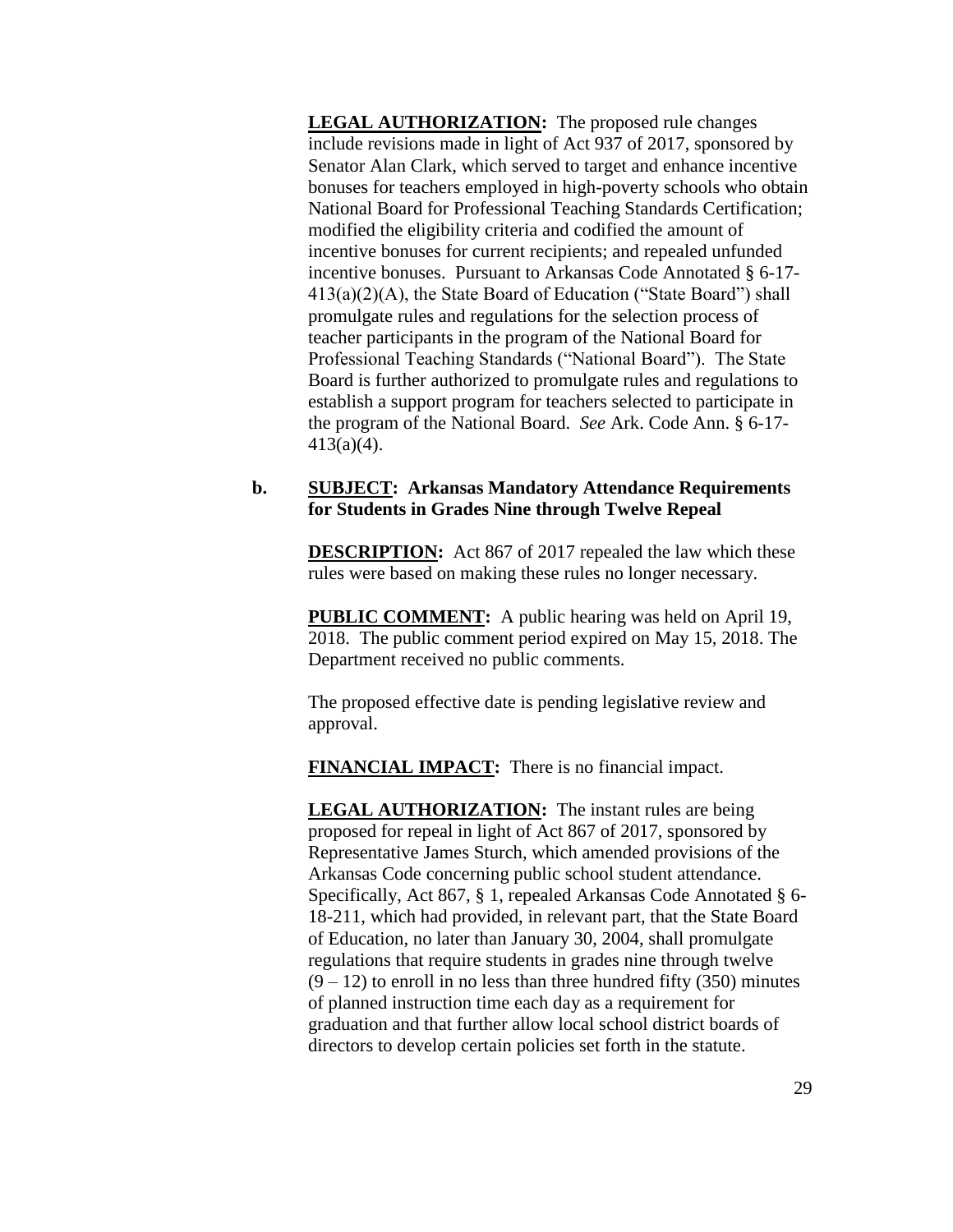## **c. SUBJECT: Parental Involvement Plans and Family and Community Engagement**

**DESCRIPTION:** The proposed rule incorporates changes from Act 936 of 2017 concerning Parental Involvement Plans. The rule title has been changed to add Family and Community Engagement to reflect ESSA terminology. Act 936 required minor changes to the rule to reflect other changes in terminology. The rule replaces "school improvement" and "academic distress" with Level 4 Directed Support and Level 5 Intensive Support. Other changes include the replacement of references to No Child Left Behind with references to ESSA and the removal of outdated references to ACTAAP.

### **Changes made following public comment include:**

Title – The date is amended to change "2017" to "2018."

Section 1.00 – Regulatory Authority – Section 1.01 is amended to add "and Family and Community Engagement" to the title of the rule.

Section 2.00 – Definitions – Section 2.06, containing the definition of "Title I Public School or Public School District" is removed due to the removal of all mentions of Title I in the rule, formerly located at Section 3.04 of the rule.

Section 3.00 – Parental Involvement Plans. Sections 3.01.1 and 3.02.1 were amended to pluralize "businesses" and "industries." Sections 3.01.2.1 through 3.01.2.4.1 were renumbered to correct the numbering of the subsections. The sections had mistakenly been left as subsections of 3.01.3 instead of reflecting the change to section 3.01.2.

**PUBLIC COMMENT:** A public hearing was held on April 19, 2018. The public comment period expired on May 15, 2018. The Department provided the following summary of the public comments that it received and its responses thereto: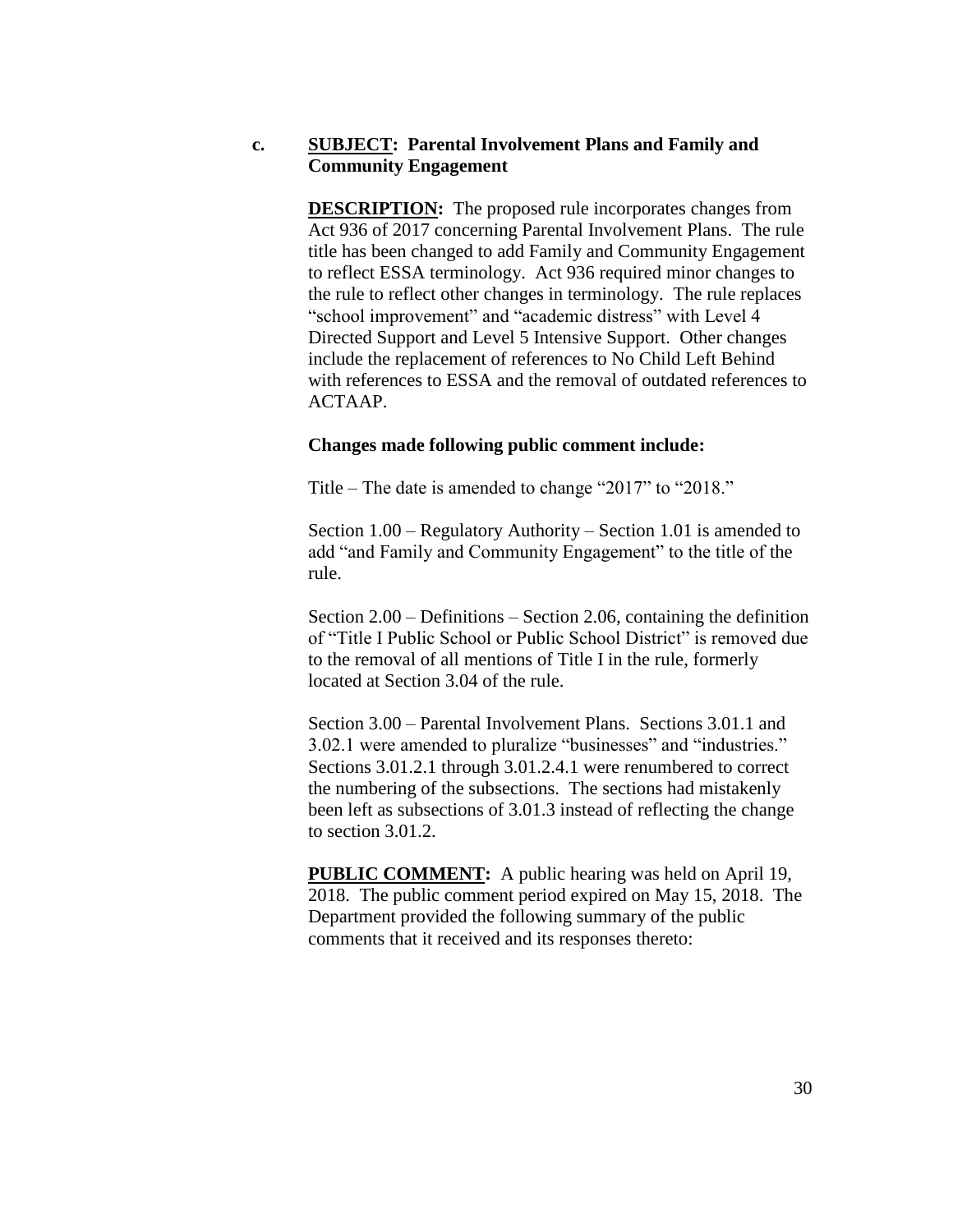#### **Lucas Harder, Arkansas School Boards Association**

**Comment:** 1.01: The title above includes "and family and community engagement" so I would recommend including it here as well for consistency.

**Agency Response:** Comment considered and this change has been made.

**Comment:** 2.056: Due to the planned repeal of 3.04 through 3.04.4, this definition should be removed since Title I will no longer be mentioned in the rules.

**Agency Response:** Comment considered and this change has been made.

**Comment:** 3.01.3.1 through 3.01.3.54.1: These should all be under 3.01.2 instead since the previous 3.01.2 was repealed and 3.01.3 was moved to 3.01.2.

**Agency Response:** Comment considered. The numbers have been corrected.

**Comment:** 3.01.<del>32.3</del>: I would recommend amending this language to read "electronic filing process in an electronic format approved by the Department" rather than listing the specific formats so that in the unlikely event that another format is produced that would work better with the electronic system it would not take an amendment to the rules in order to use the new format. **Agency Response:** Comment considered. No change made.

**Comment:** 3.02.2: "Level" is missing from "school-level" improvement plan." **Agency Response:** Comment considered. No change made.

**Jennifer Wells, Arkansas Public School Resource Center Comment:** Title: Insert "2018" and delete "2017." **Agency Response:** Comment considered. Change made.

**Comment:** Sec 1.01: Add language to reflect the changes made in the title section ("and Family and Community Engagement."). **Agency Response:** Comment considered and this change has been made.

**Comment:** Sec. 2.03: Parental Involvement incorporates and encompasses references to "Family and Community Engagement and Supports," as set forth in the Every Student Succeeds Act, 20 U.S.C. Ch. 70.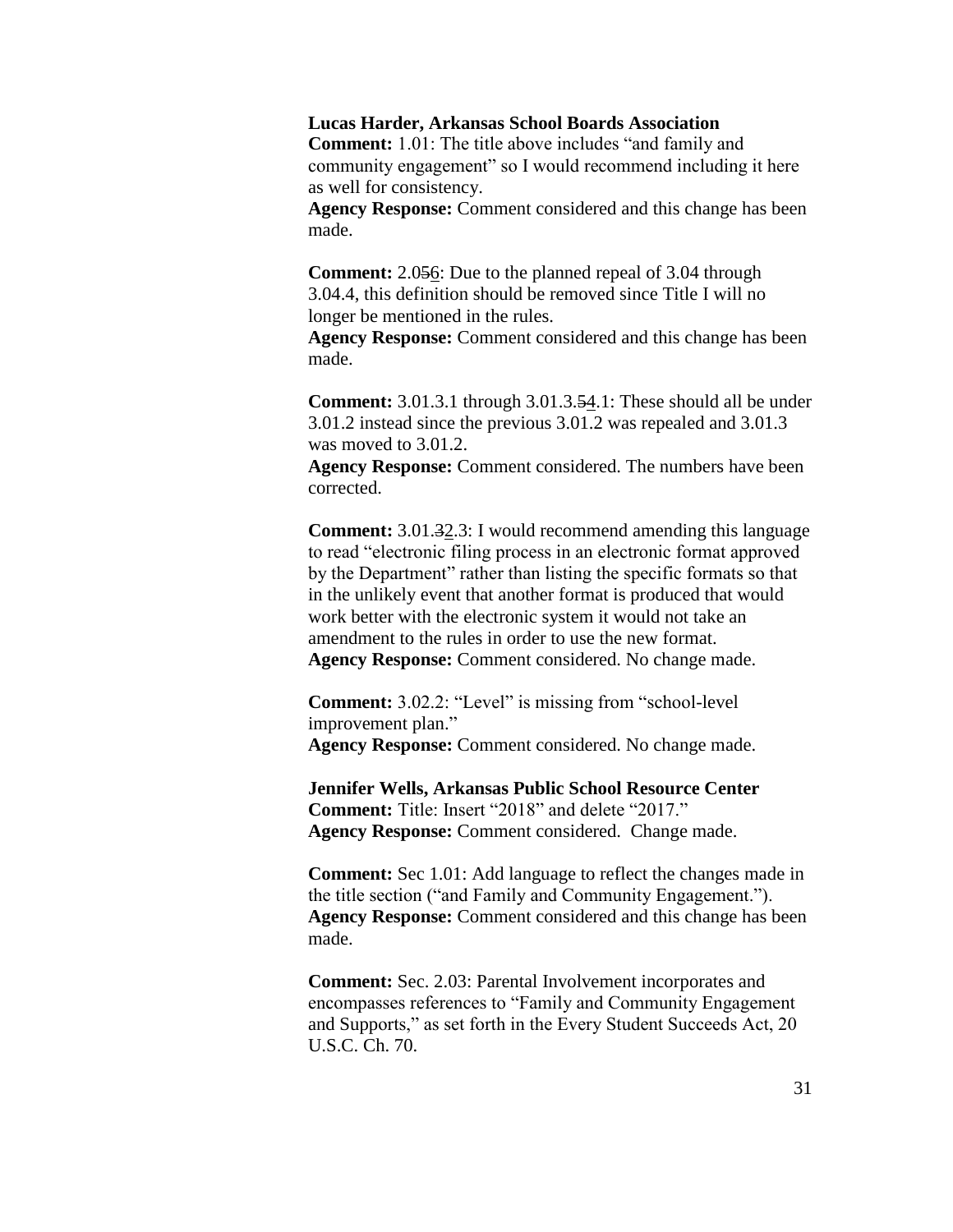**Agency Response:** Comment considered. No change made.

**Comment:** Sec. 2.03: Why use both "incorporate" and "encompass"? The use of the word "incorporate" should be sufficient.

**Agency Response:** Comment considered. No change made.

**Comment:** Secs. 2.04 and 2.05: Open-enrollment public charter schools are included in the definitions of both "Public School" in 2.04 and "Public School District" in 2.05 (as outlined in Ark. Code Ann. § 6-15-2903). It is unworkable for the term to be both. But, because Ark. Code Ann. § 6-15-2903 defines the term "openenrollment charter school" by referencing the definition in Ark. Code Ann. § 6-23-103, and open-enrollment charter school may be defined simply as a public school and not also as a public school district. Ark. Code Ann. § 6-23-103: (10)(A) "Open-enrollment public charter school" means a public school that: (i) Is operating under the terms of a charter granted by the authorizer on the application of an eligible entity; (ii) May draw its students from any public school district in this state; and (iii) Is a local educational agency under the Elementary and Secondary Education Act of 1965, 20 U.S.C. § 6301 et seq., as it existed on April 19, 2009. See also, the definition of public charter school in the Elementary and Secondary Education Act of 1965, 20 U.S.C. § 7221i, defining the term as a school, and not as a district. **Agency Response:** Comment considered. No change made.

**Comment:** Secs. 2.04 and 2.05: Why is Ark. Code Ann. § 6-15- 501 being deleted? There appears to be no change in the statute since 2007.

**Agency Response:** Comment considered. No change made.

**Comment:** Sec. 2.06: Cite "20 U.S.C. § 6301." **Agency Response:** Comment considered. No change made. There is no Section 2.06 in the Rule. Unable to determine the intent of the comment or locate the appropriate section by context.

**Comment:** Sec. 3.01.1 Collaboration with parents may be accomplished through a coalition of parents, representatives of agencies, institutions, businesses, and industries.

**Agency Response:** Comment considered. This change has been made.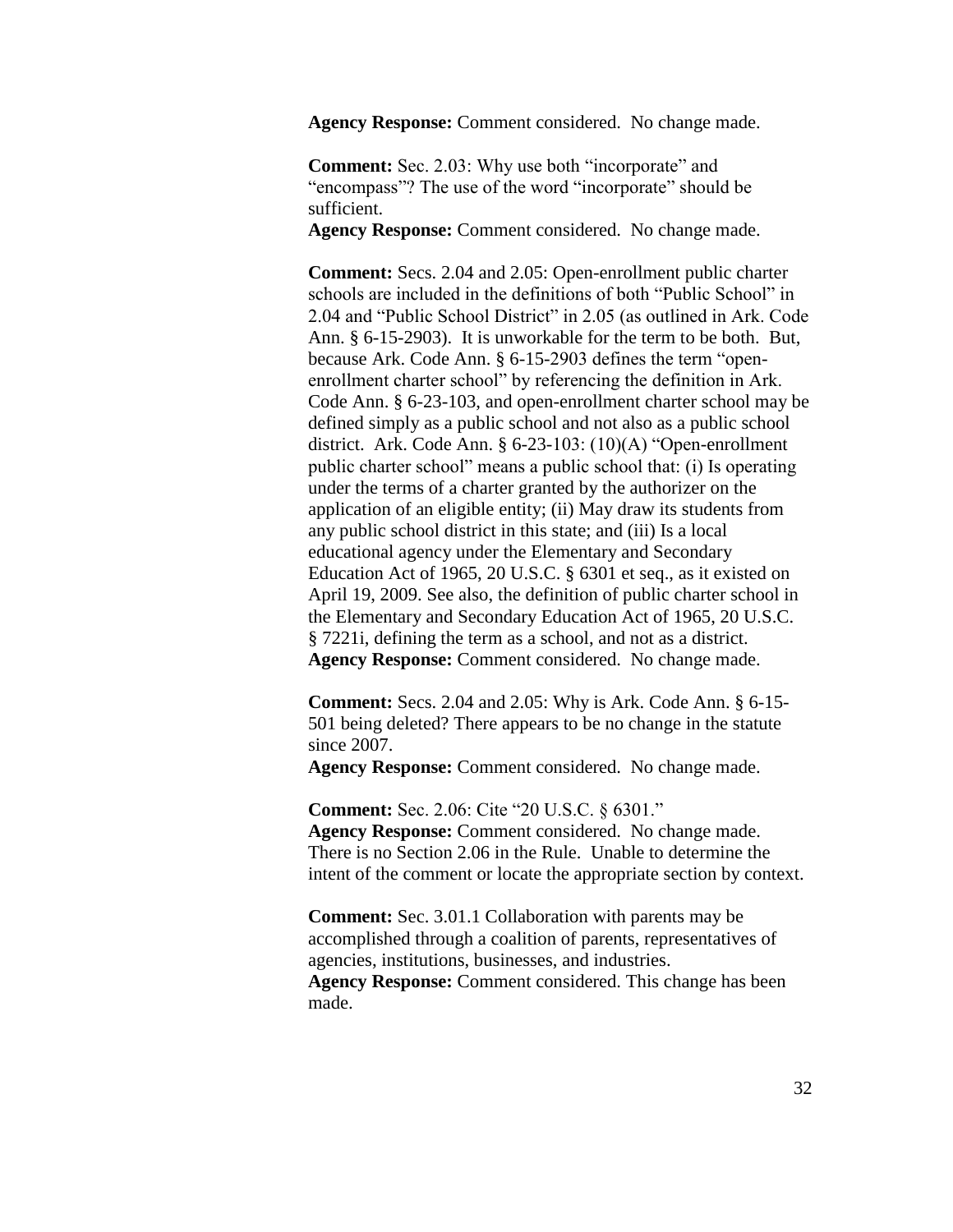**Comment:** Sec. 3.02.1 Collaboration with parents may be accomplished through a coalition of parents, representatives of agencies, institutions, businesses, and industries. **Agency Response:** Comment considered. This change has been made.

The proposed effective date is pending legislative review and approval.

**FINANCIAL IMPACT:** There is no financial impact.

**LEGAL AUTHORIZATION:** Changes to the instant rules were made in light of Act 936 of 2017, sponsored by Senator Jane English, which amended provisions of the Arkansas Code concerning public school education. Arkansas law requires that the Department of Education ("Department") shall review each school district's parental involvement plan; determine whether the plan is in compliance with the provisions of Title 6, Chapter 15, Subchapter 17 of the Arkansas Code, concerning parental involvement plans; and indicate on the school's performance report whether or not the school district is in compliance with the subchapter. *See* Ark. Code Ann. § 6-15-1704(b)(1)(A)(i)–(iii). Periodically on a rotating schedule, the Department shall monitor each school district's plan to: (1) evaluate whether the school district is implementing its plan and the implementation's effectiveness; and (2) assess the areas in which a school district needs to revise its plan or its implementation of the plan. *See* Ark. Code Ann.  $§ 6-15-1704(b)(1)(B)(i)–(ii)$ . Further, the Department shall place priority for the monitoring on school districts that have been identified as being in Level 4 – Directed Support or Level 5 – Intensive Support, and by January 1 of each year, the Department shall provide any recommendations in writing to a school district concerning areas of noncompliance with Ark. Code Ann. §§ 6-15- 1701 through 6-15-1703 or as a result of the Department's monitoring. *See* Ark. Code Ann.§ 6-15-1704(b)(1)(C)(i)–(ii),  $(b)(2)(A)$ – $(B)$ . Finally, the Department shall allow the school district an opportunity to implement the Department's recommendations. *See* Ark. Code Ann. § 6-15-1704(b)(3). Pursuant to Ark. Code Ann. § 6-15-1704(b)(4), the State Board of Education shall incorporate the provisions of subsection (b) of the statute, concerning the Department's duties, into its rules for parental involvement plans.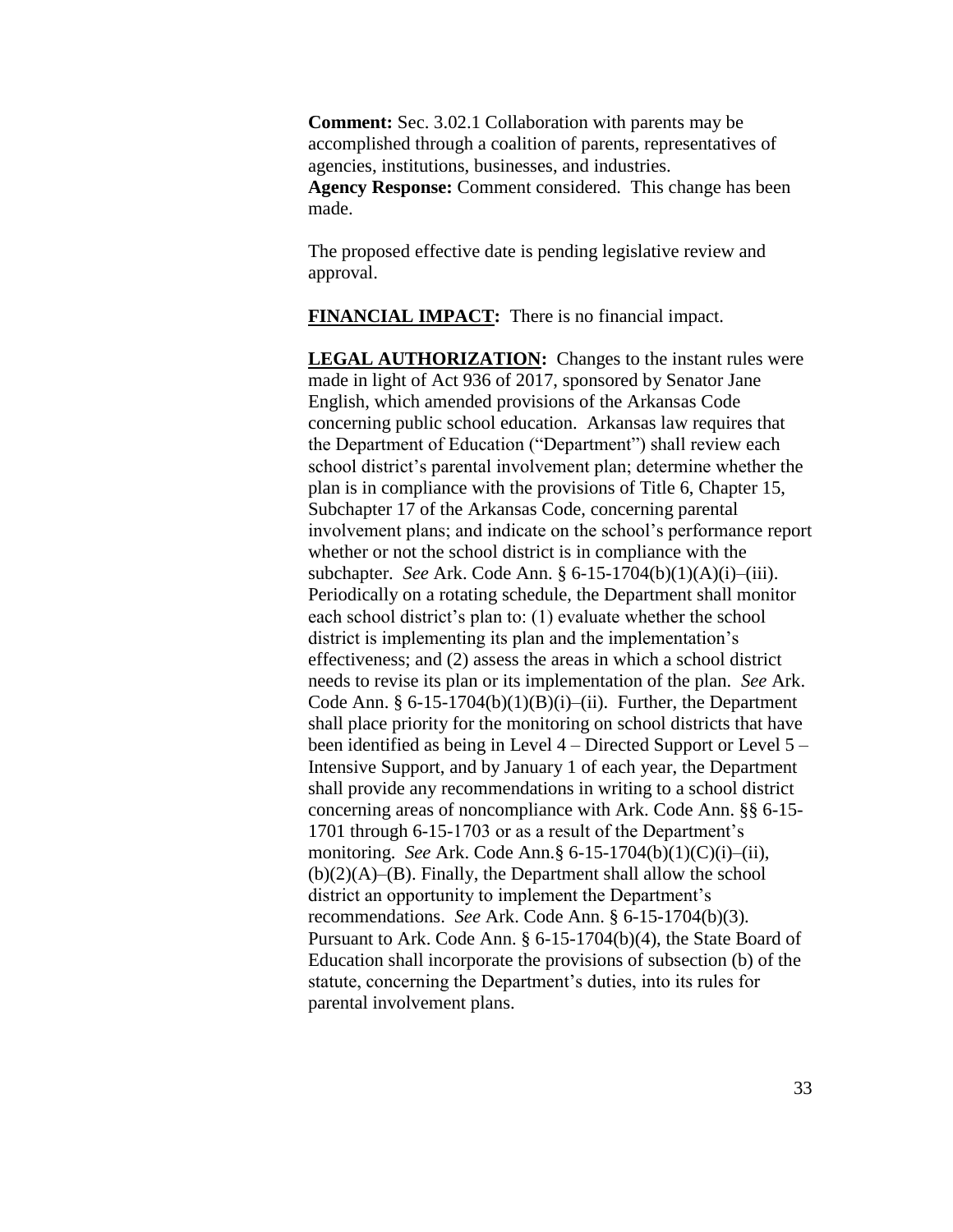## **4. DEPARTMENT OF ENVIRONMENTAL QUALITY, OFFICE OF LAND RESOURCES**

## **a. SUBJECT: Regulation 36: Tire Accountability Program**

**DESCRIPTION:** The Arkansas Department of Environmental Quality (ADEQ) proposes this rulemaking before the Arkansas Pollution Control and Ecology Commission (Commission) for permanent amendments to emergency Regulation No. 36 (Used Tire Recycling and Accountability Program). The proposed amendments simplify the name of the program to the Tire Accountability Program (TAP); provide comprehensive program administration information in compliance with Act 317 of 2017, the Used Tire Recycling and Accountability Act, Ark. Code Ann. § 8-9-401 *et seq.,* to include provisions for permitting, licensing, enforcement, and beneficial uses; remove preliminary implementation dates and deadlines that reference 2017; add references to new or renamed forms; and make minor revisions to include correcting typographical, grammatical, formatting, and stylistic errors throughout the emergency regulation. Act 317 of 2017 also establishes the Commission's authority for the rulemaking.

In addition to the changes described above made throughout the emergency Regulation 36, a summary of proposed changes by chapter include:

*Chapter 1: General Provisions –* Changes made to this chapter include:

- Reg. 36.101 was changed by adding subsection  $(C)$ ;
- $\bullet$  Reg. 36.102 was changed by adding subsection (A);
- Reg. 36.106 entitled "Open Burning Prohibited" was stricken;

● Reg. 36.107 entitled "Continuation of Permitting, Licensing, and Enforcement Authority" under Regulation No. 14 was stricken because it will no longer be necessary after this permanent rulemaking is effective;

● New Reg. 36.106 was added concerning inter-district used tire programs; and

● New Reg. 36.107 was added concerning market development.

*Chapter 2: Definitions –* Changes to the definition of e-manifest were made.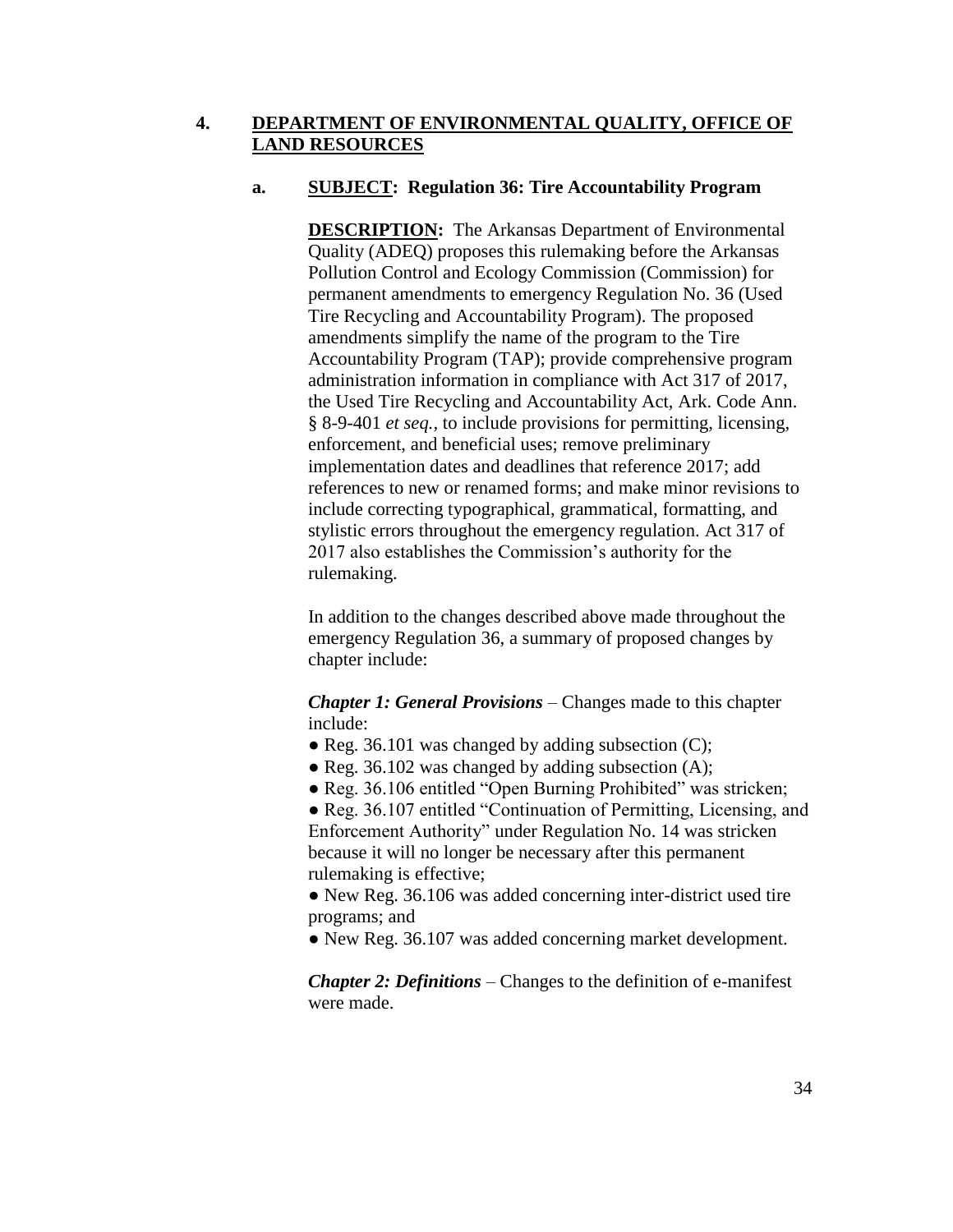*New Chapter 3: Used-Tire Programs –* Added to provide information related to the administration of used-tire programs.

*Chapter 4: Used-Tire Program Accountability and Business Plans –* Reg. 36.403 was changed by striking subsection (B).

*New Chapter 5: Performance and Efficiency Evaluations –* Added for administrative guidance.

*Chapter 6: E-Manifest System –* The current "Chapter 4: E-Manifest System" has been renumbered as Chapter 6 with additional changes to Reg. 36.602, 36.605, and Reg. 36.606.

*Chapter 7: Tire Generators –* The current "Chapter 5: Tire Generators" has been renumbered as Chapter 7 with additions to Reg. 36.704(7).

*Chapter 8: Rim Removal Fees –* The current "Chapter 6: Rim Removal Fees" has been renumbered as Chapter 8.

*Chapter 9: Commercial Generators and Commercial Generator Fees –* The current "Chapter 7: Commercial Generators and Commercial Generator Fees" has been renumbered as Chapter 9.

*Chapter 10: Persons Who Import Used Tires and Import Fees –* The current "Chapter 8: Persons Who Import Used Tires and Import Fees" has been renumbered as Chapter 10.

*Chapter 11: Disbursements from the Used Tire Recycling Fund –* The current "Chapter 9: Disbursements from the Used Tire Recycling Fund" has been renumbered as Chapter 11.

*New Chapter 12: Beneficial Use –* Sourced from Regulation No. 14 and revised for compliance with the changes in Act 317 of 2017.

*New Chapter 13: Waste Tire Sites –* Sourced from Regulation No. 14 and revised for compliance with the changes in Act 317 of 2017.

*New Chapter 14: Landfilling of Waste Tires –* Sourced from Regulation No. 14 and revised for compliance with the changes in Act 317 of 2017.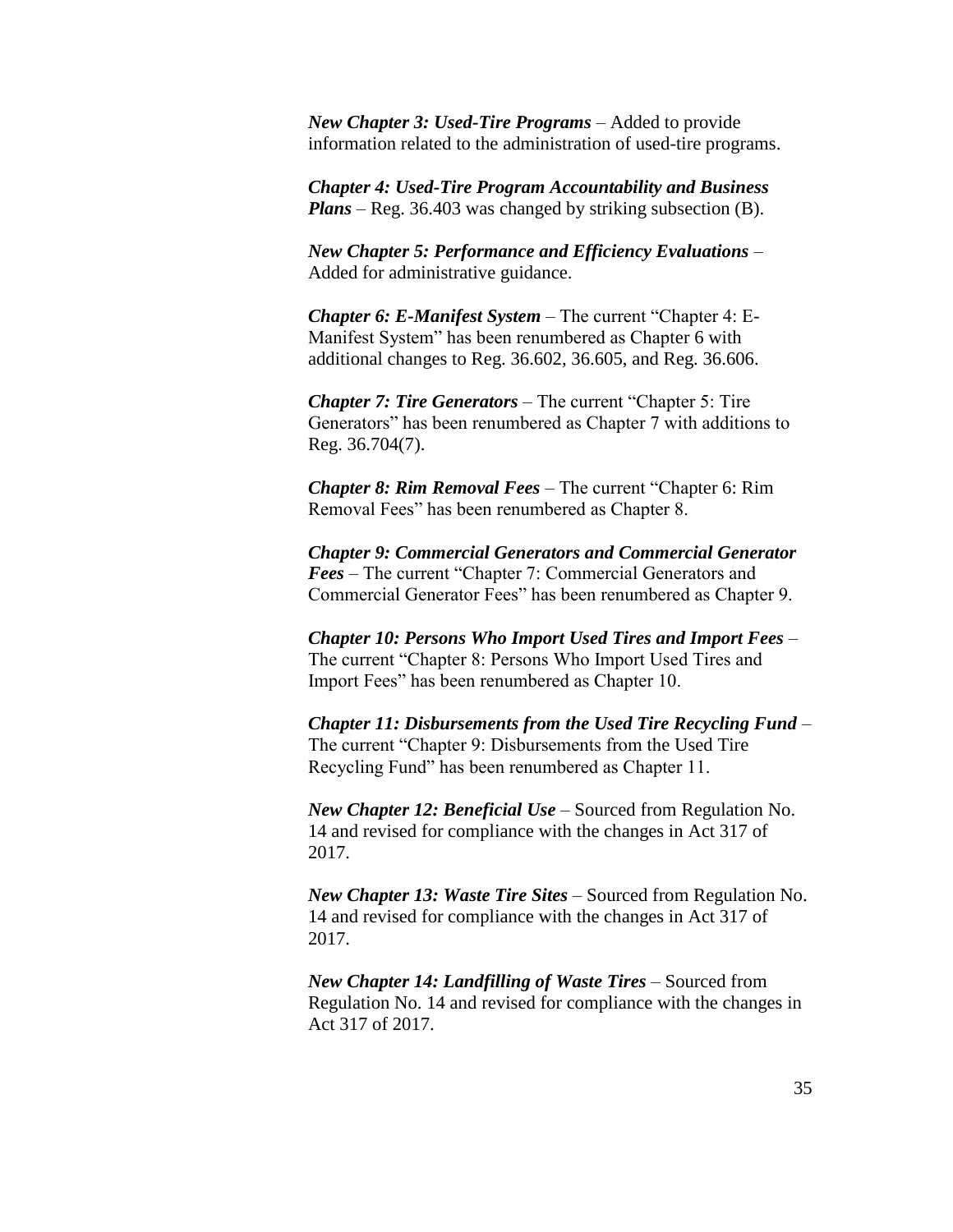*New Chapter 15: Tire Collection Centers –* Sourced from Regulation No. 14 and revised for compliance with the changes in Act 317 of 2017.

*New Chapter 16: Tire Processing Facilities –* Sourced from Regulation No. 14 and revised for compliance with the changes in Act 317 of 2017.

*New Chapter 17: Repealer, Severability, and Effective Dates –* Standard language included in most permanent regulations.

**PUBLIC COMMENT:** This rule was reviewed and approved by the Executive Subcommittee at its meeting of March 5, 2018, for emergency promulgation. With respect to permanent promulgation, a public hearing was held on February 27, 2018. The public comment period expired on March 15, 2018. The Department provided the following summary of the public comments that it received and its responses thereto:

## **Melinda Caldwell, Director, Ozark Mountain Solid Waste District**

**Comment 1** Please receive these comments concerning Regulation No. 36. Consideration is appreciated in the following language change in the areas of the proposed Regulation No. 36 as listed below:

"Use the manifest system developed by ADEQ and certify each tire removed from the rim and replaced with a new or used tire was assessed a rim removal fee."

APC&EC Regulation No. 36.704(6) APC&EC Regulation No. 36.705(A)(5) APC&EC Regulation No. 36.706(6) APC&EC Regulation No. 36.707(C) APC&EC Regulation No. 36.708(6) APC&EC Regulation No. 36.710(6) **Response:** ADEQ agrees and has made the changes to the Revised Markup Draft that was suggested for all the Reg. 36 cites listed above in a manner that is consistent with the defined terminology in Chapter 2.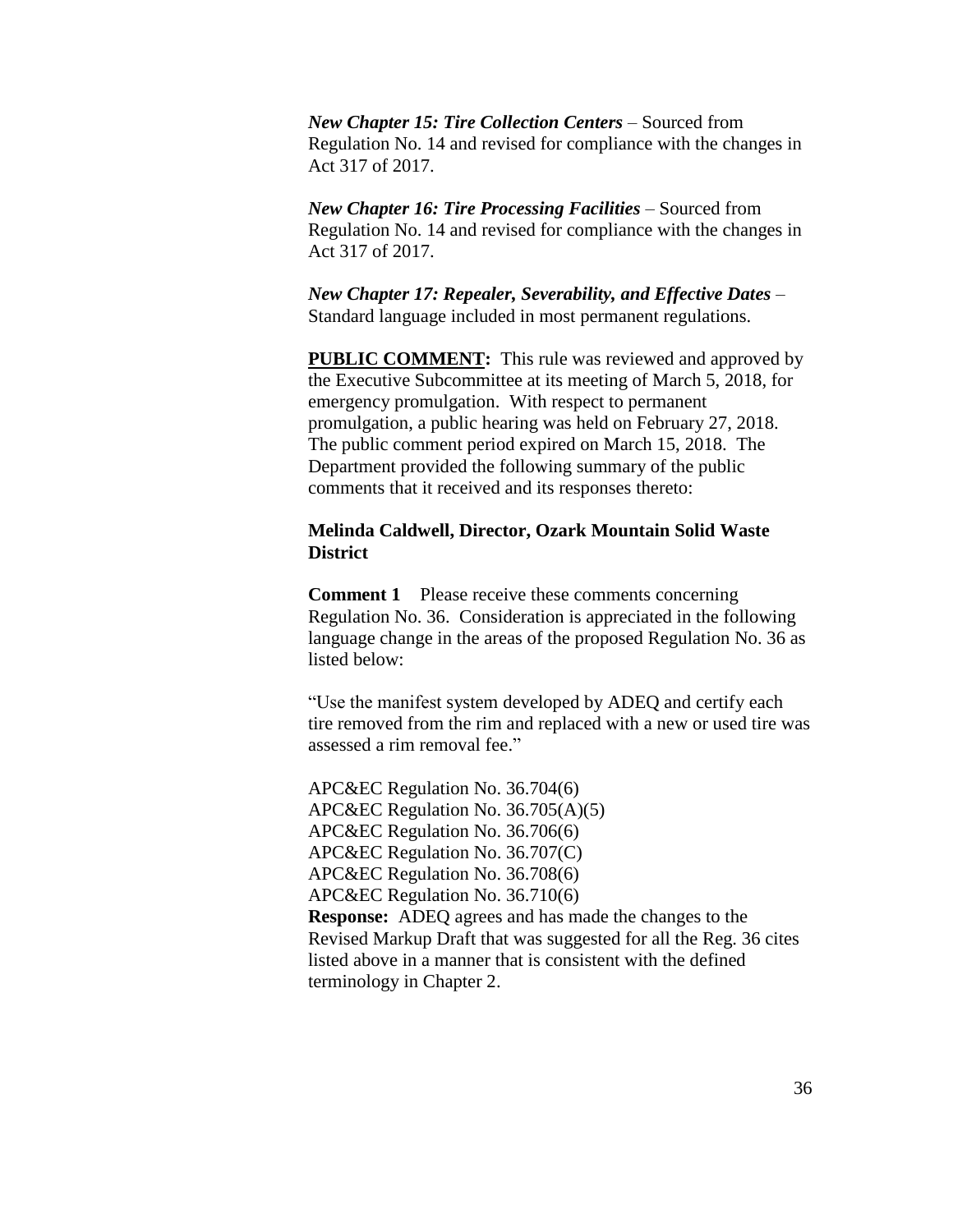### **Craig Douglass, Executive Director, Regional Recycling & Waste Reduction District**

**Comment 2** Please accept this letter as a request for consideration to revise Regulation No. 36, specifically 36.114 Administrative Incentive Grants, subsection (B).

Our particular interest is in the area market and economic stimulus incentives. This regulation states that the Director has discretion on the use of Used Tire Recycling Fund monies for the provision of grants for market and economic stimulus incentives, and that those grants are limited to applications from an eligible used-tire program, local government, or state agency, board or commission. We would respectfully request that an additional category of eligible applicants be considered:

(4) An Arkansas non-profit corporation whose mission is dedicated to recycling-related programs.

Our reasoning is this. In the course of developing more cohesive, inter-related and effective recycling programs for the state of Arkansas, we have recognized the need for research, education, program testing, promotion and inter-district implementation. In order to develop programs with the greatest opportunity to positively impact the entire state, and the statewide protection of the public health and environment, the recruitment of and support by private industry is essential. This recognition further incorporates environmental programs, particularly recycling and the beneficial use of recyclable material, into an overall economic development strategy, rather than simply a regulatory one.

We believe that allowing Arkansas non-profit corporations whose mission incorporates the opportunity for the above strategy could be helpful. And we recommend this category of possible applicants to you for the development of effective and efficient market and economic stimulus incentives.

**Response:** Reg. 36.1114(B) concerns eligible applicants for Administrative and Incentive Grants. Effective January 1, 2018, Ark. Code Ann. § 8-9-405(a) requires ADEQ to establish a Program to reimburse used-tire programs (UTPs). The Used Tire Recycling and Accountability Act, Ark. Code Ann. § 8-9-401 et seq., only allows ADEQ to disburse moneys to used-tire programs. The moneys collected for the Tire Accountability Program are deposited in the Used Tire Recycling Fund, and the use of those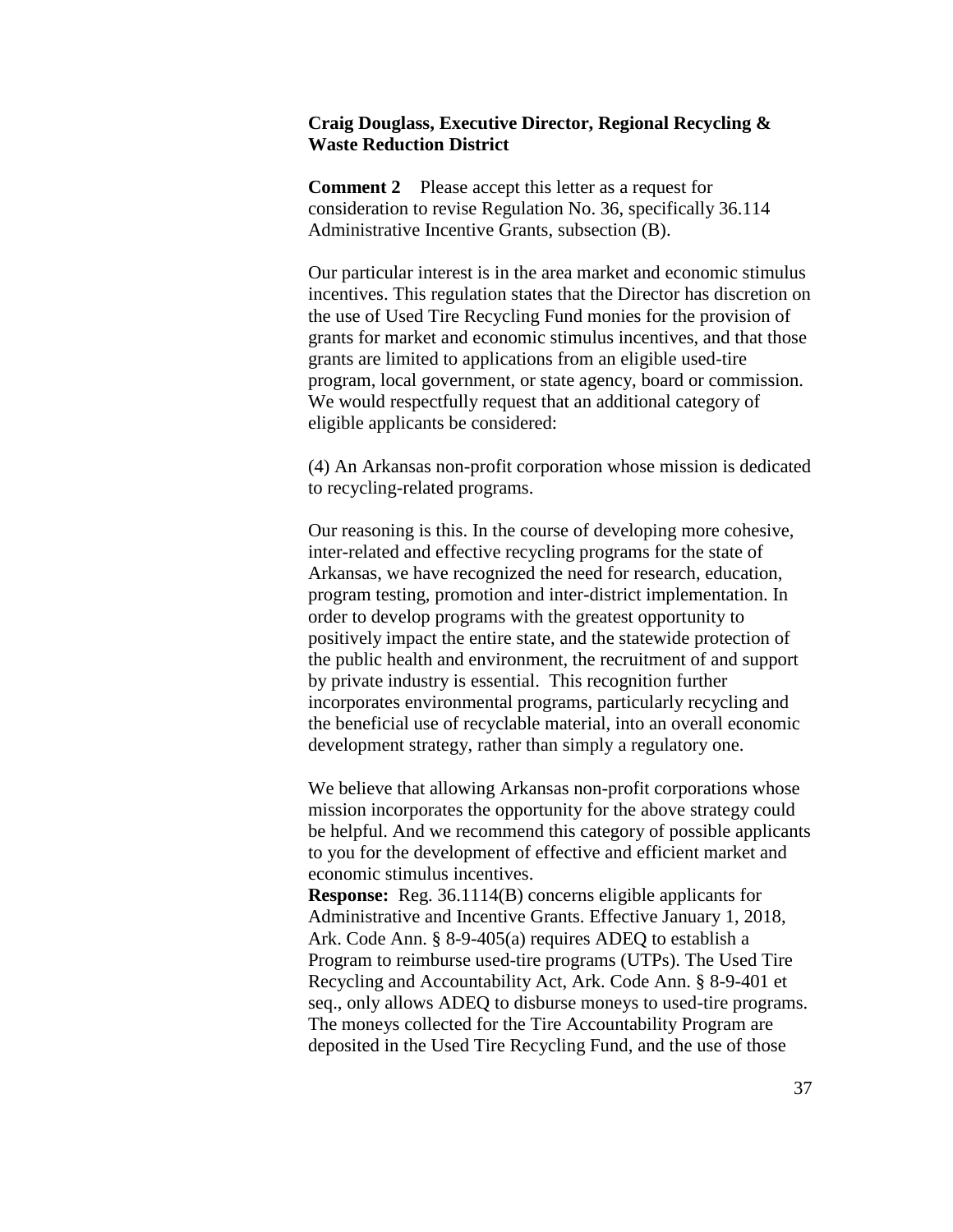funds are restricted by law under Ark. Code Ann. § 19-5-1147(c). Reg. 36.1114(B) defines those eligible for an abatement aid grant or market and economic stimulus incentive grant to include an eligible UTP, a local government, or a state agency, board, or commission. Reg. 36.1115(B) does make reference to the applicant or their contractor. Reg. 36, as proposed, allows a UTP to solicit the assistance of a contractor that could be a non-profit organization.

## **Wendy Bland, Executive Director, Benton County Solid Waste District**

The Benton County Regional Solid Waste Management District appreciates the opportunity to submit the following comments on the proposed revision to Regulation No. 36.

**Comment 3** Regarding 36.107, the BCRSWMD requests that PC&E consider adding language requiring ADEQ Tire Accountability Program staff to prepare and publish a quarterly report indicating the Department's efforts made in developing market opportunities for recycling and beneficial use. This is a critical activity and we would like to see accountability for the Department's role in this activity.

**Response:** ADEQ agrees the efforts to develop market opportunities for recycling and beneficial use are critical to the overall success of the program. ADEQ is developing a statewide marketing plan to supplement the Arkansas Economic Development Commission (AEDC) review of Arkansas Tire Management District Used Tire Processing dated September 21, 2017. This statewide marketing plan is to serve as a tool to the UTPs to assist with compliance of Reg. 36.107. Ark. Code Ann. § 8-9-405(h) requires ADEQ to develop market opportunities for beneficial use of used tire material and educate the public on the Program. Ark. Code Ann.  $\S$  8-9-401(c)(3) states the primary goal of the UTP is to recycle or put to beneficial use as many used tires as possible.

**Comment 4** Regarding 36.1110(B), requires a Reimbursement Request form to be submitted by the UTPs within 5 days after end of quarter. We request PC&E consider removing all reference to a Reimbursement Request form. We feel there is no reason for a separate form as all required information could be provided on the Quarterly Report form.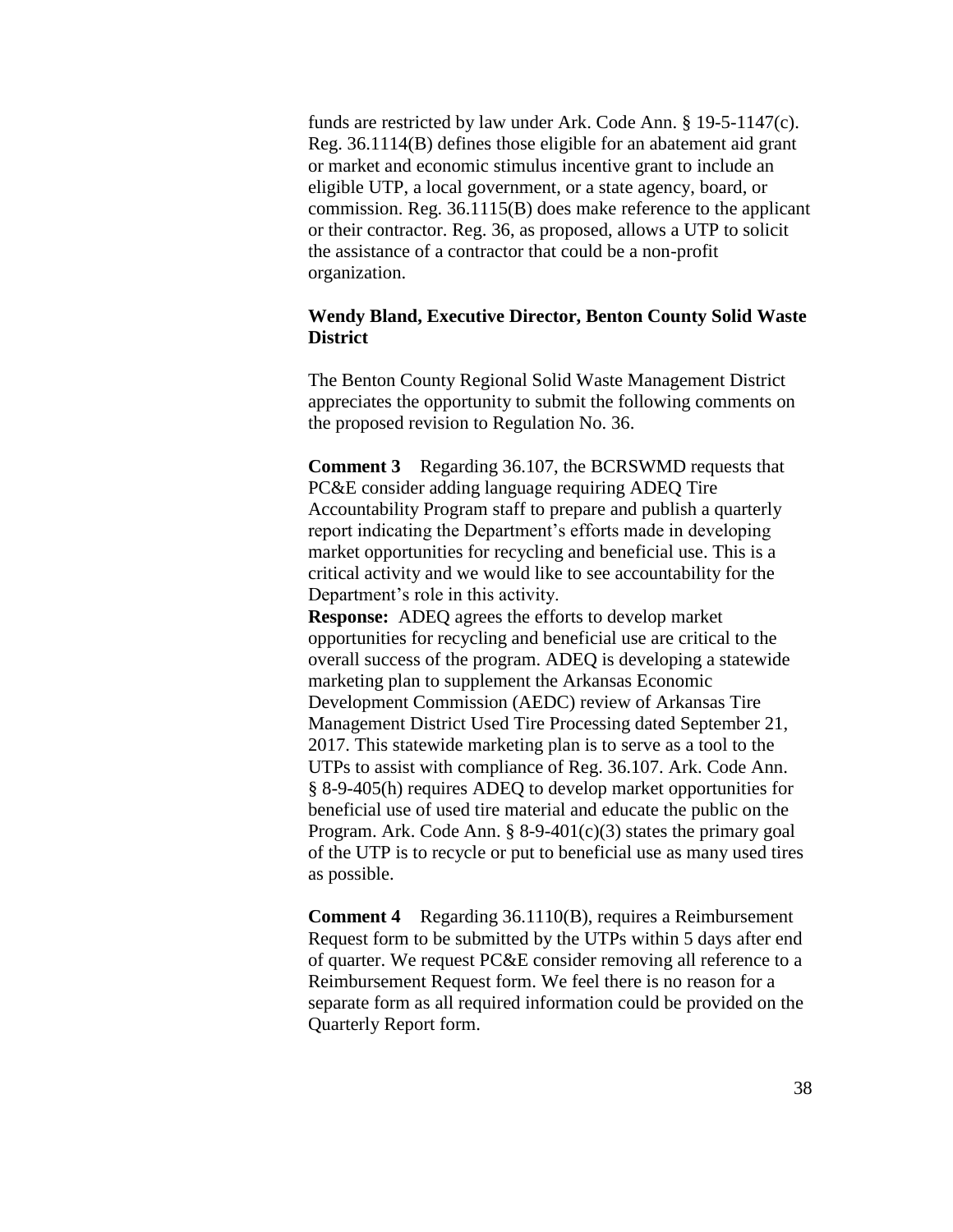**Response:** The Reimbursement Request form referenced in Reg. 36.1110(B) is the Quarterly Report form TAP-9. A reference to the Quarterly Report form TAP-9 is being added to Reg. 36.1110(B) to clarify there is only one report form required to be submitted by the UTP for reimbursement. The Quarterly Report will be due within thirty (30) calendar days of after the last day of each quarter.

Reg. 36.1110(B)(1) has been amended to read "A used-tire program shall submit to ADEQ a Quarterly Report no later than thirty (30) calendar days after the last day of each calendar quarter on Form TAP-9 to include:

(a) A statement that all information has been submitted to the emanifest system or an explanation of any discrepancy reports related to e-manifest system data; and

(b) If applicable, documentation that supports its explanation of any discrepancy report during that calendar quarter."

Reg. 36.1110(C) has been amended to read "ADEQ shall evaluate the Quarterly Reports and may use any of the following additional sources to determine Level One funding reimbursements to eligible used-tire programs:

(1) Data from the e-manifest system including the quantity of used tires managed and any data related to the verification of the claimed quantity of used tires managed;

(2) Quarterly progress reports;

(3) Approved business plan rates;

(4) Total reimbursement requests from all used-tire programs; and

(5) Total available funding for quarterly disbursements."

**Comment 5** Regarding 36.1301, we request PC&E consider adding a subsection (C) to include critical prohibitions similar to that found in Reg. 14.702 related to improper management of used or waste tires.

**Response:** Critical prohibitions for waste tire sites have been added to Reg. 36.1301 similar to those found in Reg. 14.702. The following has been added as Reg. 36.1301(C): "A person shall not transport, transfer, store, collect, recycle, or otherwise manage used tires, processed tires, or residuals in any manner that:

(1) Creates a nuisance;

(2) Breeds or harbors mosquitos, snakes, insects, rodents, or other disease-causing vectors;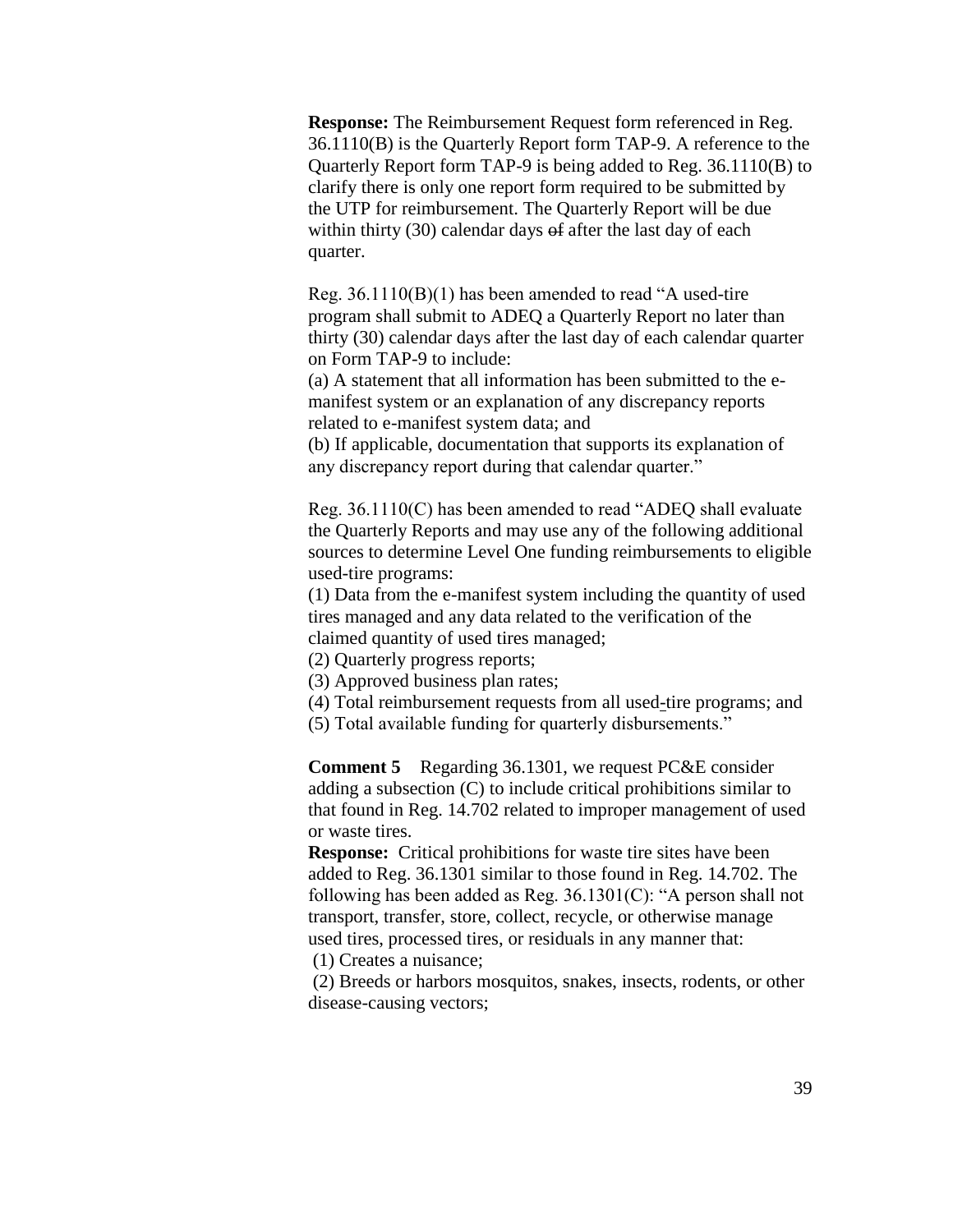(3) Causes a discharge of any constituent derived from used tires into the air or waters of the State unless permitted otherwise by ADEQ; or

(4) Creates other hazards to public health, safety, or the environment as determined by ADEQ."

**Comment 6** The BCRSWMD believes that ADEQ is overstepping their authority by requiring a Professional Engineer to sign off on the Collection Center Permit application (TAP-6). This is not mandated in the proposed Regulation 36 nor in the law. We request that PC&E amend 36.1503(A) to define the minimum requirements for obtaining a collection center permit. We further request that separate categories and requirements be defined for a collection center versus only a collection trailer.

We deeply appreciate the Commission and ADEQ's consideration of these comments and suggested revisions.

**Response:** Form TAP-6 has been amended to reflect that the Professional Engineer certification is required for tire processing facilities when the tire collection center's tire storage area is outside on the ground or a concrete pad and not in a building. The intent for requiring an engineering certification under these circumstances is to ensure there is appropriately designed storm water run-on and run-off measures in place.

Reg. 36.1502 defines the criteria and entities that need a tire collection center general permit.

Reg. 36.1508 covers the storage, technical, and operational criteria of tire collection centers whether the tires are collected and stored in a trailer, concrete pad, or another approved storage area.

### **Wendy Bland, President, Arkansas Association of Regional Solid Waste Management Districts**

The Arkansas Association of Regional Solid Waste Management Districts appreciates the opportunity to comment on the proposed Revision to Regulation No. 36.

We would like the PC&E Commission to know that all of the 18 Solid Waste Districts, and subsequent Used Tire Programs, are united in the common goal of trying to make this legislation into a successful used tire program for the state. We share ADEQ's desire to create and maintain a positive working relationship. We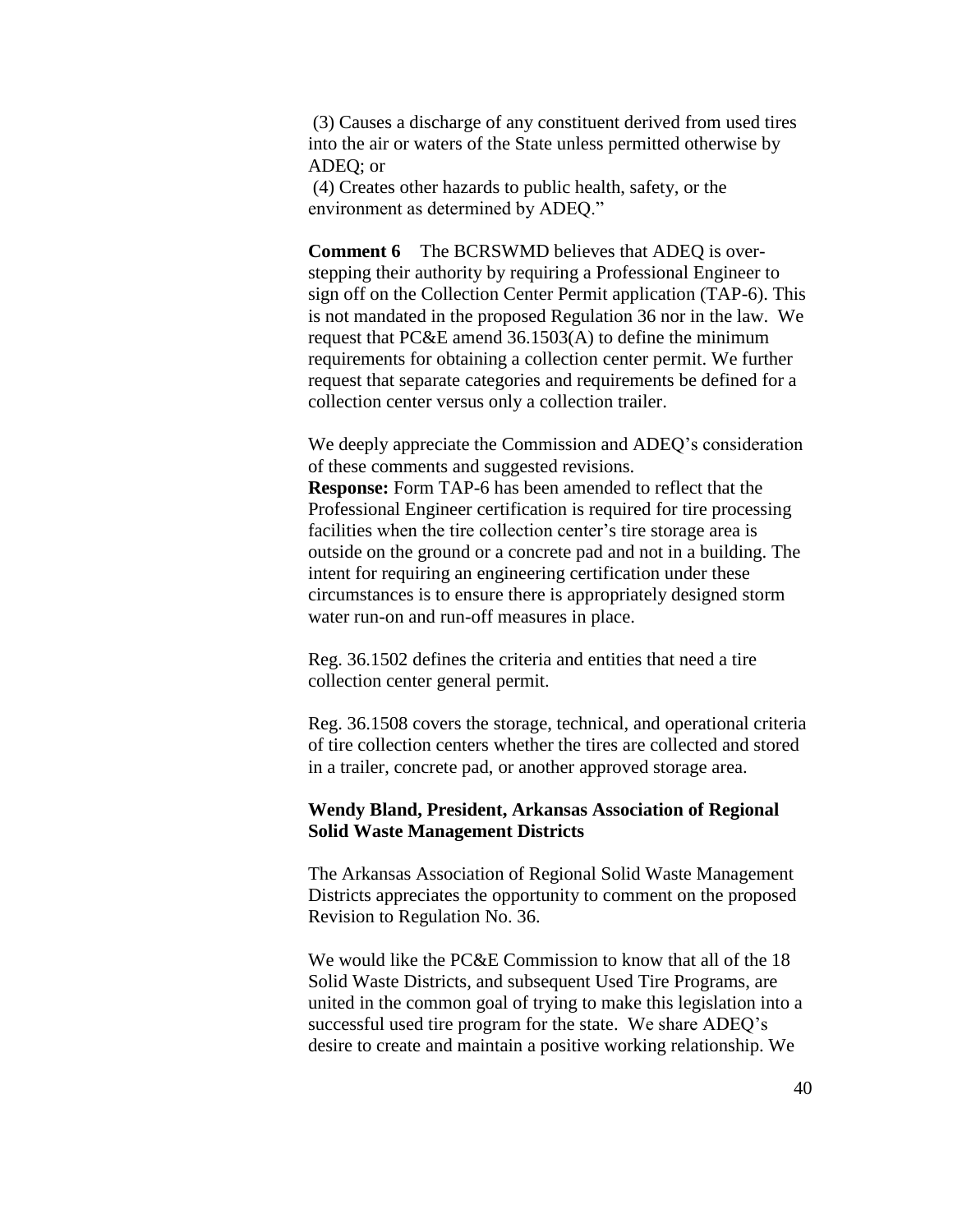look forward to continuing to work with the Commission and ADEQ to operate an efficient and cost effective tire collection and processing program.

**Comment 7** We would like to express our concern that the Commission allowed ADEQ staff to adopt, through a 2<sup>nd</sup> Emergency Rulemaking process, the proposed final version of Regulation 36. In essence, this immediately implemented all the requirements contained in the proposed final Regulation 36 before any public comments were considered. While ADEQ did facilitate a stakeholder process during fall 2017 for development of an initial version of Regulation 36, the final draft contains many changes, insertions and deletions which differ significantly from the version of the Regulation which was presented to stakeholders.

It is vitally important that, in the future, the department consult the districts regarding any proposed change to current solid waste regulations and laws prior to beginning rulemaking or legislation. The 18 solid waste districts and our mayors and judges fulfill the work of the solid waste system in this state. District personnel have operational experience and real-world knowledge. We are ready and willing to offer our expertise to create and operate the most efficient system.

It is also important to understand that, as a united group of districts, we must ensure that the needs and the best interests of our constituents and elected officials are considered. Therefore, if we feel that the needs of our citizens are not being met, we will not hesitate to work with our mayors and judges, their associations and the legislature to effect the necessary change. **Response:** The Department acknowledges the comment.

**Comment 8** Regarding 36.107, the Association requests that PC&E consider adding language requiring ADEQ Tire Accountability Program staff to prepare and publish a quarterly report indicating the Department's efforts made in developing market opportunities for recycling and beneficial use. This is a critical activity and we would like to see accountability for the Department's role in this activity.

**Response:** ADEQ agrees the efforts to develop market opportunities for recycling and beneficial use are critical to the overall success of the program. ADEQ is developing a statewide marketing plan to supplement the Arkansas Economic Development Commission (AEDC) review of Arkansas Tire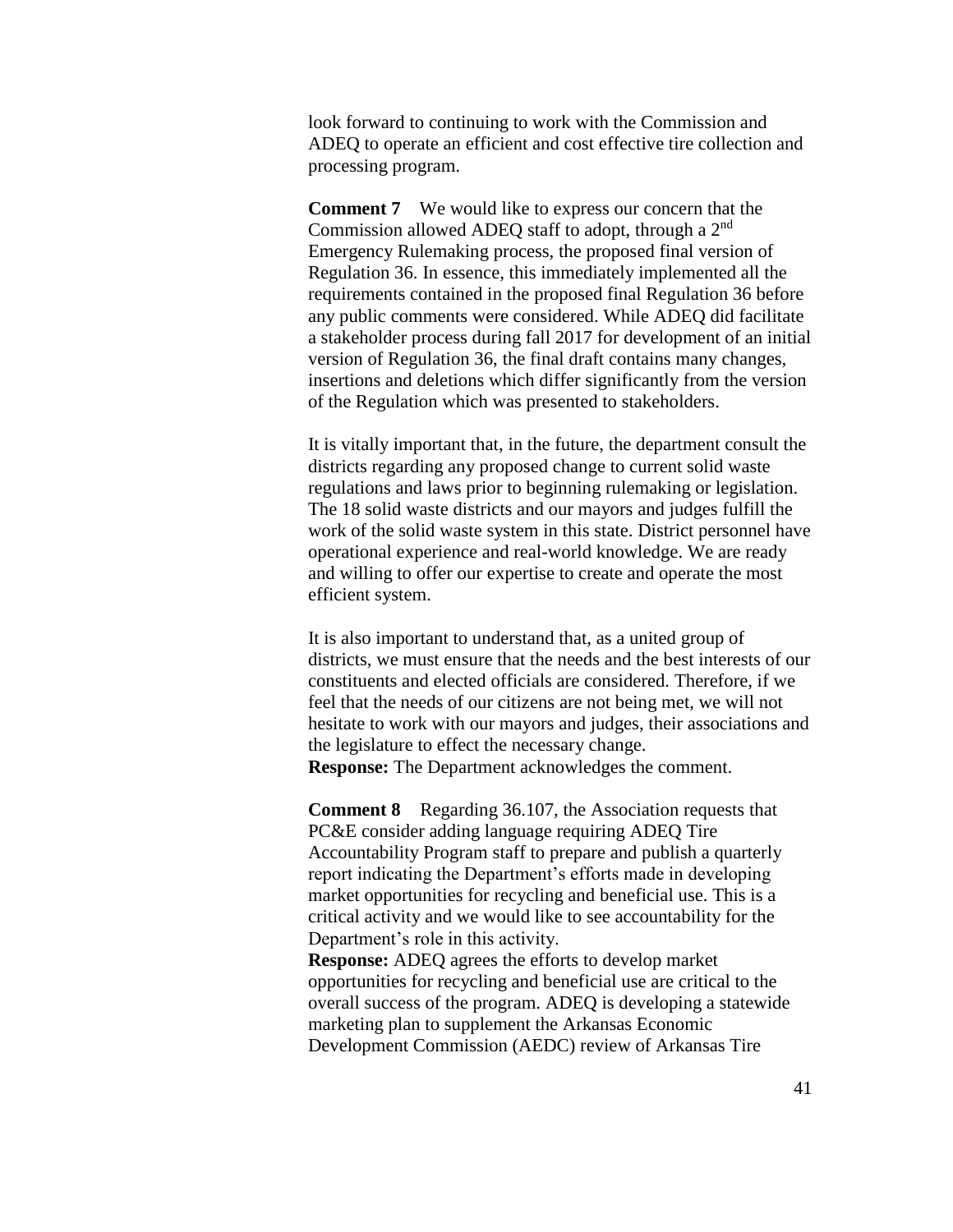Management District Used Tire Processing dated September 21, 2017. This statewide marketing plan is to serve as a tool to the UTPs to assist with compliance of Reg. 36.107. Ark. Code Ann. § 8-9-405(h) requires ADEQ to develop market opportunities for beneficial use of used tire material and educate the public on the Program. Ark. Code Ann.  $\S$  8-9-401(c)(3) states the primary goal of the UTP is to recycle or put to beneficial use as many used tires as possible.

**Comment 9** Regarding 36.307(A), this regulation states that a UTP is subject to penalties for noncompliance including (1) failure to submit a business plan on or before December 31, 2018. However, all UTPs have already submitted and been granted conditional approval of the business plans. Future business plans would only be required under specific circumstances described in Chapter 4 and would not be required on the proposed date. We request that PC&E remove the date of December 31, 2018, to allow this section to apply to future revisions and plans that may be submitted. We suggest replacing with "as required in Chapter 4 of this Regulation."

**Response:** Reg. 36.307(A)(1) has been amended to read "Failure to submit a business plan as required in Chapter 4 of this regulation."

**Comment 10** Regarding 36.307(A)(13), a requirement has been added for Used Tire Programs (UTPs) to provide a Disclosure Statement. However, the disclosure statement is not required of government agencies. The Association requests that PC&E strikes  $36.307(A)(13)$  since this applies only to UTPs. **Response:** Reg. 36.307(A)(13) has been deleted since the disclosure statement is not required to be submitted by the UTPs. The remaining items in Reg. 36.307(A) have been renumbered accordingly.

**Comment 11** Regarding 36.308(A), refer to comment above pertaining to 36.307(A). We request removing the dates to allow this section to apply to future revisions and plans that may be submitted.

**Response:** All dates have been removed in Reg. 36.308 to reflect a regulatory requirement pertaining to penalties that could be imposed if a UTP fails to submit a revised business plan.

**Comment 12** Regarding 36.401, this section refers to Initial Business Plans and includes a date that has passed as well. We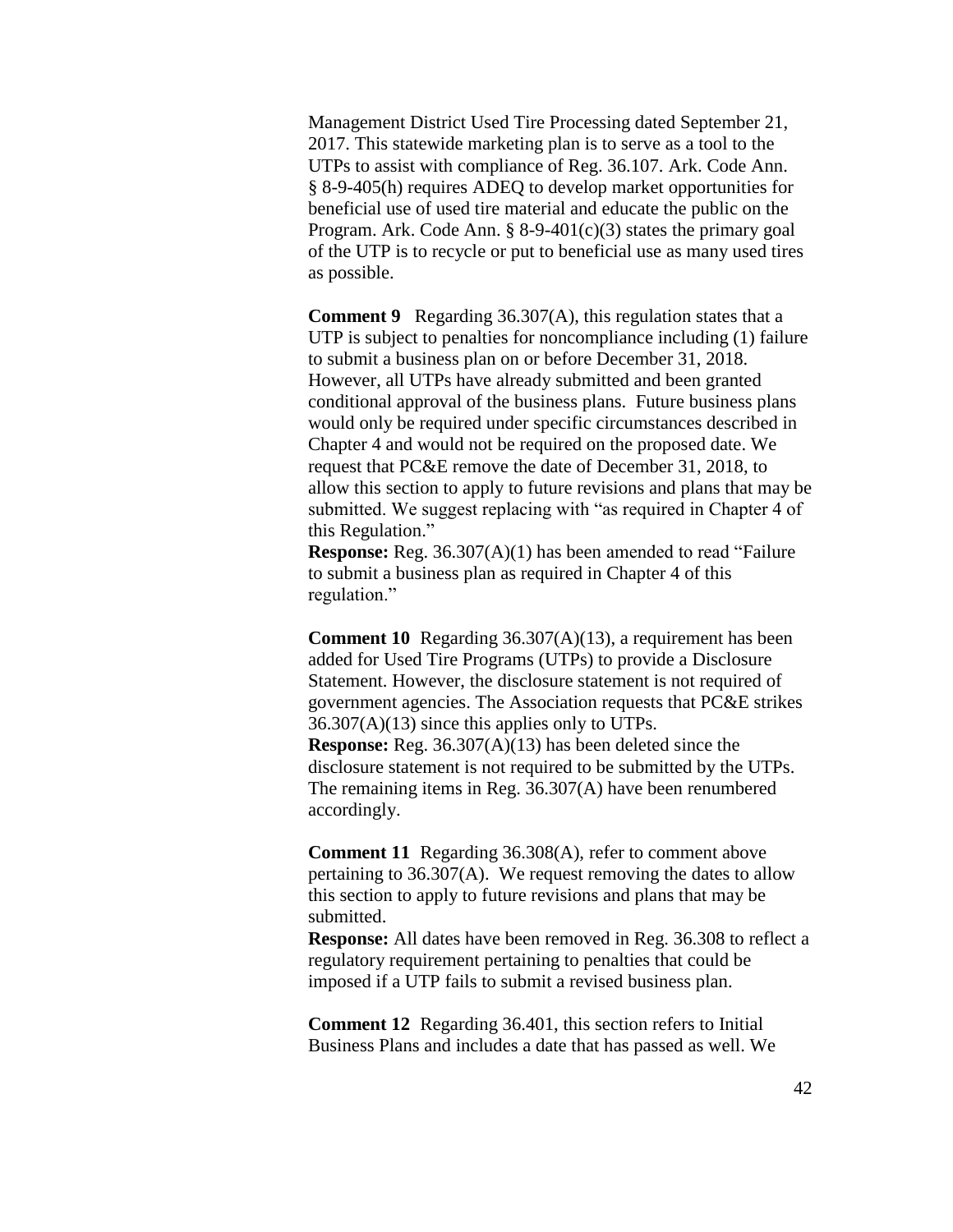suggest removing 36.401 in entirety. We request moving the requirements for District Board approval of business plans to  $36.404(A)$ .

**Response:** Reg. 36.401 has been amended by removing the dates and listing of specific calendar years. Reg. 36.401 now reads "A used-tire program that receives funding from the Used Tire Recycling Fund shall have an ADEQ-approved business plan that establishes its current operation expenses and proposed future operation plans. This business plan must be approved by the usedtire program's board before submittal to ADEQ."

**Comment 13** Regarding 36.1110(B), requires a Reimbursement Request form to be submitted by the UTPs within 5 days after end of quarter. First, we request PC&E consider removing all reference to a Reimbursement Request form. ADEQ Tire Accountability Program staff have indicated that they consider the Quarterly Report form to be the same as the Reimbursement Request form. We feel there is no reason for a separate form as all required information could be provided on the Quarterly Report form.

If PC&E determines that a separate Reimbursement Request form is necessary, we request that PC&E consider amending both 36.1110(B)(1) and (2) to state that the Reimbursement Request form will be submitted within 30 days after the end of the quarter. **Response:** See response to Comment 4 above.

**Comment 14** 36.1113(C) states that the Reimbursement Request will not be considered by ADEO until the Quarterly Report is filed within 30 days after end of quarter. **Response:** See response to Comment 4 above.

**Comment 15** Regarding 36.1301, we request PC&E consider adding a subsection (C) to include critical prohibitions similar to that found in Reg. 14.702 related to improper management of used or waste tires.

**Response:** See response to Comment 5 above.

**Comment 16** Regarding 36.1501(A), the regulation proposes that every collection center must be access-controlled and "only allow entry through specific points by authorized personnel." In the September 2017 PC&E-adopted version of Regulation 36, there was an additional allowance for "Open collection center" which is a location where used tires are collected without the requirement of being attended by authorized personnel. It was the understanding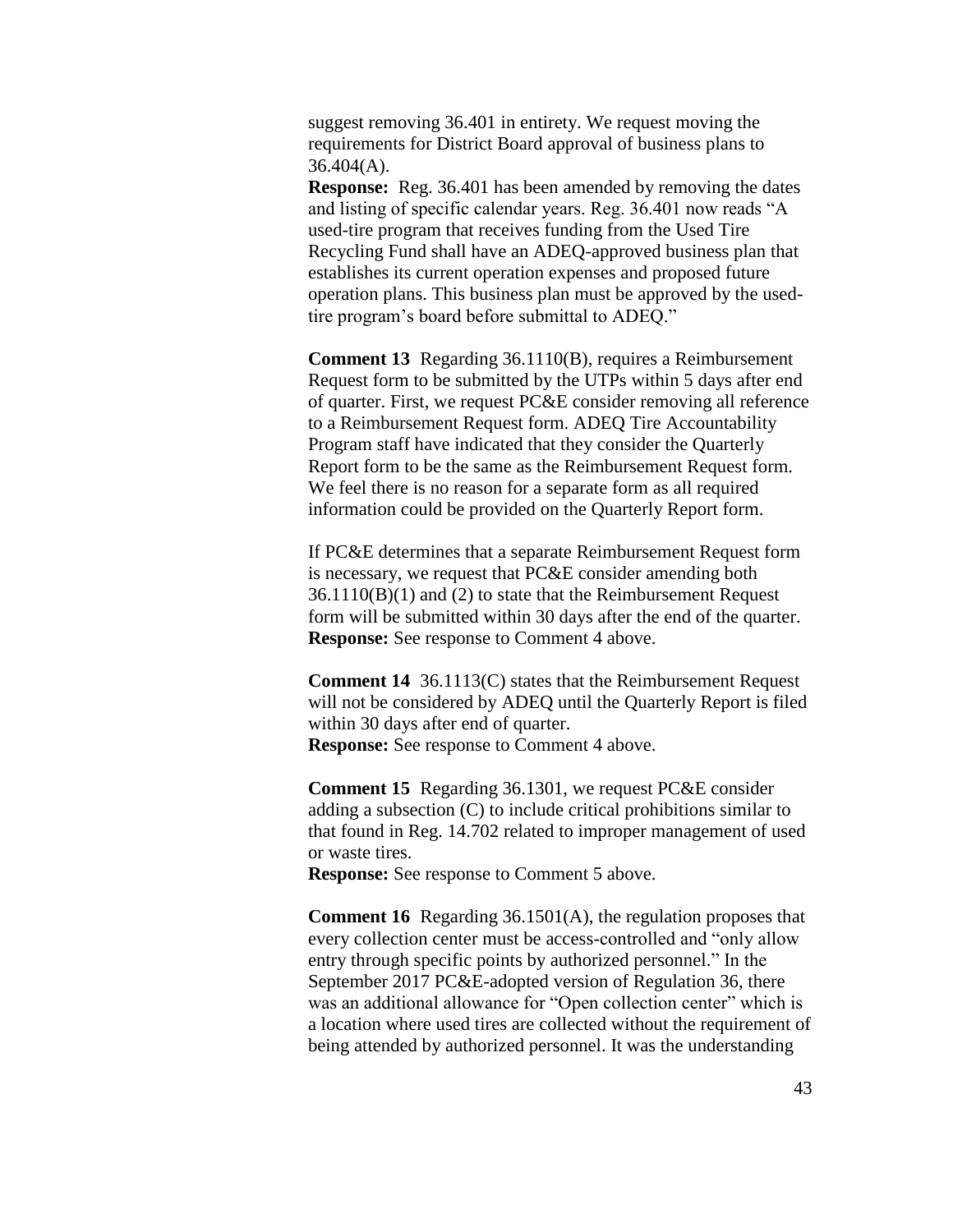of the UTPs that this dual system would remain in effect in the final regulation.

Several UTPs currently have un-manned collection trailers strategically placed around their Districts for the convenient collection of used tires from their citizens. As a result, the affected UTPs did not include the extra costs of staffing every collection center in their submitted business plans. Many of these collection centers are in very remote locations and will require significant man-hours to adequately provide convenient collection from the citizens of that area.

The Association requests that PC&E consider a delay in implementing the requirement for Access Control on each location until 2019. This will allow time for the UTPs to amend their business plans as necessary to allow time for ADEQ staff to review and approve the revised plans. We also request that the ADEQ Director be allowed to extend the implementation deadline in the event that adequate funds are not available for increased business plan rates.

**Response:** During the process of developing the draft of final proposed Reg. 36, it was determined that since the Used Tire Recycling and Accountability Act, Ark. Code Ann. § 8-9-401 et seq., requires shipments of tires to tire collection centers to be manifested as a measure of accountability, tire collection centers needed to be access-controlled. However, Reg. 36.1501(B), as proposed, does contain an allowance for a UTP board to request a one-time exception to ADEQ granting them the ability to establish an open-collection center for special non-profit or household collection events. Reg. 36.1501(B) is being amended to read "A board may establish annually a one-time event for a temporary open-collection center for non-profit or household collection events. Any additional events the board wants to establish that same calendar year must be approved by the Director. The approved length of time to operate a temporary open-collection center will be determined on a case-by-case basis."

ADEQ acknowledges many of the UTPs' tire collection centers are located in rural areas. ADEQ also acknowledges access-controlled tire collection centers require personnel to man these locations which incur personnel expenses. For this reason, ADEQ encourages the districts to coordinate with available manned county facilities as a viable location for the required accesscontrolled tire collection centers. ADEQ has only issued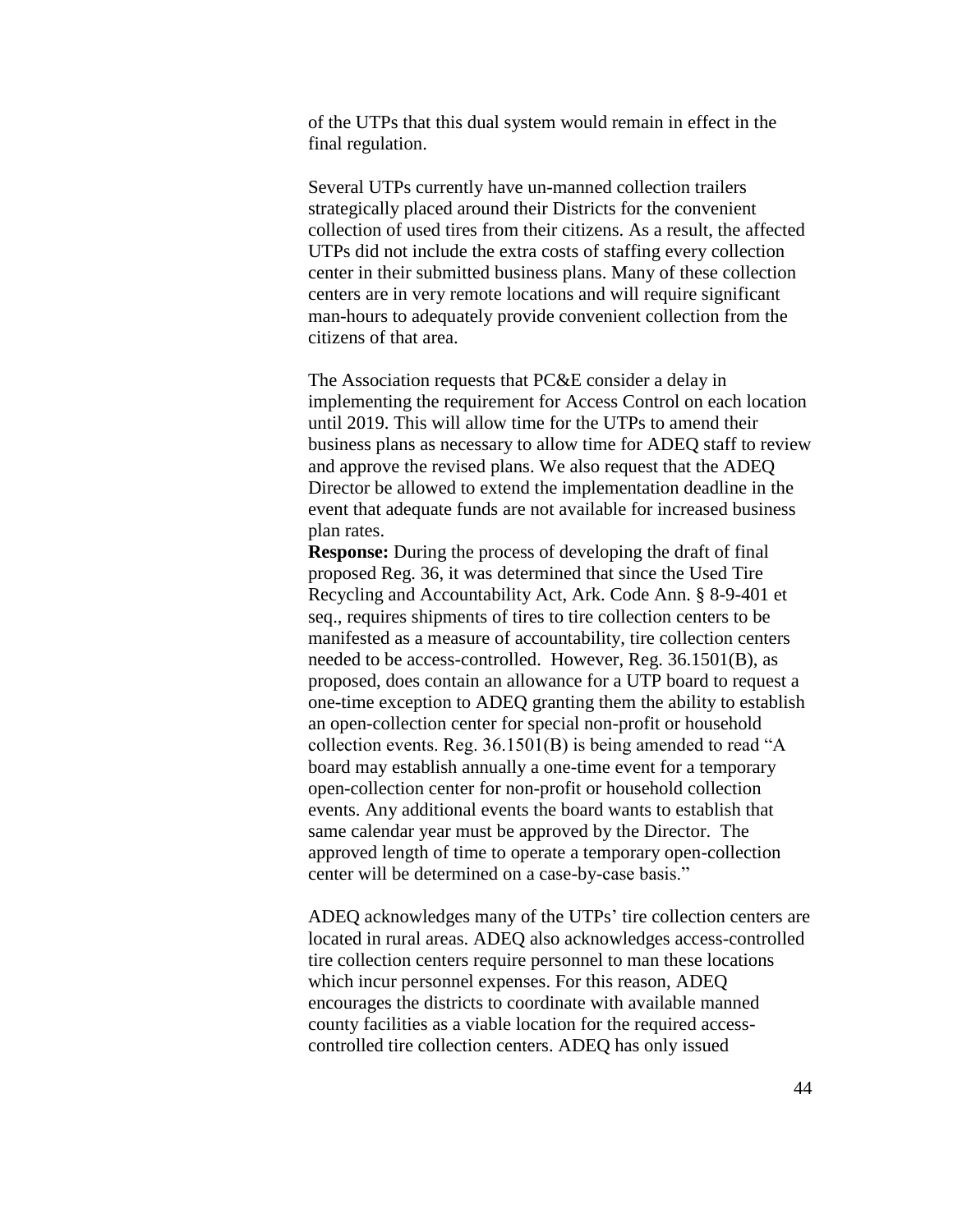conditional approval of the current business plan rates and conducted outreach to UTPs expressing to them if they needed to make amendments to their business plans due to regulatory requirements such as this, they could propose amendments to ADEQ. As a matter of record, several UTPs have already taken these measures and received adjusted business plan rates.

Ark. Code Ann. § 8-9-407(a)(3) requires the use of manifests to report all information related to the collection, transportation, distribution, and recycling or disposal of recyclable tires, waste tires, and used tires culled for resale by tire collection centers and the need for accountability for accurate reimbursement.

**Comment 17** 36.1506(B)(2) requires a weekly inspection of every collection center. Many of these collection centers are operated on behalf of the UTPs by counties and/or cities or are in very remote locations. The requirement for weekly inspections will cause a hardship for many UTPs. We request that PC&E consider amending  $36.1506(B)(2)$  to require a monthly inspection of the collection centers.

**Response:** Reg. 36.1506(B)(2) has been changed to require monthly inspections of the tire collection centers.

**Comment 18** Regarding 36.1610, there is a requirement that all Tire Processing Facilities now submit a Disclosure Statement. However, many of the Tire Processing Facilities are owned and operated by a Used Tire Program, which is a government entity and not required to file Disclosure Statements. We request that PC&E consider amending 36.1610 to add the words "unless exempt."

**Response:** Reg. 36.1610 has been amended to read: (A) Except as provided under subsection (B) of this section, the applicant shall file a disclosure statement at the time the application is submitted. (B) The following entities are exempt from filing a disclosure statement under this section:

(1) The federal government;

(2) Other state government agencies, boards, and commissions;

(3) Local governments including counties, cities, and municipalities; and

(4) Regional solid waste districts authorized under the laws of the State of Arkansas.

**Comment 19** The Association believes that ADEQ is overstepping their authority by requiring a Professional Engineer to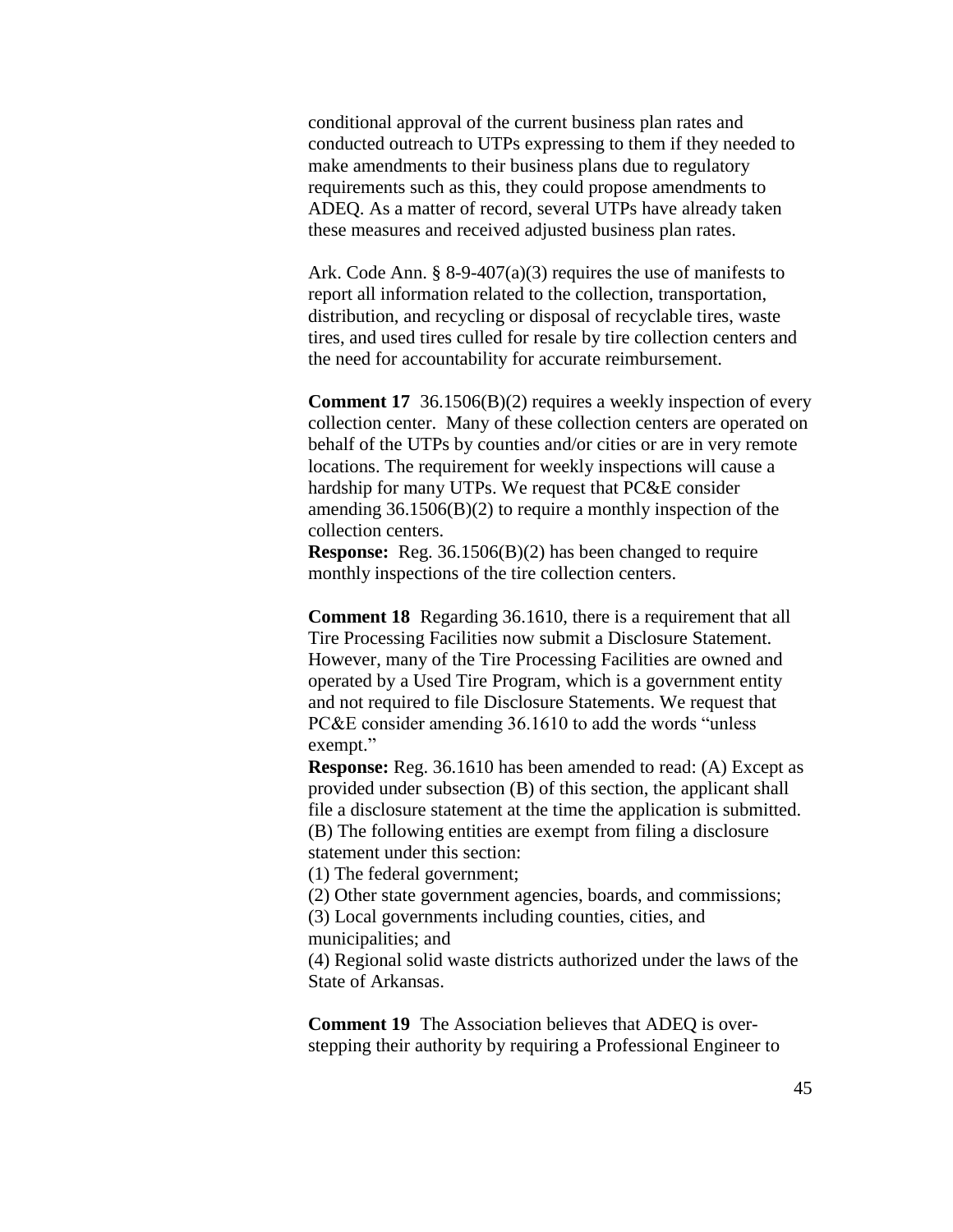sign off on the Collection Center Permit application (TAP-6). This is not mandated in the proposed Regulation 36 nor in the law. We request that PC&E amend 36.1503(A) to define the minimum requirements for obtaining a collection center permit. We further request that separate categories and requirements be defined for a collection center building versus only a collection trailer.

We deeply appreciate the Commission and ADEQ's consideration of these comments and suggested revisions. **Response:** See response to Comment 6 above.

## **Jan Smith, Executive Director, White River Regional Solid Waste Management District**

The White River Regional Solid Waste Management District is submitting the following comments regarding Regulation 36. We support the comments provided by the Arkansas Association of Regional Solid Waste Management Districts that were submitted March 14<sup>th</sup>. There are specific comments that we want to include.

**Comment 20** Regulation 1501(A) We were told at stakeholder meetings by ADEQ personnel that open collection centers would be allowed. In rural Arkansas these are standard methods of collection. The purpose of collection centers is to collect waste tires so that they are not dumped along the roadside, in ditches and ravines, or left in unattended areas. They have served our District well over the past twenty five years. They have helped us prevent illegal dumping and other problems within our counties. We have 54 26-foot long open trailers that are placed in convenient places for the collection of waste tires. Some serve local dealers only, others are at designated collection sites, and others are dropped at locations upon request for short time periods. The cost of creating access-controlled sites with entry through specific points by authorized personnel will increase our costs significantly, encourage illegal dumping and create additional problems for the used tire program. We have proven situations where accesscontrolled sites do not solve any accountability issues or prohibit access. One access-controlled site we currently have in Batesville at a local tire dealer has illustrated that this does not work. The site has an 8 foot fence around the trailer which is locked. At night the site is either accessed by climbing the fence, by cutting the fence or just leaving tires piled up outside the fence. They will back a truck up to the fence and climb from the bed of the truck into the fenced area to the trailer. This is not an isolated site but is located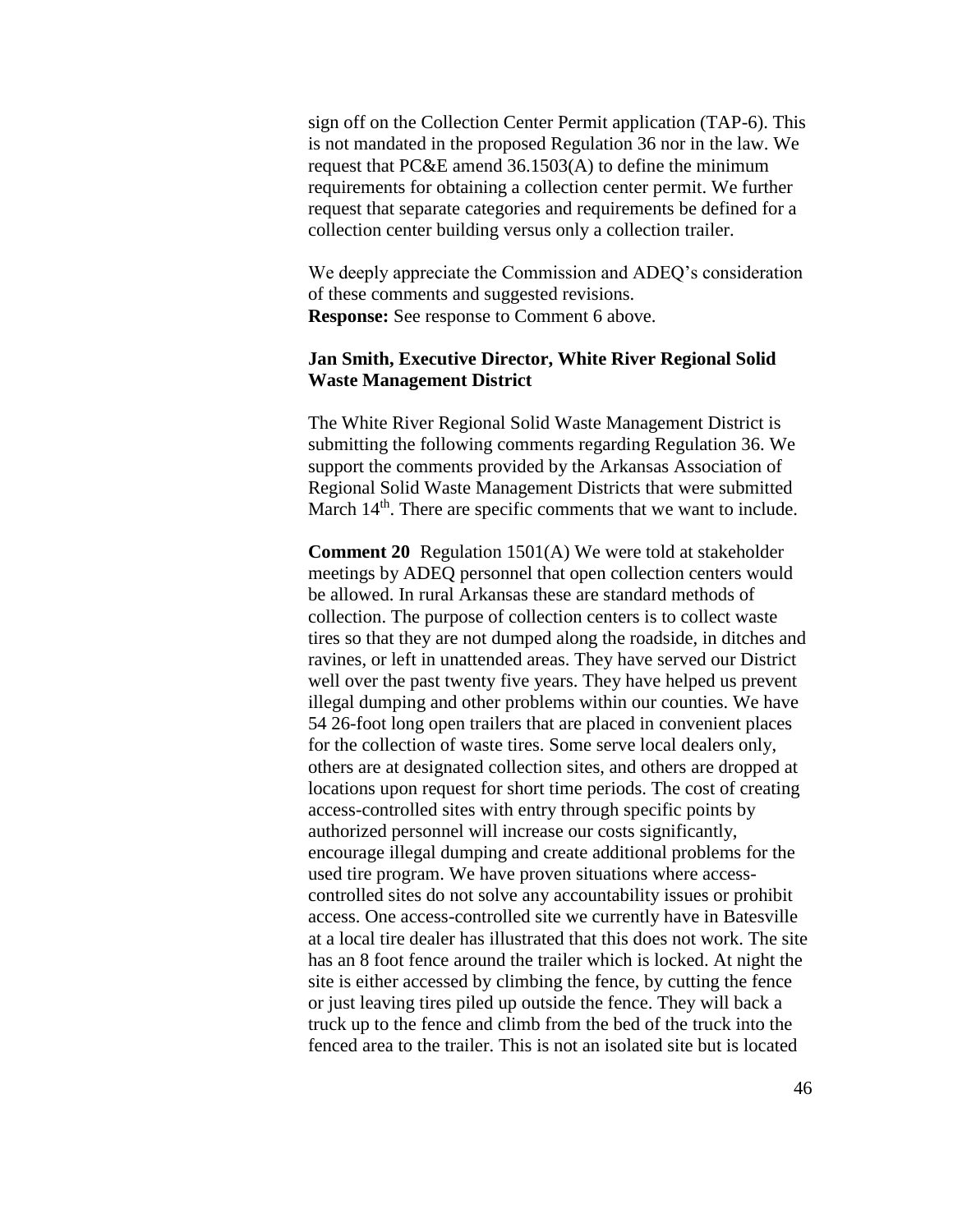at an intersection of the main highway through town and another highway. We request that we be allowed to continue our sites that work well for us. If people want access they will get access.

In our most rural counties we have minimal choices for access controlled sites. We have handled some of the cases by taking a trailer to a specific tire dealer for several days and allowing tires to be collected until the trailer is full. These pick up events might happen once or twice a year. There is not enough business to create the need for full time trailer to be sited. Our collection program has evolved over time and the decisions used are based on best practices learned for that county. **Response:** See response to Comment 16 above.

**Comment 21** Regulation 36.1501(B) The Used Tire Program Board should not be required to petition ADEQ to conduct a temporary open-collection center for events. County collections and other type collection events should be at the discretion of the Board. This adds a time consideration and burden on the UTP. **Response:** The Used Tire Recycling and Accountability Act, Ark. Code Ann. § 8-9-401 et seq., requires ADEQ to establish a program that is accountable and sustainable. Reg. 36.1501(B) is being amended to read "A board may establish annually a one-time event for a temporary open-collection center for non-profit or household collection events. Any additional events the board wants to establish that same calendar year must be approved by the Director. The approved length of time to operate a temporary open-collection center will be determined on a case-by-case basis."

**Comment 22** Regulation 36.1506(B)(2) Since our collection sites are served by a 26-foot long trailer the need for weekly inspections is excessive. We request that it be revised to address the type of site. If the site is only a trailer the site should be inspected less frequently such as quarterly. We do not have collection sites where tires are stacked on the ground. We also request a minimum tire number be included before a collection center permit is required as it was in Regulation 14. When the collection site is only one trailer with a maximum capacity of 400 tires, it is a burden to have a permit.

**Response:** Reg. 36.1506(B)(2) has been amended to require monthly inspections of the tire collection centers. Ark. Code Ann. § 8-9-405 does not include a minimum tire quantity before a tire collection center permit would be required. Reg. 36.1508 contains provisions for a permitted tire collection center to collect a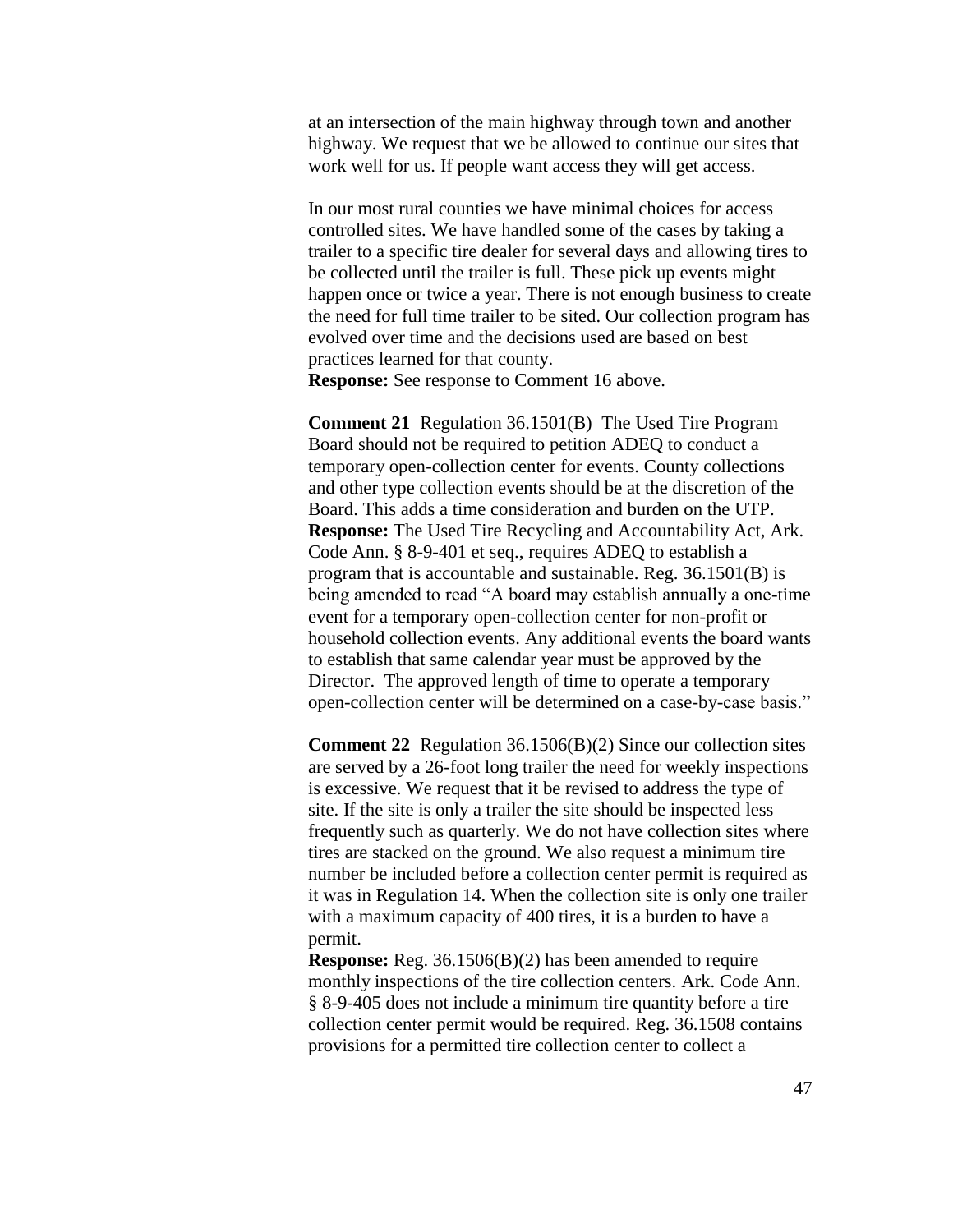maximum of five thousand (5,000) loose tires or a maximum of ten thousand (10,000) compacted and baled tires at each permitted site.

**Comment 23** Regulation 3.1508 A storm water permit should not be required for an open-top container or trailer. Tarping the trailer or putting it under a structure is a burdensome requirement when tires are designed to be out in the weather. Water touching waste tires is not an environmental hazard.

We appreciate your consideration of our comments in addition to the comments submitted by the Arkansas Association of Regional Solid Waste Management Districts.

**Response:** Reg. 36.1508(B)(1)(d)(ii), as proposed, reads "if an open-top container or trailer is used as a tire storage area at a tire collection center, a storm water permit will not be required if the container or trailer is covered with a tarp or placed under some type of constructed cover during inclement weather or when the business is closed."

Accumulated water in a trailer or open-top container of tires could create a breeding ground for vector-type diseases.

Reg. 36.1508(B)(1)(c) has been amended to read "Storm water control methods shall comply with all applicable federal and state laws, regulations, rules, and permits." This criterion applies to sections such as Reg.  $36.1508(B)(1)(d)(iii)$  which has been amended to read "If the tire storage area is open, uncovered, or not enclosed on all sides of the container or trailer, a storm water permit may be required unless written notice is received from the Department that a permit is not required."

Rebecca Miller-Rice, an attorney with the Bureau of Legislative Research, asked the following questions:

(1) Reg. 36.302 – Regulation 36.302 appears to be premised upon the provisions of Arkansas Code Annotated § 8-9-405(b), but the regulation appears to lack the provision of Ark. Code Ann. § 8-9- 405(b)(10). That said, similar language to that omitted is found in Reg. 36.1501(A). Is that the reason the language was not included in Reg. 36.302? **RESPONSE:** Yes, 8-9-405(b)(10) is referring to Tire Collection Centers. Thus, the provisions of 8-9-405(b)(10) were listed in Chapter 15 of proposed Regulation No. 36.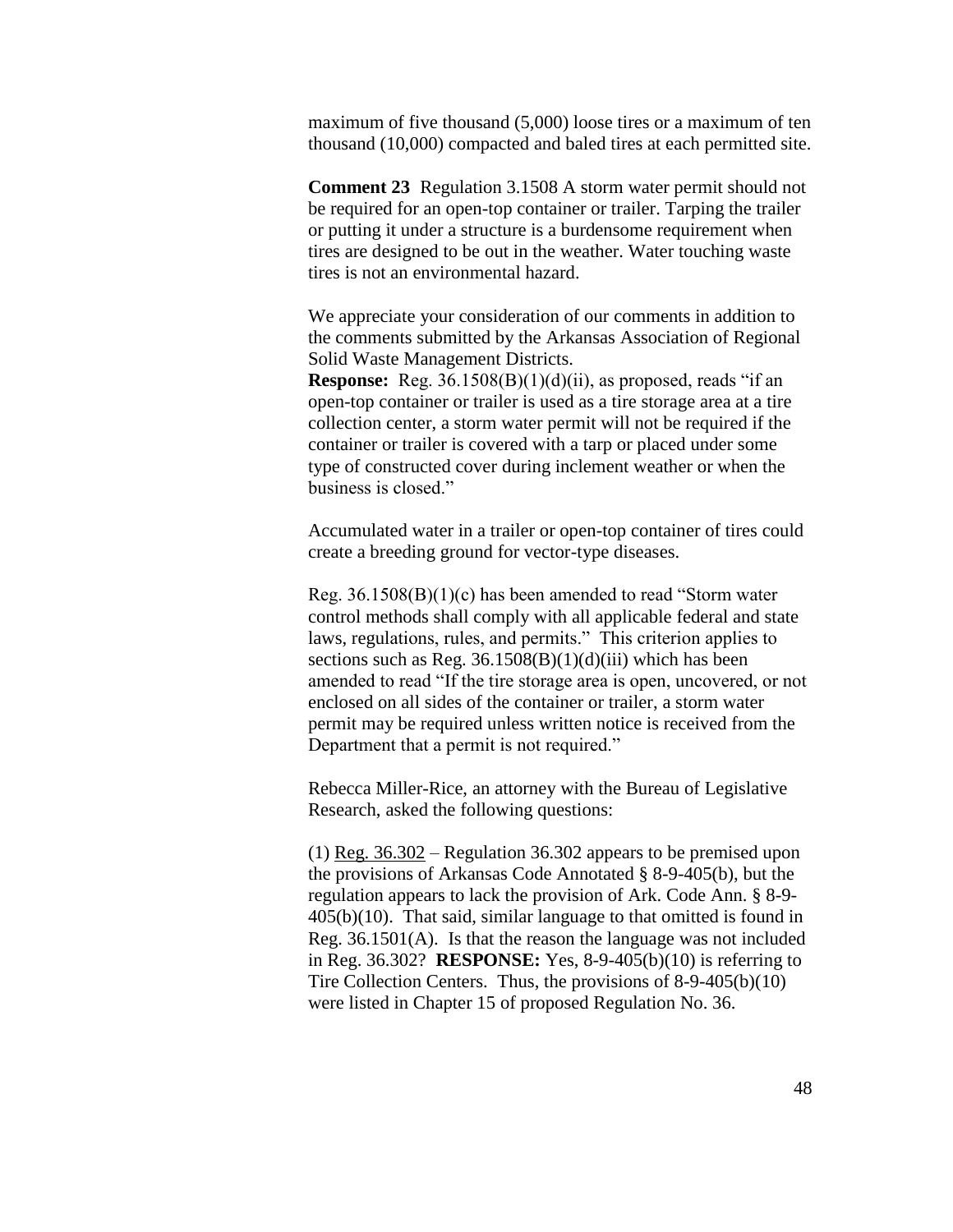(2) Reg.  $36.305 -$  It appears that Arkansas Code Annotated § 8-9-414(b)(7) allows the Commission to establish the number of tires that each individual who is a resident of a regional solid waste management district may discard monthly without a fee, but provides that the maximum number of tires under this provision "shall not be more than four (4) tires per month." Ark. Code Ann.  $§ 8-9-414(b)(7)(B)$ . Regulation 36.305, however, appears to allow a used-tire program to accept more than four (4) used tires of any size per month without an additional fee under certain circumstances. Can you reconcile this for me? **RESPONSE:** Regulation No. 36.305 does contain a provision to allow a usedtire program to accept more than the four (4) used tires of any size each month without an additional fee under certain circumstances. Those circumstances are defined in Regulation No. 36.305(B). Arkansas Code Annotated § 8-9-414(b)(7)(A) is referring to a resident. Because the premises of Act 317 is to also encourage voluntary recycling, reuse, and long-term sustainability, a provision is proposed in Regulation No. 36.305(B) allowing volunteer group activities or government entities to be able to bring "clean up" tires to their district in a quantity greater than four (4). In turn, the Department will disburse funds to the district under an approved business plan rate provided the District does not charge a fee. This also lends support of getting tires removed from unwanted locations and limiting risk of potential exposure to the surrounding communities.

The proposed effective date is pending legislative review and approval.

**FINANCIAL IMPACT:** There is no financial impact. Any implementation cost for the rule is funded by tire fees that are required to be collected under Act 317 of 2017, the Used Tire Recycling and Accountability Act, Ark. Code Ann. § 8-9-401 et seq., and are collected as special revenue. Available funding for the program is limited to the special revenues collected.

**LEGAL AUTHORIZATION:** The instant rulemaking continues the implementation of Act 317 of 2017, sponsored by Representative Lanny Fite, which created the Used Tire Recycling and Accountability Program. Pursuant to Arkansas Code Annotated § 8-9-414(a), as amended by Act 317, § 1, the Arkansas Pollution Control and Ecology Commission ("Commission") shall promulgate regulations to carry out the intent and purposes of the Used Tire Recycling and Accountability Act ("Act"), codified at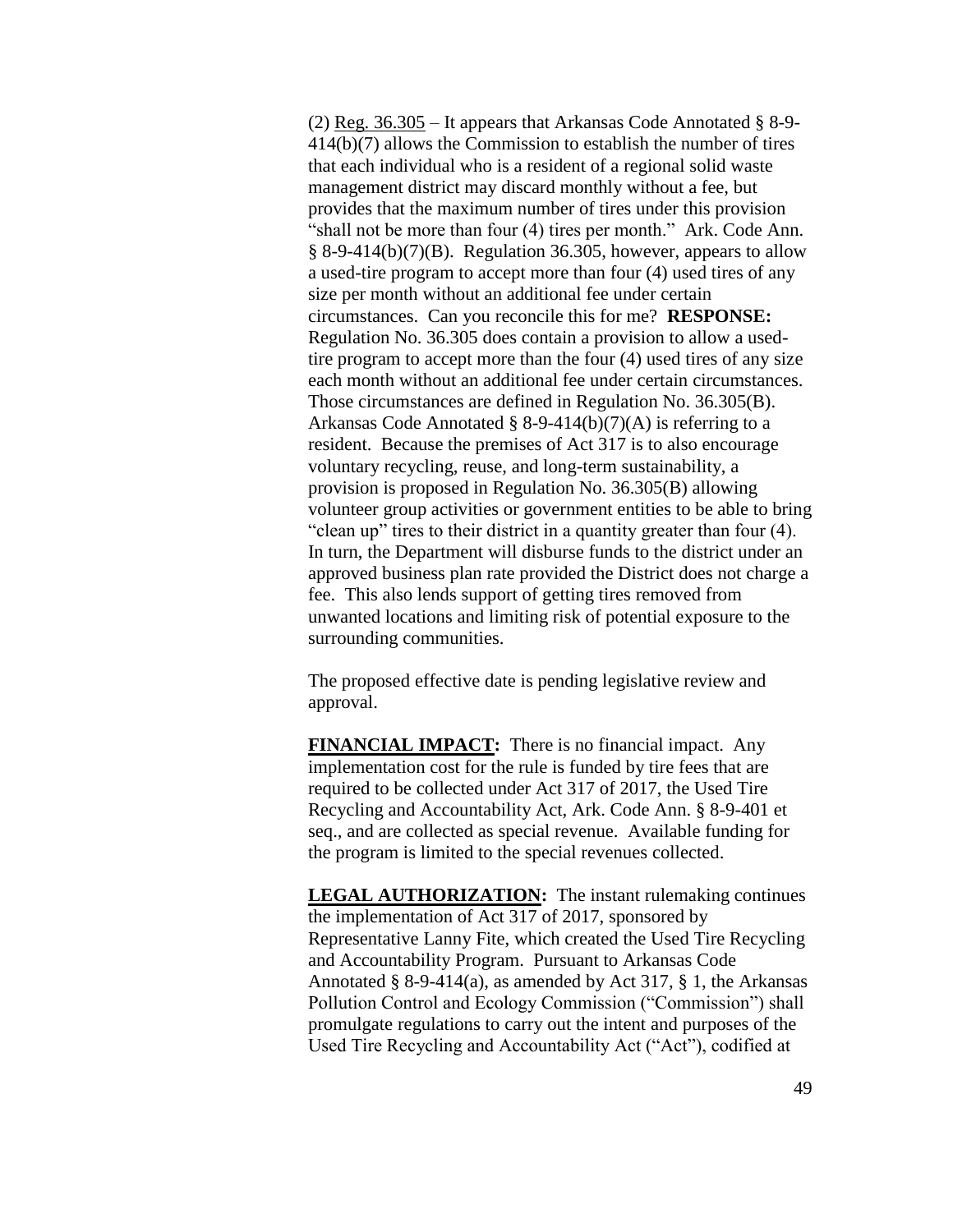Ark. Code Ann. §§ 8-9-401 through 8-9-415, as amended by Act 317, § 1. The regulations shall: (1) provide for the administration of permits for tire processing facilities, tire collection centers, commercial generators, and any other person or entity that collects, receives, processes, recycles, or disposes of used tires regulated under the Act with the maximum permit fee not to exceed two hundred fifty dollars (\$250) annually;<sup>1</sup> (2) establish standards for tire processing facilities, tire collection centers, tire transporters, and beneficial use projects; (3) establish procedures for administering reimbursements to used tire programs under Ark. Code Ann. § 8-9-405; (4) unless otherwise provided by law, authorize the final disposition of waste tires at a permitted solid waste disposal facility if the waste tires have been cut into sufficiently small parts for proper disposal and in compliance with the Act and all other applicable provisions in Title 8 of the Arkansas Code; (5) establish procedures for administering the electronic uniform used tire manifest system; (6) establish accountability procedures for the sustainability of used tire programs operated under the Act; and (7) establish the number of tires that each individual who is a resident of a regional solid waste management district may discard monthly without a fee.<sup>2</sup> See Ark. Code Ann. § 8-9-414(b)(1)–(7), as amended by Act 317, § 1. The Commission may: (1) develop an alternative tire transporter licensing program to be administered by used tire programs, regional solid waste management boards, or both; (2) promulgate regulations that are necessary to administer the fees and reimbursement rates for services provided under the Act by the used tire programs; and (3) clarify and add definitions for sizes of tires using technical information and specifications. *See* Ark. Code Ann. § 8-9-414(c)(1)–(3), as amended by Act 317, § 1. The Commission shall additionally encourage the establishment of voluntary tire collection centers where used tires generated in Arkansas can be deposited, which shall include without limitation tire retailers, tire processing facilities, and solid waste disposal facilities, but shall not include the collection of tires generated by a tire manufacturer. *See* Ark. Code Ann. § 8-9-414(d)(1)–(3), as amended by Act 317, § 1. Finally, the Commission shall not prohibit the disposal of waste tires in landfills or monofills for

 $\overline{a}$ 

<sup>&</sup>lt;sup>1</sup> The maximum permit fee shall not apply to tire transporters. *See* Ark. Code Ann. § 8-9-414(b)(1)(B), as amended by Act 317, § 1.

<sup>2</sup> The maximum number of tires under this provision shall not be more than four (4) tires per month. *See* Ark. Code Ann. § 8-9-414(b)(7)(B), as amended by Act 317, § 1.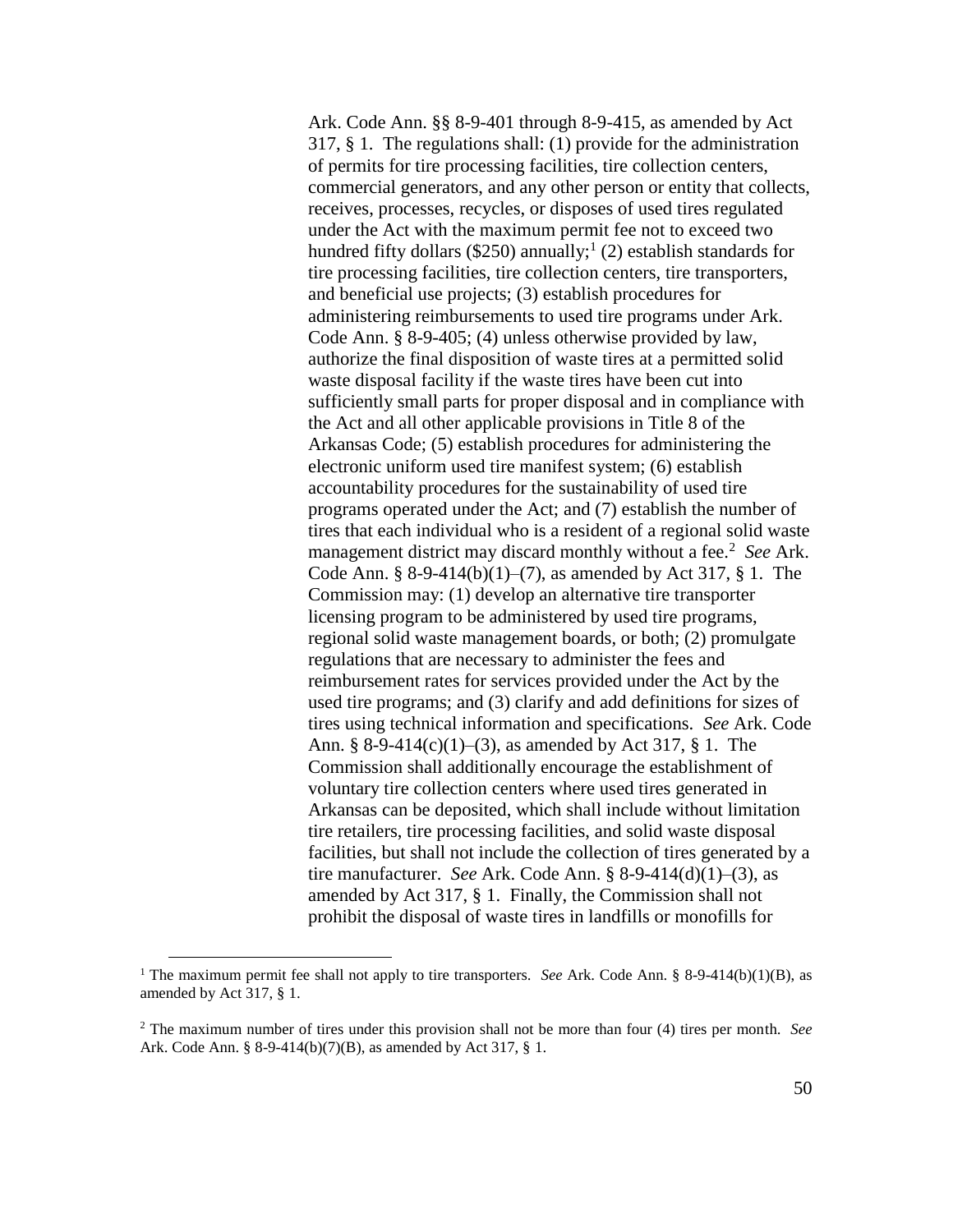three (3) years from August 1, 2017. *See* Ark. Code Ann. § 8-9- 414(e), as amended by Act 317, § 1.

## **5. DEPARTMENT OF HUMAN SERVICES, COUNTY OPERATIONS (Mary Franklin)**

## **a. SUBJECT: Amendment of SNAP 1622.20 Regarding Drug Disqualifications in SNAP**

**DESCRIPTION:** The proposed rule change will allow individuals with a felony drug conviction to participate in the SNAP Program pursuant to Act 566 of 2017.

**PUBLIC COMMENT:** The Department did not hold a public hearing. The public comment period ended on June 2, 2018. The Department received no public comments.

The proposed effective date is August 1, 2018.

**FINANCIAL IMPACT:** The impact on federal funds for the current fiscal year is \$195,741 and \$2,348,892 for the next fiscal year. There is no state impact to implement this rule.

**LEGAL AUTHORIZATION:** The Department is authorized to "make rules and regulations and take actions as are necessary or desirable to carry out the provisions of this chapter [Public Assistance] and that are not inconsistent therewith." Arkansas Code Annotated § 20-76-201 (12). DHS is also authorized to promulgate rules as necessary to conform to federal rules that affect its programs as necessary to receive any federal funds. *See* Ark. Code Ann. § 25-10-129(b).

Act 566 of 2017, sponsored by Representative John Walker, created the Helping Our People Excel (H.O.P.E.) Act. The Act eliminated state or federal felony drug convictions as disqualifications for SNAP program eligibility by opting out of Section 115 of the Personal Responsibility and Work Opportunity Reconciliation Act of 1996 (PRWORA). *See* Ark. Code Ann. § 20-76-409. Section 115 of PRWORA disqualified applicants with a felony drug conviction from participating in SNAP. Federal law allows State legislatures to opt out of the drug conviction disqualification. *See* 7 C.F.R. §273.11(m).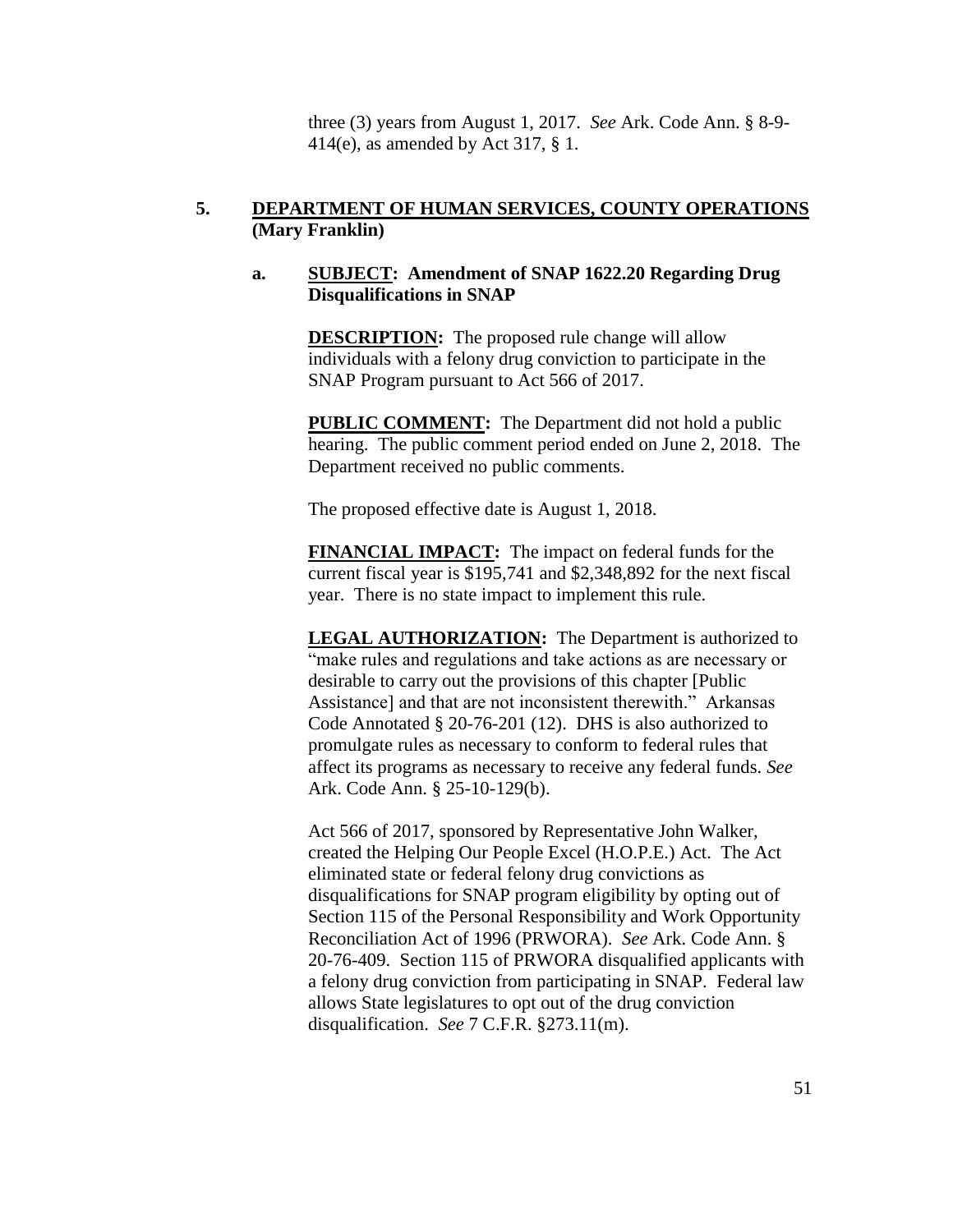#### **b. SUBJECT: TEA Policy 2230 Drug-Related Convictions**

**DESCRIPTION:** Arkansas elected to opt out of section 1155 of the Personal Responsibility and Work Opportunity Reconciliation Act (PRWORA) of 1996, which disqualifies Transitional Employment Assistance (TEA) applicants and recipients from participation in the TEA and other Temporary Assistance to Needy Families (TANF)-funded programs due to certain drug-related felonies.

References to drug-related offenses have been removed from the TEA manual. TEA 2201 – "Felony Drug Conviction" has been removed from the list. TEA 2230 – The Drug-Related Convictions section has been removed from policy.

**PUBLIC COMMENT:** The Department did not hold a public hearing. The public comment period ended on June 2, 2018. The Department received no public comments.

The proposed effective date is August 1, 2018.

**FINANCIAL IMPACT:** The financial impact for the next fiscal year will be \$134,641.23 (\$5,594.62 in general revenue and \$129,046.61 in federal funds).

**LEGAL AUTHORIZATION:** The Department is authorized to "make rules and regulations and take actions as are necessary or desirable to carry out the provisions of this chapter [Public Assistance] and that are not inconsistent therewith." Arkansas Code Annotated § 20-76-201 (12). DHS is also authorized to promulgate rules as necessary to conform to federal rules that affect its programs as necessary to receive any federal funds. *See* Ark. Code Ann. § 25-10-129(b).

Act 566 of 2017, sponsored by Representative John Walker, created the Helping Our People Excel (H.O.P.E.) Act. The Act eliminated state or federal felony drug convictions as disqualifications for TEA program eligibility by opting out of Section 115 of the Personal Responsibility and Work Opportunity Reconciliation Act of 1996 (PRWORA). *See* Ark. Code Ann. § 20-76-409. Section 115 of PRWORA disqualified applicants with a felony drug conviction from participating in TEA. Federal law allows State legislatures to opt out of the drug conviction disqualification. *See* 7 C.F.R. § 273.11(m).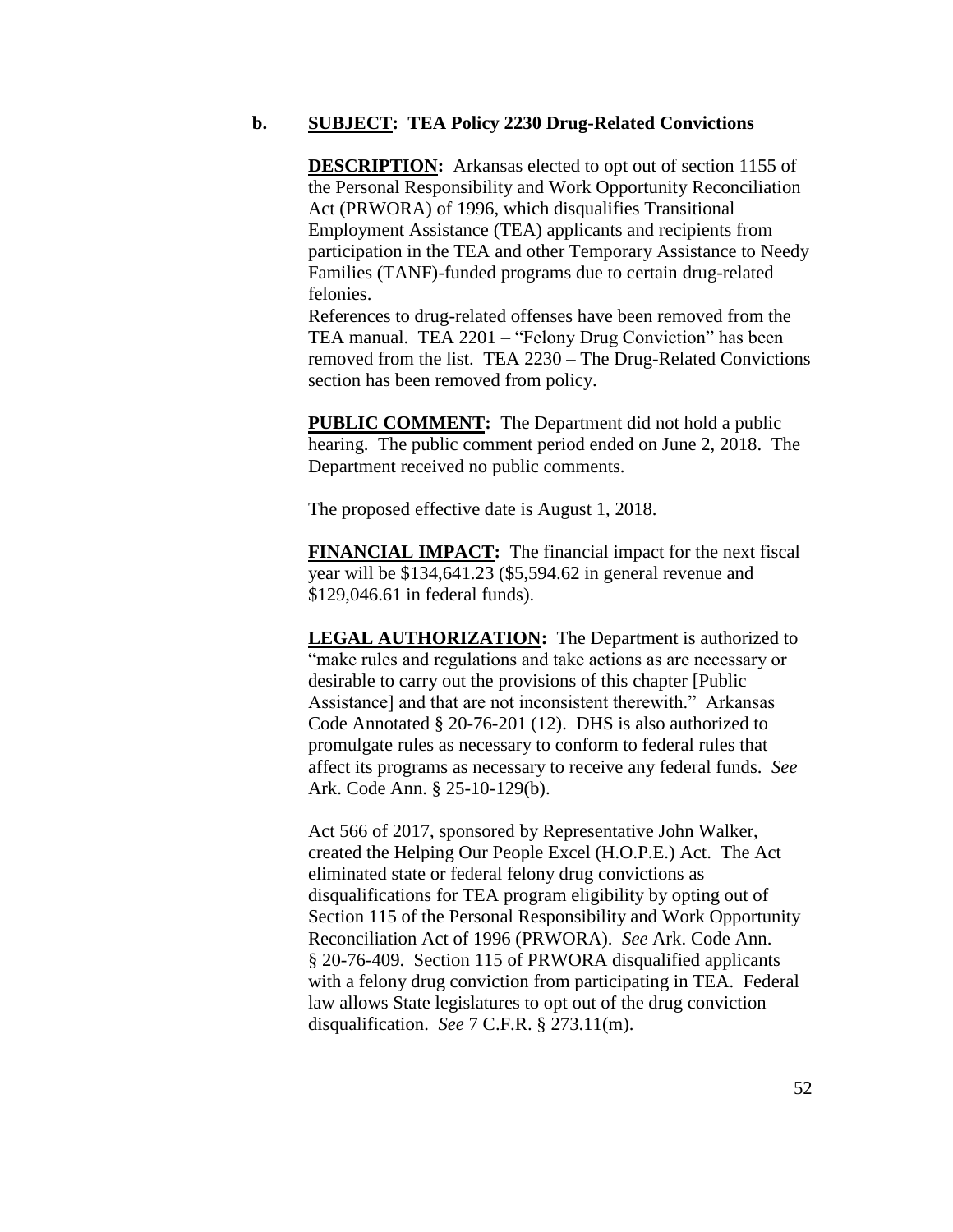#### **c. SUBJECT: Arkansas Works Program Updates**

**DESCRIPTION:** This revises Medical Services policy to comply with the Arkansas Works Waiver by reinstating the original eligibility income limit for the program to 138% of the federal poverty level, removing references to employer sponsored insurance, and adding extenuating circumstances as a good cause exemption for the work and community engagement requirement.

Additionally, new language provides for possible consequences of repayment, disqualification, and prosecution for fraud if a recipient provides false or incomplete information. If a case is selected for a Quality Assurance Review, additional verification from a recipient may be required.

**PUBLIC COMMENT:** The Department did not hold a public hearing. The public comment period ended on May 22, 2018. The Department received no public comments.

While CMS did not approve the proposed income eligibility cap at 100 percent of the Federal Poverty Level, other aspects of the Arkansas Works Waiver amendment were approved in March of 2018. The emergency rule was approved by the Executive Committee on April 19, 2018, with an effective date of May 1, 2018.

The proposed effective date for permanent promulgation is August 1, 2018.

**FINANCIAL IMPACT:** There is no financial impact.

**LEGAL AUTHORIZATION:** The Department is authorized to "make rules and regulations and take actions as are necessary or desirable to carry out the provisions of this chapter [Public Assistance] and that are not inconsistent therewith." Arkansas Code Annotated § 20-76-201 (12). DHS is also authorized to promulgate rules as necessary to conform to federal rules that affect its programs as necessary to receive any federal funds. *See* Ark. Code Ann. § 25-10-129(b).

Part of the proposed amendments to existing rules is specifically authorized by Act 6 of the first Extraordinary Session of the 91st General Assembly and Arkansas Works Section 1115 Demonstration #11-W-00287/6, submitted in 2017. The Arkansas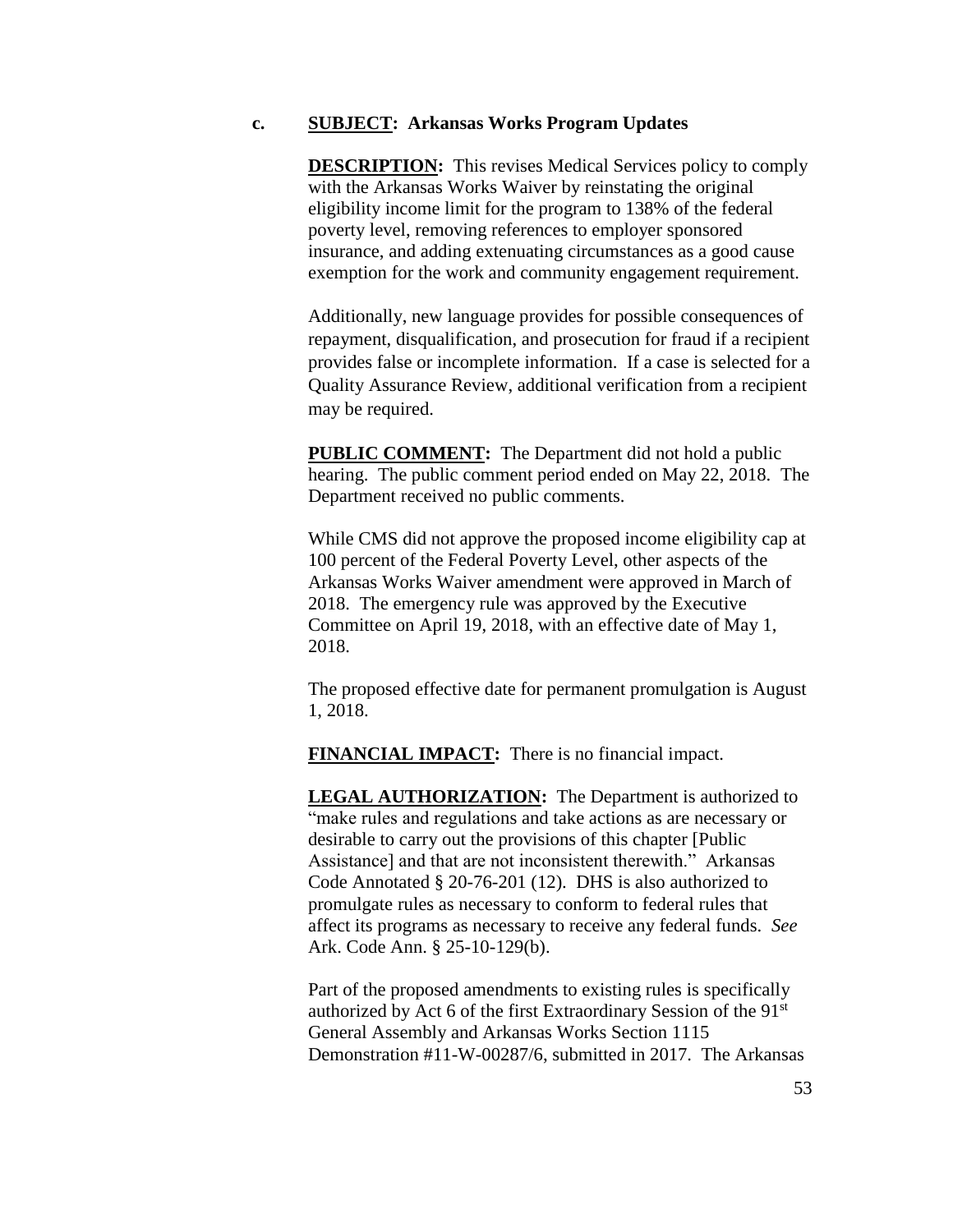Works Program, created by Act 1 of the Second Extraordinary Session of 2016, empowered the Department to seek a waiver. *See* Ark. Code Ann. § 23-61-1004(a). The Department is authorized to promulgate and administer rules to implement the Arkansas Works Program. *See* Ark. Code Ann. § 23-61-1004(c).

## **6. DEPARTMENT OF HUMAN SERVICES, MEDICAL SERVICES (Tami Harlan)**

## **a. SUBJECT: Section I-2-18; Billing**

**DESCRIPTION:** New Medicaid billing software is designed to make capitation payments prospectively with an annual reconciliation feature. This differs from how providers were previously paid retrospectively. Generally, capitation payments are fixed, pre-arranged payments received by a physician, clinic, or hospital per patient. Payments will remain the same, but the scheduled payment dates have changed.

**PUBLIC COMMENT:** The Department did not hold a public hearing. The public comment period ended on June 12, 2018. The Department received no public comments.

The proposed effective date is August 1, 2018.

**FINANCIAL IMPACT:** There is no financial impact.

**LEGAL AUTHORIZATION:** The Department is authorized to "make rules and regulations and take actions as are necessary or desirable to carry out the provisions of this chapter [Public Assistance] and that are not inconsistent therewith." Arkansas Code Annotated § 20-76-201 (12). DHS is also authorized to promulgate rules as necessary to conform to federal rules that affect its programs as necessary to receive any federal funds. *See* Ark. Code Ann. § 25-10-129(b).

## **b. SUBJECT: State Plan Amendment #2018-005; Outpatient Hospital Services for Border Hospitals**

**DESCRIPTION:** The purpose of the proposed rule is to provide special consideration to border city university-affiliated pediatric teaching hospitals regarding outpatient hospital access payments due to the higher costs typically associated with such hospitals.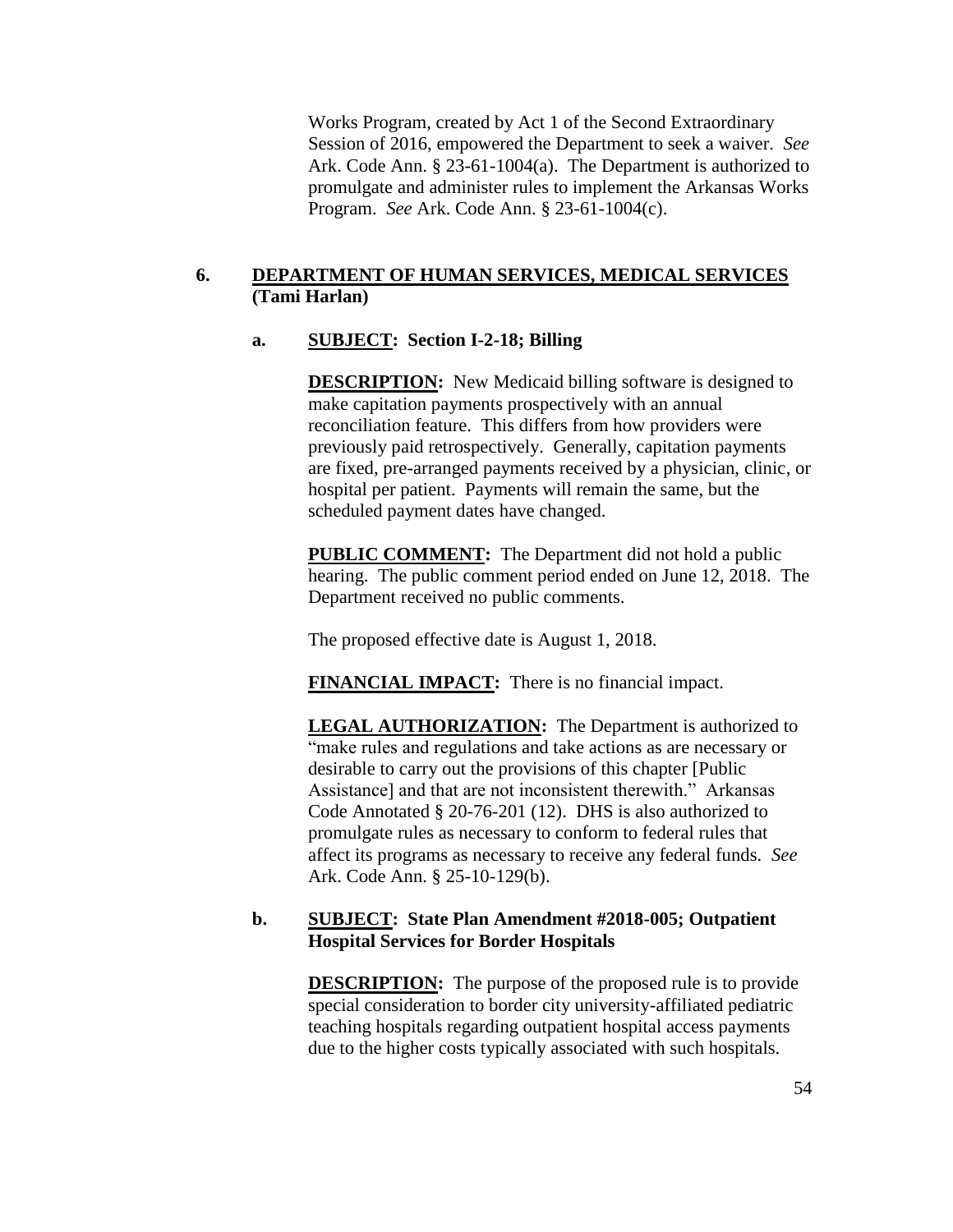Effective for claims with dates of service on or after January 1, 2018, outpatient hospital facility services provided to patients under the age of 21 at border city university-affiliated pediatric teaching hospitals will be reimbursed based on reasonable costs with interim payments and a year-end cost settlement. The State will utilize cost data in a manner approved by CMS consistent with the method used for identifying cost for the private hospital access payments.

Arkansas Medicaid will use the lesser of the reasonable costs or customary charges to establish cost settlements. Except for graduate medical education costs, the cost settlements will be calculated using the methods and standards used by the Medicare Program.

**PUBLIC COMMENT:** The Department did not hold a public hearing. The public comment period ended on June 15, 2018. The Department received no public comments.

CMS approved the changes. The proposed effective date is August 1, 2018.

**FINANCIAL IMPACT:** The cost to implement this rule in the next fiscal year is \$3,223,502 (\$947,710 in general revenue and \$2,275,792 in federal funds).

Since the increased cost is at least \$100,000 per year to a private individual, private entity, private business, state government, county government, municipal government, or to two or more of those entities combined, the agency provided the following additional information:

(1) a statement of the rule's basis and purpose; **This rule's basis and purpose is to increase access to care for Medicaid patients.** 

(2) the problem the agency seeks to address with the proposed rule, including a statement of whether a rule is required by statute; **To provide access and an alternative for children services that may or may not be available currently at affiliated pediatric teaching hospital.**

(3) a description of the factual evidence that:

(a) justifies the agency's need for the proposed rule; and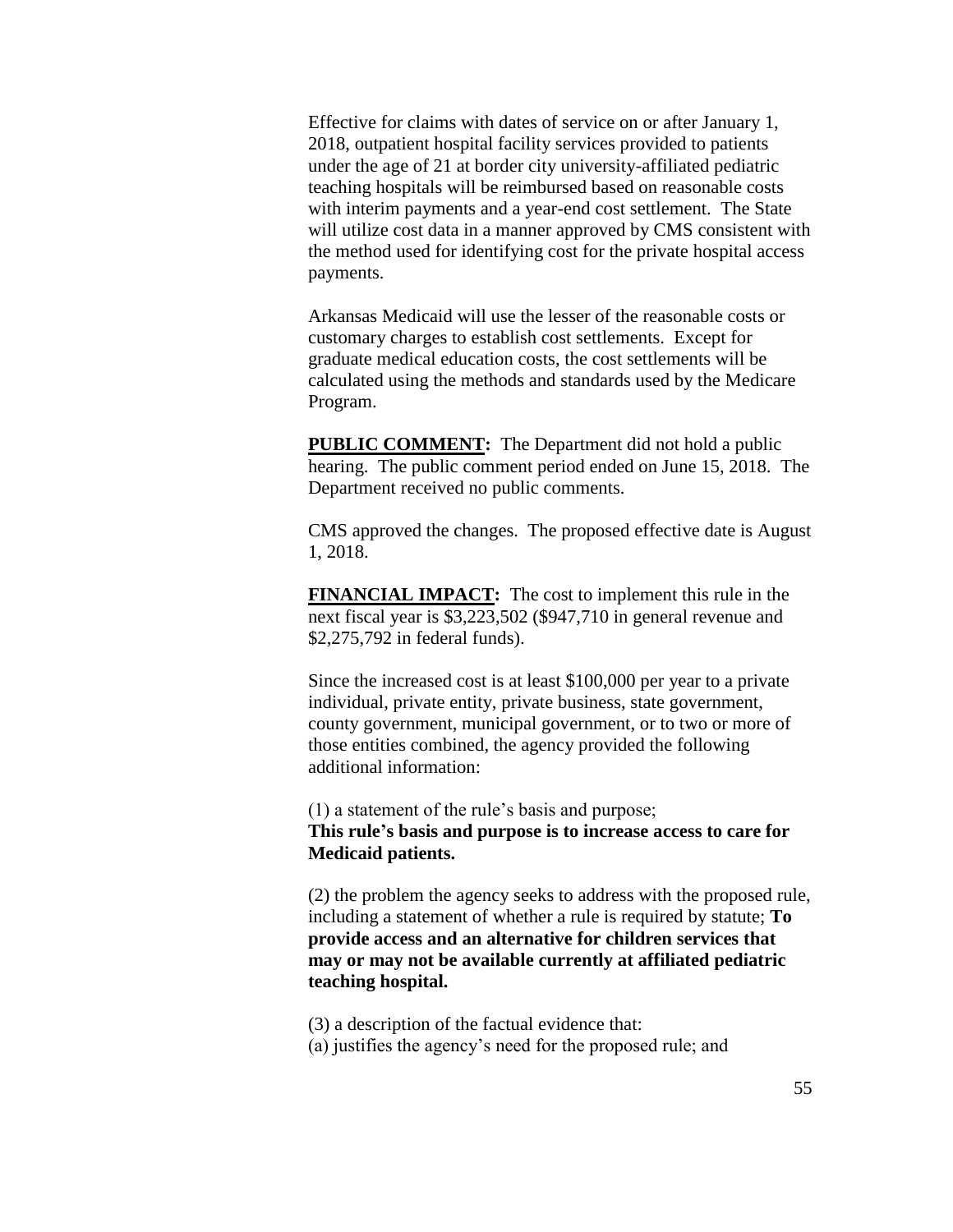(b) describes how the benefits of the rule meet the relevant statutory objectives and justify the rule's costs; **This rule would decrease the single case agreements as the state would have an alternative pediatric teaching hospital available.**

(4) a list of less costly alternatives to the proposed rule and the reasons why the alternatives do not adequately address the problem to be solved by the proposed rule; **There are no alternatives to the proposed rule.**

(5) a list of alternatives to the proposed rule that were suggested as a result of public comment and the reasons why the alternatives do not adequately address the problem to be solved by the proposed rule; **Not Applicable**

(6) a statement of whether existing rules have created or contributed to the problem the agency seeks to address with the proposed rule and, if existing rules have created or contributed to the problem, an explanation of why amendment or repeal of the rule creating or contributing to the problem is not a sufficient response; **Not Applicable**

(7) an agency plan for review of the rule no less than every ten (10) years to determine whether, based upon the evidence, there remains a need for the rule including, without limitation, whether: (a) the rule is achieving the statutory objectives;

(b) the benefits of the rule continue to justify its costs; and (c) the rule can be amended or repealed to reduce costs while continuing to achieve the statutory objectives. **The Agency monitors State and Federal Rules and policies for** 

**opportunities to reduce and control costs.**

**LEGAL AUTHORIZATION:** The Department is authorized to "make rules and regulations and take actions as are necessary or desirable to carry out the provisions of this chapter [Public Assistance] and that are not inconsistent therewith." Arkansas Code Annotated § 20-76-201 (12). The Department is also authorized to promulgate rules as necessary to conform to federal rules that affect its programs as necessary to receive any federal funds. *See* Ark. Code Ann. § 25-10-129(b).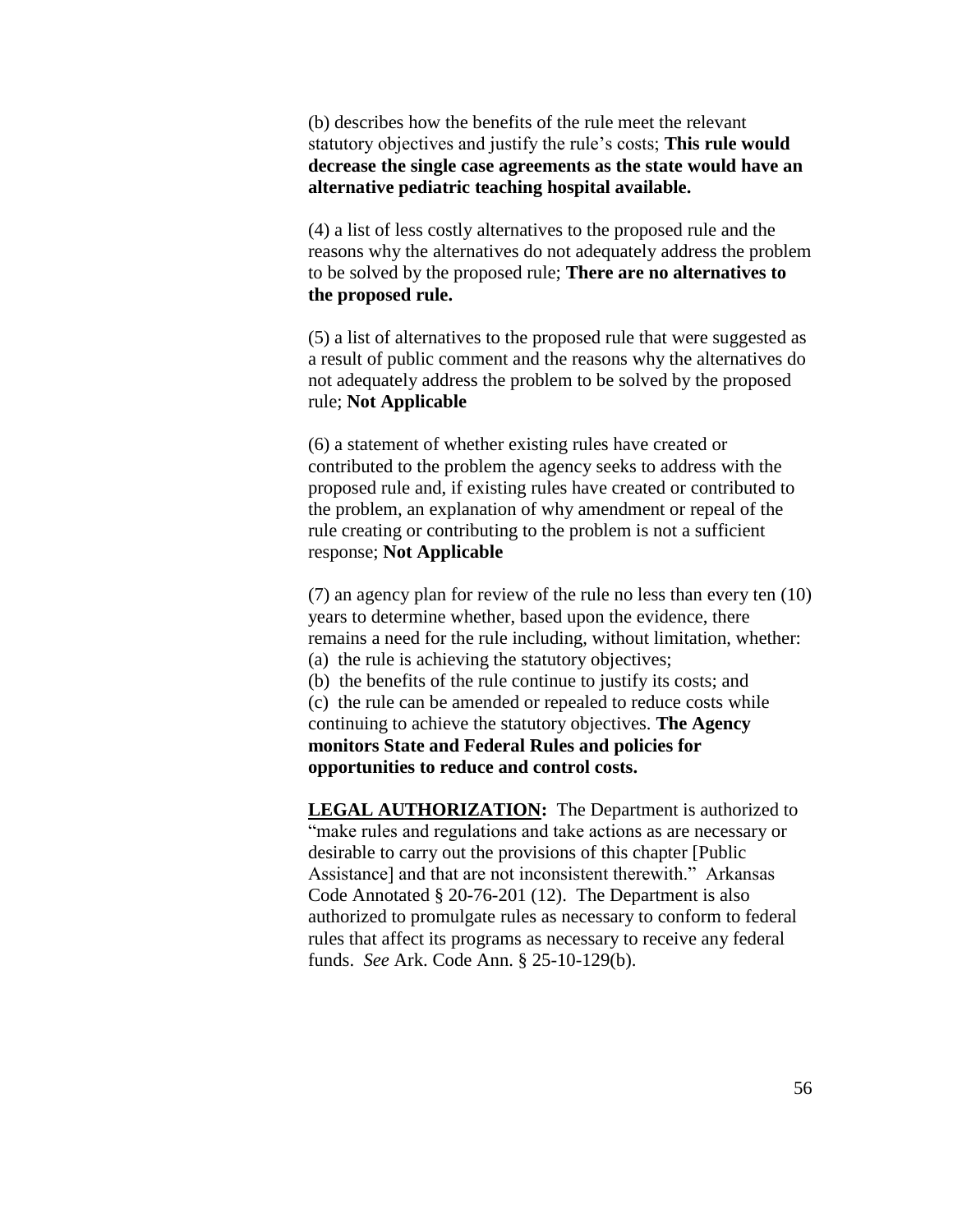**c. SUBJECT: Section 1-1-18; Section III-1-18; Outpatient Behavioral Health Services-2-18; Federally Qualified Health Clinic-1-18; Hospital-1-18; Physician-1-18; Rural Health-1-18; and State Plan Amendment-2018-002 - Telemedicine**

> **DESCRIPTION:** In accordance with Act 203 of 2017, the originating site for telemedicine services will be covered for Arkansas Medicaid beneficiaries. This will not affect current benefit limits.

Effective August 1, 2018, Arkansas Medicaid will cover the originating site facility fee for Telemedicine Services retroactively for dates of service on or after April 10, 2018.

**PUBLIC COMMENT:** The Department held a public hearing on April 30, 2018. The public comment period ended on May 9, 2018. In May, the Department received public comments from two organizations, including the following:

On behalf of the **Developmental Disabilities Provider Association (DDPA)** and the **Arkansas Medical Society**, Robert Wright, an attorney from Mitchell, Blackstock, Ivers, Sneddon, PLLC, sent letters on May 8, 2018, regarding the proposed rules to implement the state's telemedicine statute into Medicaid. He noted that the statute required that all payers reimburse telemedicine as they would the same service face-to-face, effective January 1, 2018, and that DDPA is fully supportive of the responsible use of Telemedicine in the Medicaid program.

A. All of the changes in the manuals show an effective date of July 1, 2018. The State Plan Amendment is dated January 1, 2018. The transmittal letters say the manuals have been updated effective July 1, 2018, for dates of service on or after January 1, 2018. Given these different dates, we are seeking clarification on how all of the manual provisions and state plan amendment fit together. Are we correct that if a telemedicine service was provided on March 1, 2018, (or any date between January 1, 2018, and June 30, 2018) in accordance with the provisions in Section I of the manual, that service will be paid if submitted to Medicaid on or after July 1, 2018?

B. Another area requiring clarification is the requirement for the originating site (the site where the patient is physically located during a telemedicine encounter). State statute does not limit the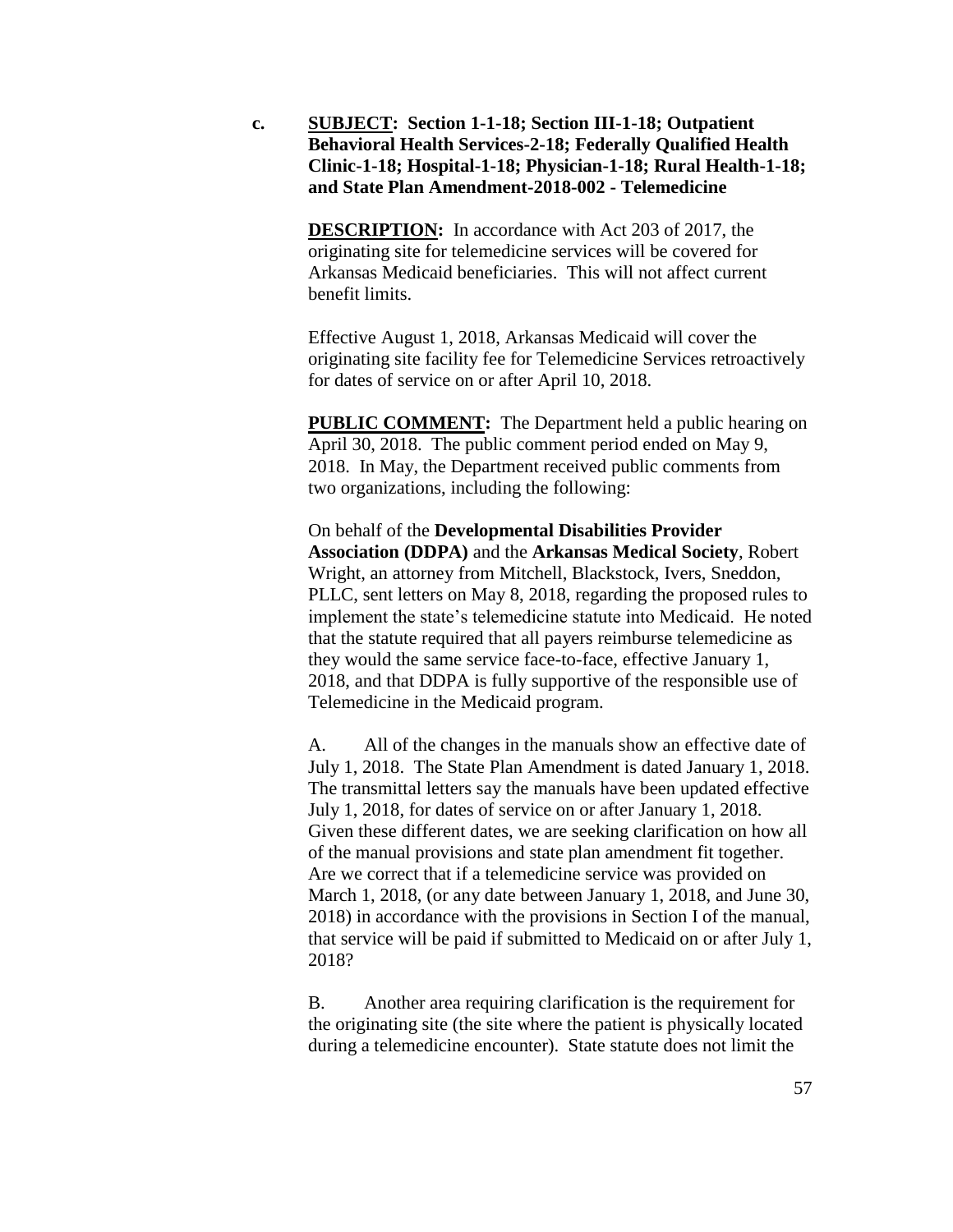location of the origination site. It simply states that a health benefit plan must pay a fee to an originating site that is operated by a healthcare professional or a licensed healthcare entity if the professional or entity are authorized to bill the health plan directly. However, the statute does not require that the originating site be such a facility. It could be a school, for example. In that case, because the school cannot bill the health plan, the health plan is not required to pay a facility fee to the originating site.

Section 105.190 of the proposed manual release is not clear but seems to require the originating site to be the office of a healthcare professional or a healthcare entity enrolled in Medicaid. Proposed Section 305.000 says in the third paragraph: "The originating site must be operated by a healthcare professional or licensed healthcare entity authorized to bill Medicaid directly for healthcare services to facilitate a high-quality interaction, including both telecommunication and clinical aspects of the telemedicine visits."

It appears that the proposed manual release has gone further than the law authorizes, perhaps unintentionally, when it requires health plans to pay for telemedicine services. The statute certainly allows the originating site to be the office of a healthcare professional or a healthcare entity, but it does not require it. We would request that the proposed manual release be changed to be consistent with state law by not restricting the originating site to the office of a healthcare professional or a healthcare entity that is able to bill the Medicaid program.

#### **AGENCY RESPONSE:**

A. With regard to a clarification on the effective date of the service, the dates of service will be retroactive to January 1, 2018, as this was necessary to meet the requirements of the Act. B. With regard to the concern about the requirements of the originating site, DHS considered it before filing the final rule. No changes were made because for billing purposes, all originating sites must be Medicaid-enrolled providers.

Laura Kehler Shue, an attorney with the Bureau of Legislative, asked a follow-up question to DHS's response. There is still a concern that the response is not clarifying or addressing the specific "originating site" issue that Robert Wright raised in his letters with regard to the Provider Manual, particularly, Section 105.190 and the third paragraph in Section 305.000 Telemedicine Billing Guidelines. He asserts that the rule language appears to go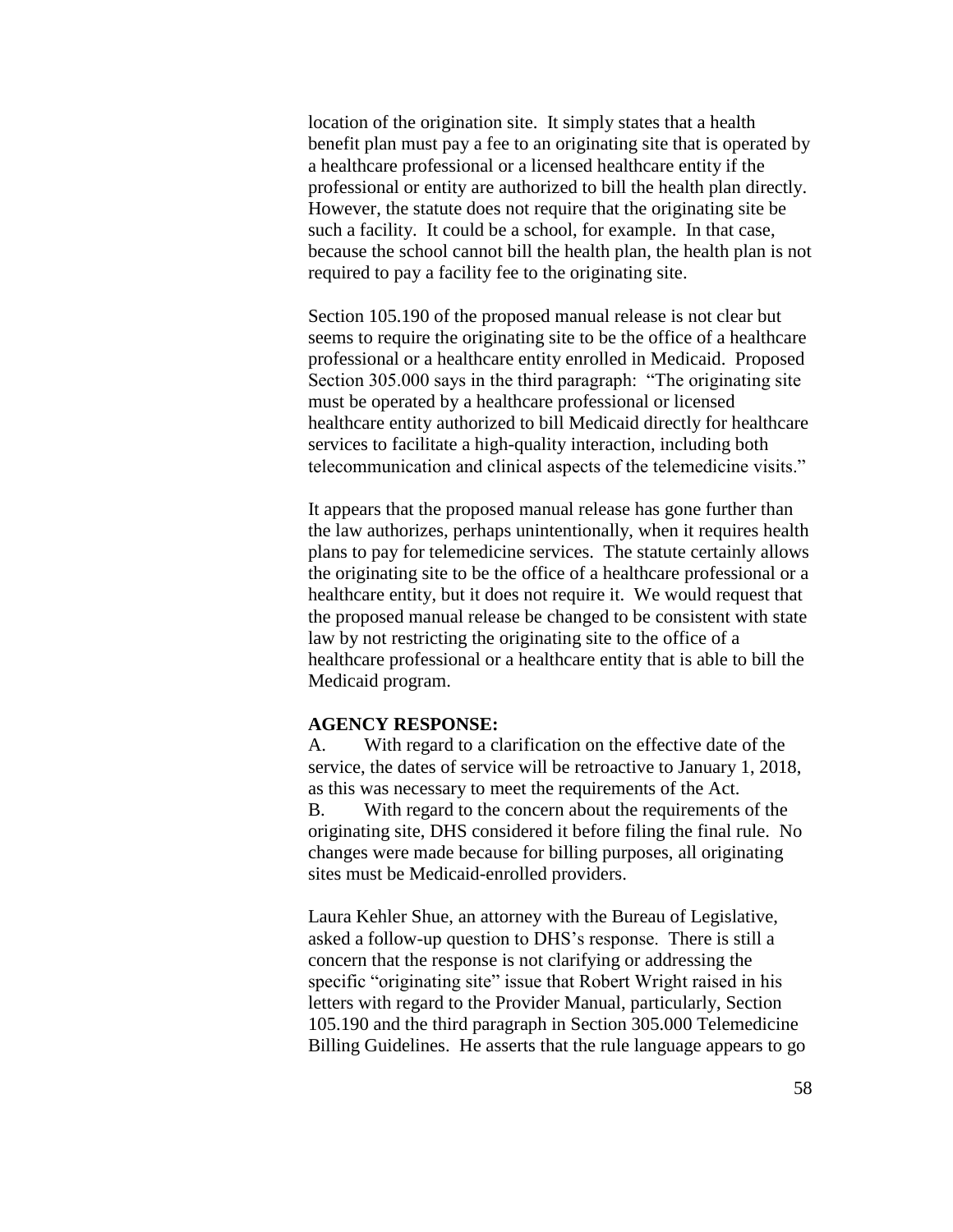further than Act 203 allows by requiring that the originating site "be operated by a healthcare professional or licensed healthcare entity" and "to facilitate a high-quality interaction, including both telecommunication and clinical aspects of the telemedicine visits." As the definition of "originating site" in Ark. Code Ann. § 23-79-1601 no longer requires "offices of a healthcare profession or a licensed healthcare entity," is there any specific response to the concern about this language that some may argue is extraneous and perhaps adding a higher standard than the law in Act 203 requires?

**AGENCY RESPONSE:** The language for Section 105.190 Telemedicine was taken directly from Act 203 as illustrated below. As DHS reimburses Medicaid providers and a provider must be authorized to bill Medicaid in order to be reimbursed by Medicaid, when composing policy 105.190 we substituted "Arkansas Medicaid" for "health benefit plan."

### **Section 105.190 Telemedicine**

Payment will include a reasonable facility fee to the originating site operated by a licensed or certified healthcare professional or licensed or certified healthcare entity if the professional or entity is authorized to bill Arkansas Medicaid directly for healthcare services.

#### **23-79-1602. Coverage for Telemedicine**

 $(d)(1)$  A health benefit plan shall provide a reasonable facility fee to an originating site operated by a healthcare professional or a licensed healthcare entity if the healthcare professional or licensed healthcare entity is authorized to bill the health benefit plan directly for healthcare services.

DHS will not be changing this portion of policy based on Mr. Wright's comment.

The proposed effective date of the rule is August 1, 2018. DHS originally intended for the proposed rules to be effective on July 1, 2018, while allowing providers to retroactively bill back to January 1, 2018. CMS initially had concerns about the retroactive effective date, but providers will be allowed to bill retroactively back to April 10, 2018.

**FINANCIAL IMPACT:** The estimated additional cost to implement the rule is \$110,831 for the current fiscal year (\$32,606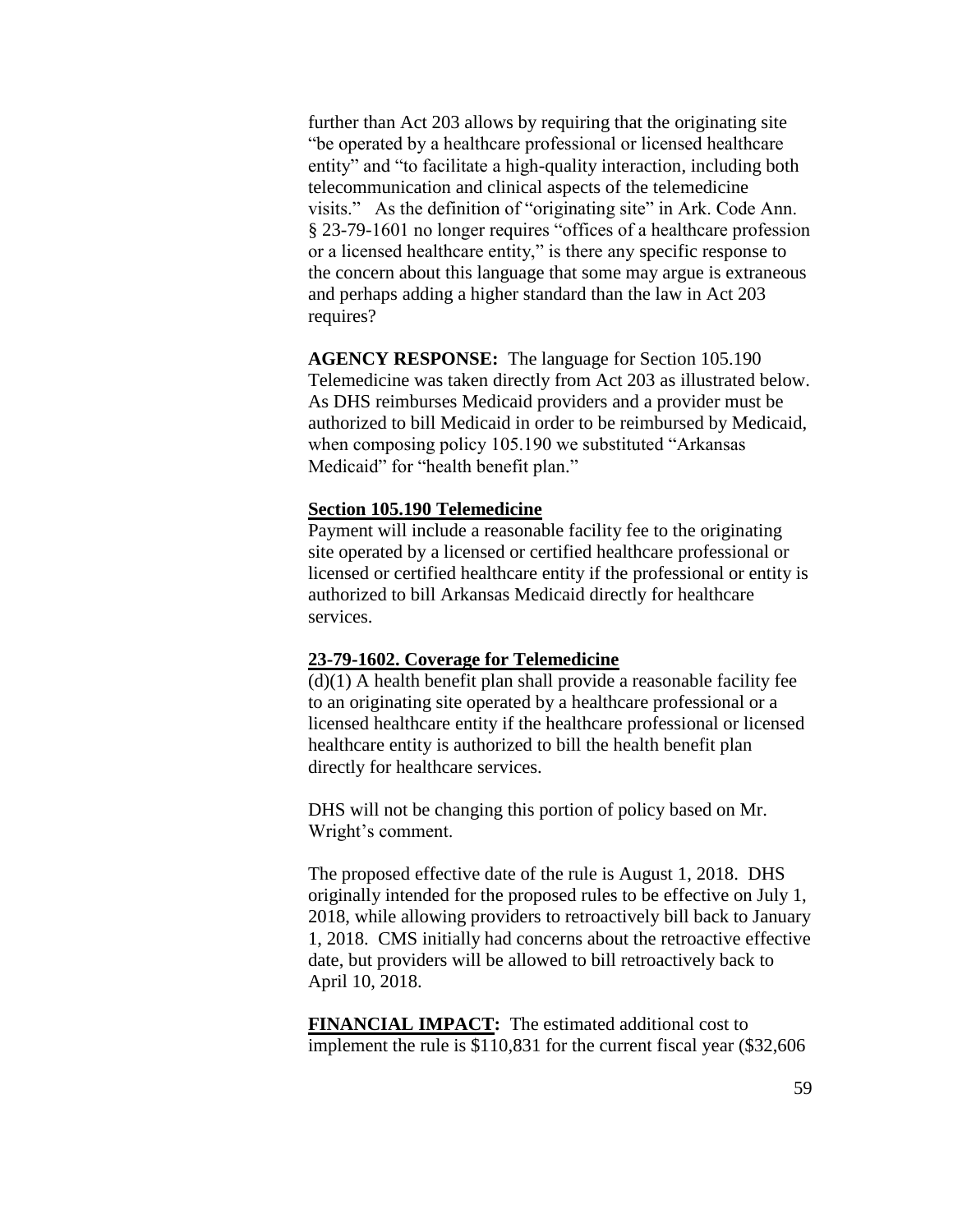in general revenue and \$78,225 in federal funds) and \$499,424 for the next fiscal year (\$146,831 in general revenue and \$352,593 in federal funds).

**LEGAL AUTHORIZATION:** The Department is authorized to "make rules and regulations and take actions as are necessary or desirable to carry out the provisions of this chapter [Public Assistance] and that are not inconsistent therewith." Arkansas Code Annotated § 20-76-201 (12).

The Telemedicine Act, Act 203 of 2017, sponsored by Senator Cecile Bledsoe, amended the definition of "telemedicine" and "originating site," addressed requirements of a professional relationship when using telemedicine, added standards, and addressed insurance coverage. "Originating Site" is defined as a site at which a patient is located at the time healthcare services are provided to him or her by means of telemedicine. *See* Ark. Code Ann. § 17-80-402(3) and § 23-79-1601(4). The effective date of the insurance coverage portion of the Act is January 1, 2018.

## **7. NORTHEAST ARKANSAS REGIONAL SOLID WASTE MANAGEMENT DISTRICT (Robert Thompson and Jason Wolfenbarger)**

### **a. SUBJECT: Northeast Arkansas Regional Solid Waste Management District Rules and Regulations**

**DESCRIPTION:** The purpose of the proposed rules and regulations by the NEARSWMD is to set forth the schedule of fees for the hauling and disposal of solid waste, to describe the makeup of the board, and to limit waste transfers outside the district, within the state of Arkansas. The subjects and issues involved in the district's rules and regulations include the following: Practices and Procedures of the District, Certificates of Need, Waste Tire Program, Waste Hauler Program, Solid Waste Facilities, Solid Waste Assessment, Waste Transfer, and Illegal Dumps Program.

The only landfill in the district is operated by the district itself, and not by a private entity. These proposed rules establish reasonable fees for the hauling and disposal of solid waste, provide a reasonable plan of licensing to waste haulers, and allow for the financial viability of the district. Private waste haulers will be required to comply with the regulations and pay fees for vehicles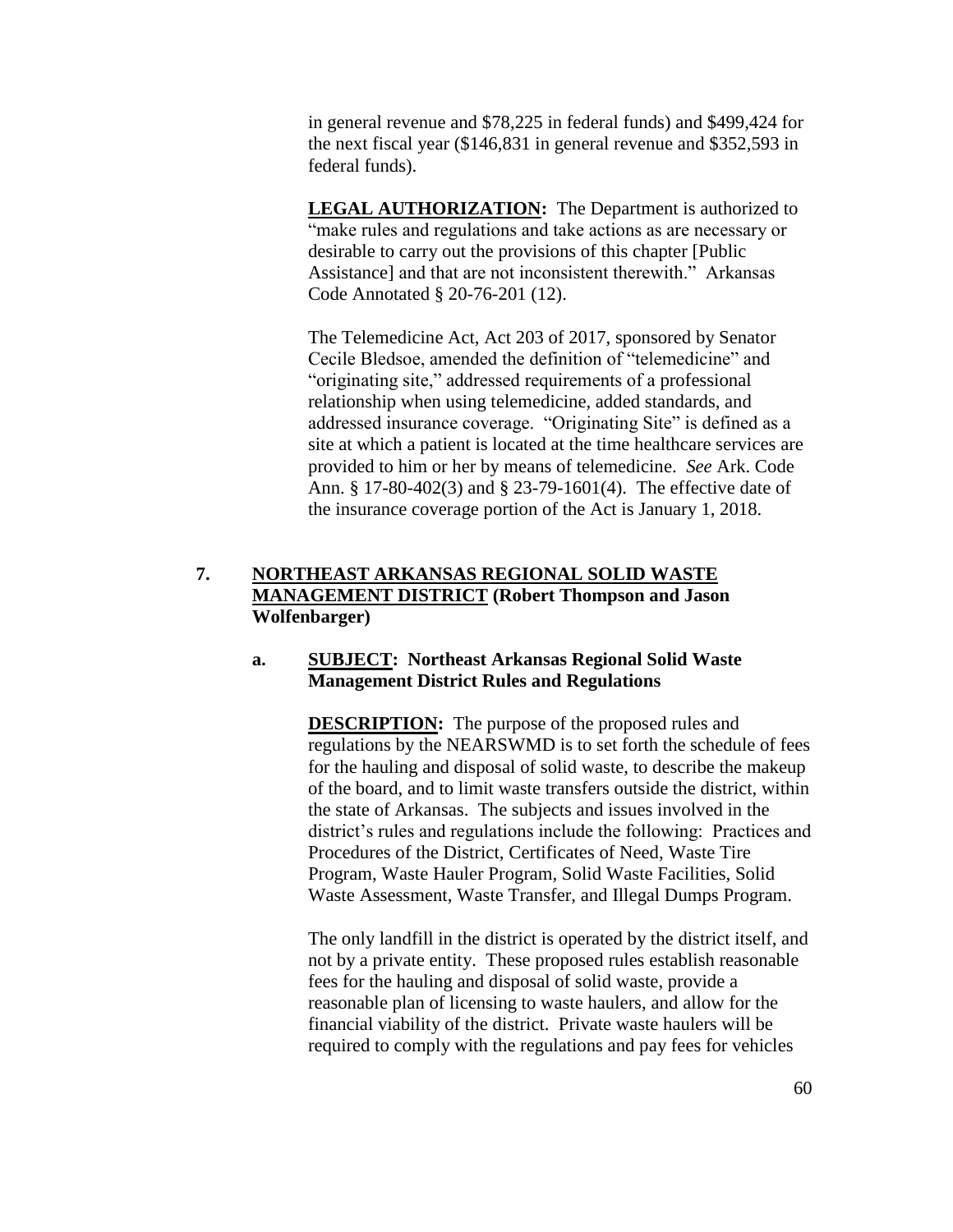and disposal of solid waste. The proposed rules apply to all professional solid waste haulers but do not impose different standards or fees for waste haulers of different sites. There are currently six private waste haulers operating within the four counties that makeup the district.

Under the proposed rules and regulations, professional waste haulers must pay a fee to NEARSWMD of \$30 per vehicle per year. Fees are assessed for waste generated in the district or generated outside the district and transported to the district. These fees include \$11.75 per yard for all loose solid waste, \$12.50 per yard for all compacted solid waste, and \$34 per yard for all "special waste," including polluted or contaminated soil, sludge, or other polluted or contaminated materials. These rules are similar to rules and regulations of other regional solid waste management districts throughout Arkansas, and they should be easily implemented by small businesses.

**PUBLIC COMMENT:** The Board did not hold a public hearing. The public comment period expired on June 11, 2018. The Board received no comments.

Laura Kehler Shue, a Legislative Attorney with the Bureau of Legislative Research, asked the following questions:

1. In the "**Waste Hauler's License**" section, a fee is referenced on page 12, is this the "reasonable licensing fee" authorized by Ark. Code Ann. § 8-6-721 (f)? 2. Near the bottom of page 12, the section provides, "Any person with a Solid Waste Hauler' License must pay the license before December 1 of the year for which the license is issued." Should it read, "...must pay the license fee...?" 3. On page 14, **§7.04, Fees**, a hauler shall pay a \$30 fee per vehicle. Is this assessed per year as referenced on page 12? 4. In the "**Solid Waste Assessment**" section, on page 17, upon which statutory or regulatory authority are you basing the fee amounts of \$11.75 per yard for loose, \$12.50 per yard for compacted and \$34 per yard for special waste? Is this found in PC and E's Regulations, or is it the same type of fee in Ark. Code Ann. § 8-6-714? (allowing for a fee of no more than two dollars (\$2.00) per ton of solid waste related to the movement or disposal of solid waste within the district, including without limitation fees and charges related to the district's direct involvement with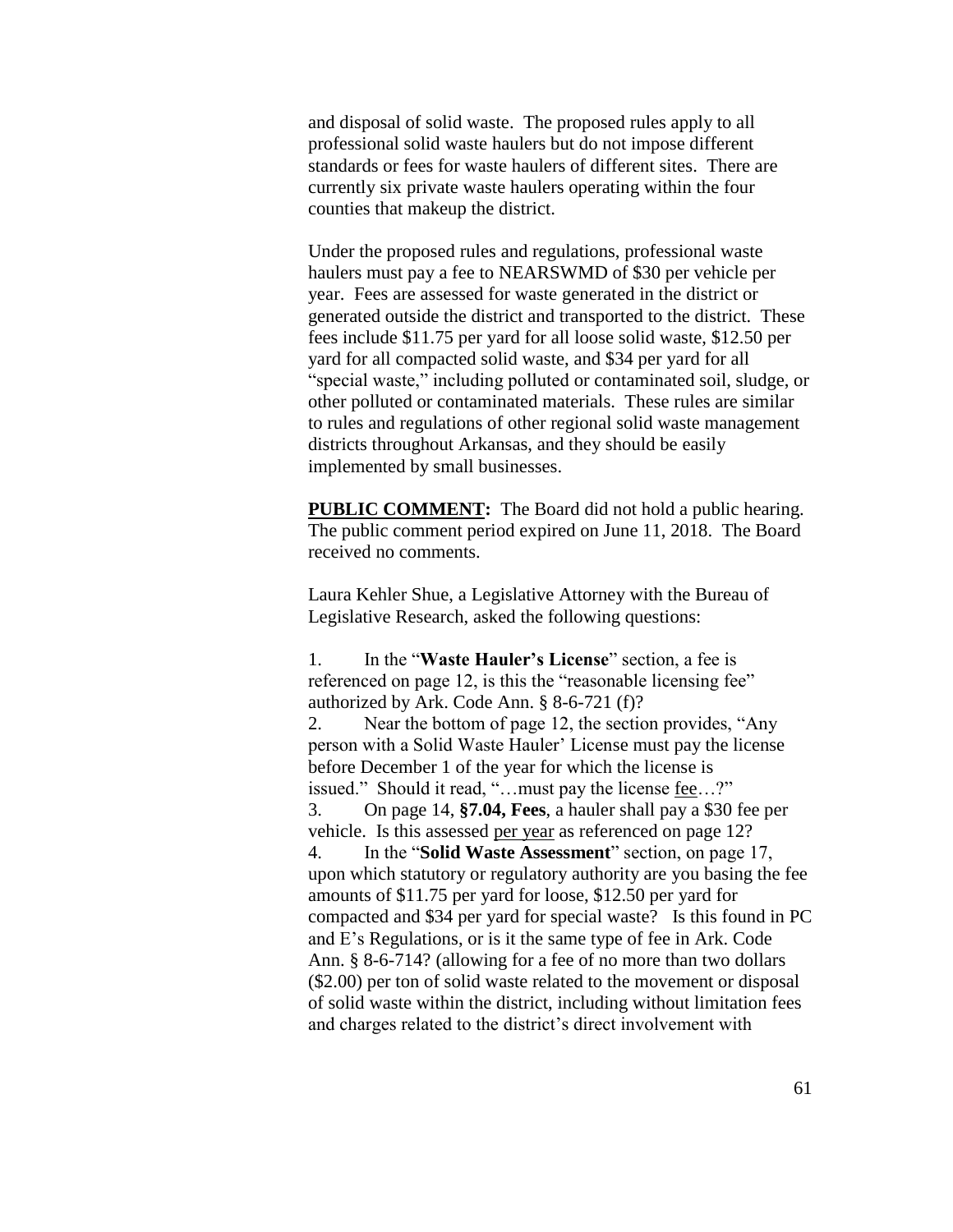disposal or treatment; or that support the district's management of the solid waste needs of the district).

#### **DISTRICT RESPONSE:**

- 1. Yes
- 2. Yes
- 3. Yes

4. The District relies on the authority of Ark. Code Ann. § 8- 6-711 to operate and maintain the landfill. ADEQ must approve the district's plan, and the fees were included with the approved plan pursuant to Pollution Control and Ecology Commission Regulations.

The proposed effective date is pending legislative review and approval.

**FINANCIAL IMPACT:** These rules include fees for waste haulers and waste disposal at the landfill operated by the district. The rules do not provide for fee increases from current fees charged by the district, so there should be no increased costs.

**LEGAL AUTHORIZATION:** A regional solid waste management board has the power to adopt rules under the Administrative Procedure Act as are reasonably necessary to assure public notice and participation in any findings or rulings of the board and to administer the duties of the board. *See* Ark. Code Ann. § 8-6-704 (a)(6). The regional board has the power to carry out all other powers and duties conferred by the solid waste disposal statutes. *See* Ark. Code Ann. § 8-6-704 (a)(12). The regional board may impose more stringent standards for a license to haul solid waste than the minimum standards set by the Pollution Control and Ecology Commission. *See* Ark. Code Ann. § 8-6-721 (e). The licensing standards include financial responsibility, s*ee* Ark. Code Ann. § 8-6-721 (d), and may include a reasonable licensing fee, which is authorized by Ark. Code Ann. § 8-6-721 (f). The misdemeanor criminal penalty for violating the statutory law or any solid waste hauler regulation is authorized by Ark. Code Ann. § 8-6-722.

The Pollution Control and Ecology Commission's Regulation No. 9 provides limits for solid waste permit fees. Regulation No. 22 provides that all operations at a landfill shall be in accordance with a permit, approved plans, and operating plan and narrative and all other applicable regulations. Regulation No. 11 allows collection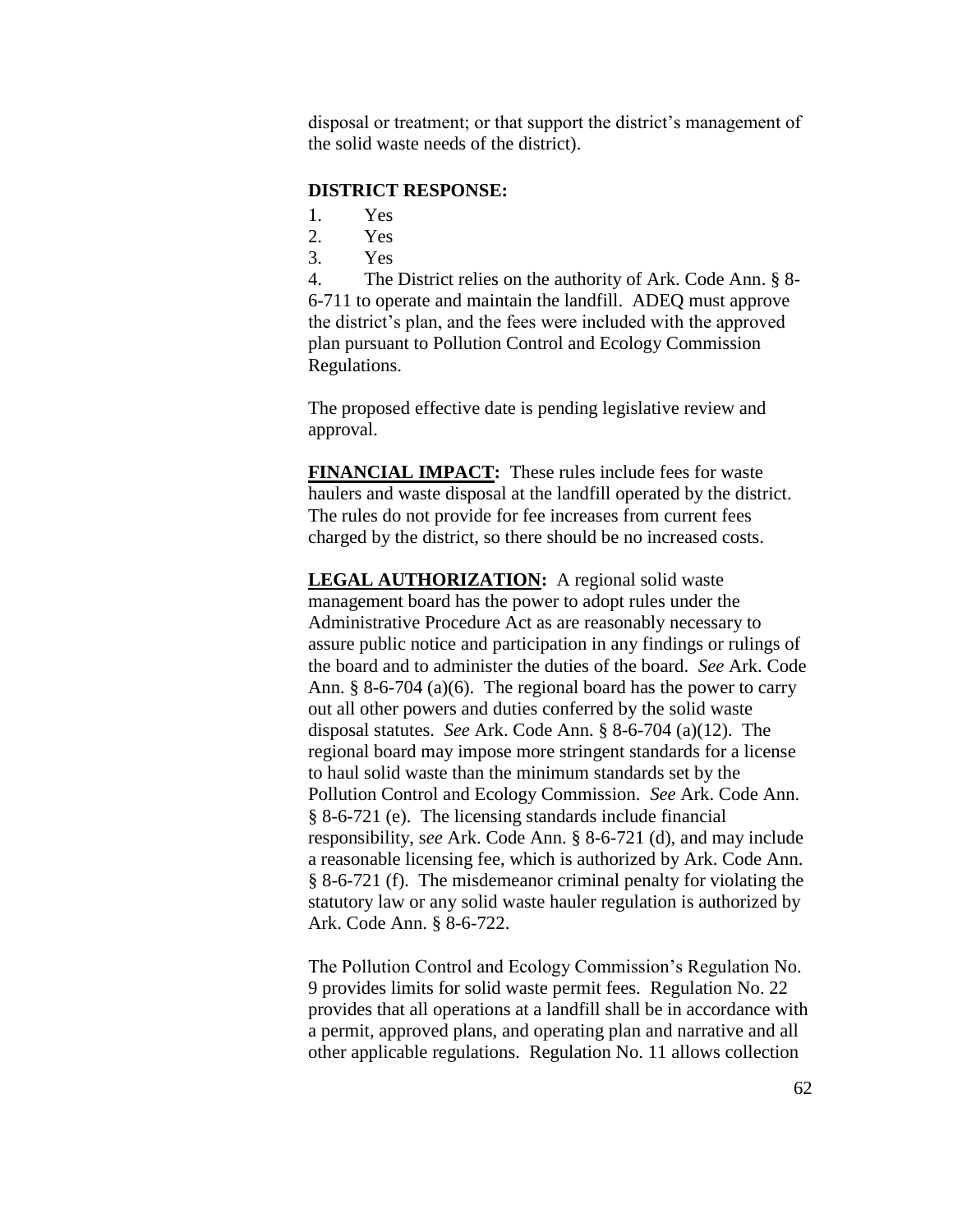of Solid Waste Disposal Fees for waste received at a landfill. The District Board also relies on its approved plan for operations and states that the assessment fee is authorized by Ark. Code Ann. § 8- 6-711, under which a district solid waste management system is authorized to own, acquire, construct, reconstruct, extend, equip, improve, operate, maintain, sell, lease, contract concerning, or otherwise deal in facilities of any nature necessary or desirable for the control, collection, removal, reduction, disposal, treatment, or other handling of solid waste.

A regional solid waste management board may fix, charge, and collect rents, fees, and charges of no more than two dollars (\$2.00) per ton of solid waste, or if weight tickets are not available, the fee shall be calculated on a volume basis related to the movement or disposal of solid waste within the district, including without limitation fees and charges related to the district's direct involvement with the district's disposal or treatment; or that support the district's management of the solid waste needs of the district. *See* Ark. Code Ann. § 8-6-714.

## **8. STATE BOARD OF PHARMACY (Dr. Brenda McCrady)**

#### **a. SUBJECT: Regulation 5: Long-Term Care Facilities**

**DESCRIPTION:** These changes update language regarding destruction of unused drugs for long-term care facilities to remove outdated language, update emergency kit guidelines for use in long-term care, and establish a list of emergency medications that can be used in Crisis Stabilization Units.

**PUBLIC COMMENT:** A public hearing was held on June 6, 2018, and the public comment period expired on that date. Public comments were as follows:

Summary of Verbal Comments Against: There were no comments against this proposed regulation change.

Summary of Verbal Comments For:

John Rocchio – Director, Pharmacy Regulatory Affairs Delivered letter with comments on proposed regulation changes and also verbally reiterated those comments. They were in support of the regulation changes with one suggestion to remove references to the classifications of medications that can be utilized in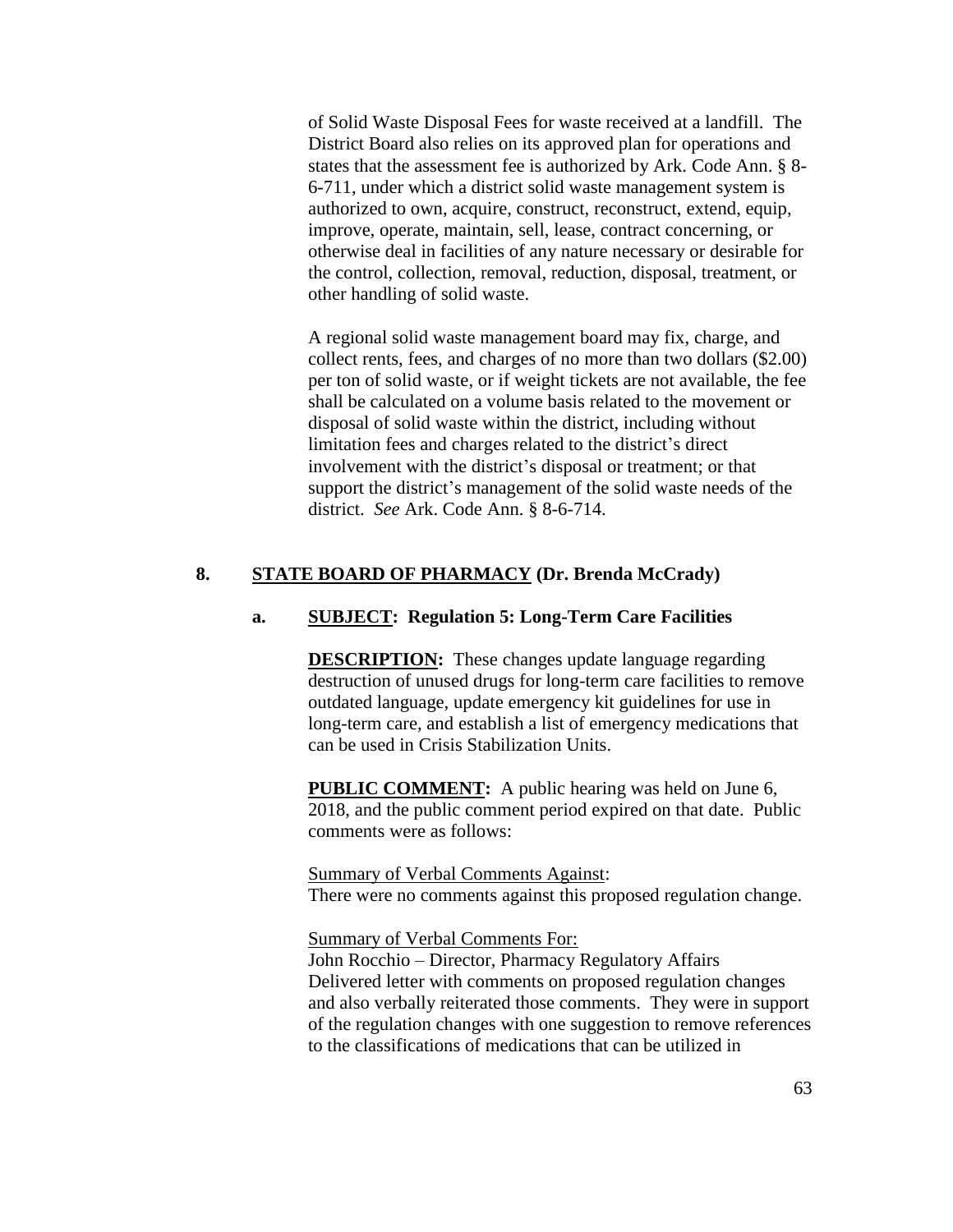Emergency Kits in LTC and leave those decisions up to the pharmacy and the facility director.

The Board accepted the written and verbal comments and responded in kind to these comments by explaining that this change is doing exactly what is being asked by opening up the ability for the Board and facilities as well as their supplying pharmacies to manage this list in a less prescriptive manner to better meet the needs of patients in Long Term Care.

The Board would also note that the absence of further comments is likely due to the work done in preparing these proposed changes consisting of meetings with industry representatives multiple times to develop the rule in a cooperative manner with representatives from Long Term Care facilities as well as consultant pharmacies specializing in LTC matters.

Jessica Sutton, an attorney for the Bureau of Legislative Research, asked the following question: The new language refers to "guidelines" that the Board will set for the specific quantities of the approved medications that will be reviewed biennially or periodically. Are these guidelines going to be published somewhere? Are they going to be promulgated? **RESPONSE:**  We have them for publication and have worked with the industry to develop lists that will be presented with the regulation discussion.

The proposed effective date is pending legislative review and approval.

**FINANCIAL IMPACT:** There is no financial impact.

**LEGAL AUTHORIZATION:** The Arkansas State Board of Pharmacy is authorized to make "reasonable rules and regulations, not inconsistent with law, to carry out the purposes and intentions of this chapter [Ark. Code Ann. § 17-92-101 et seq.] and the pharmacy laws of this state that the board deems necessary to preserve and protect the public health." Ark. Code Ann. § 17-92-  $205(a)(1)$ .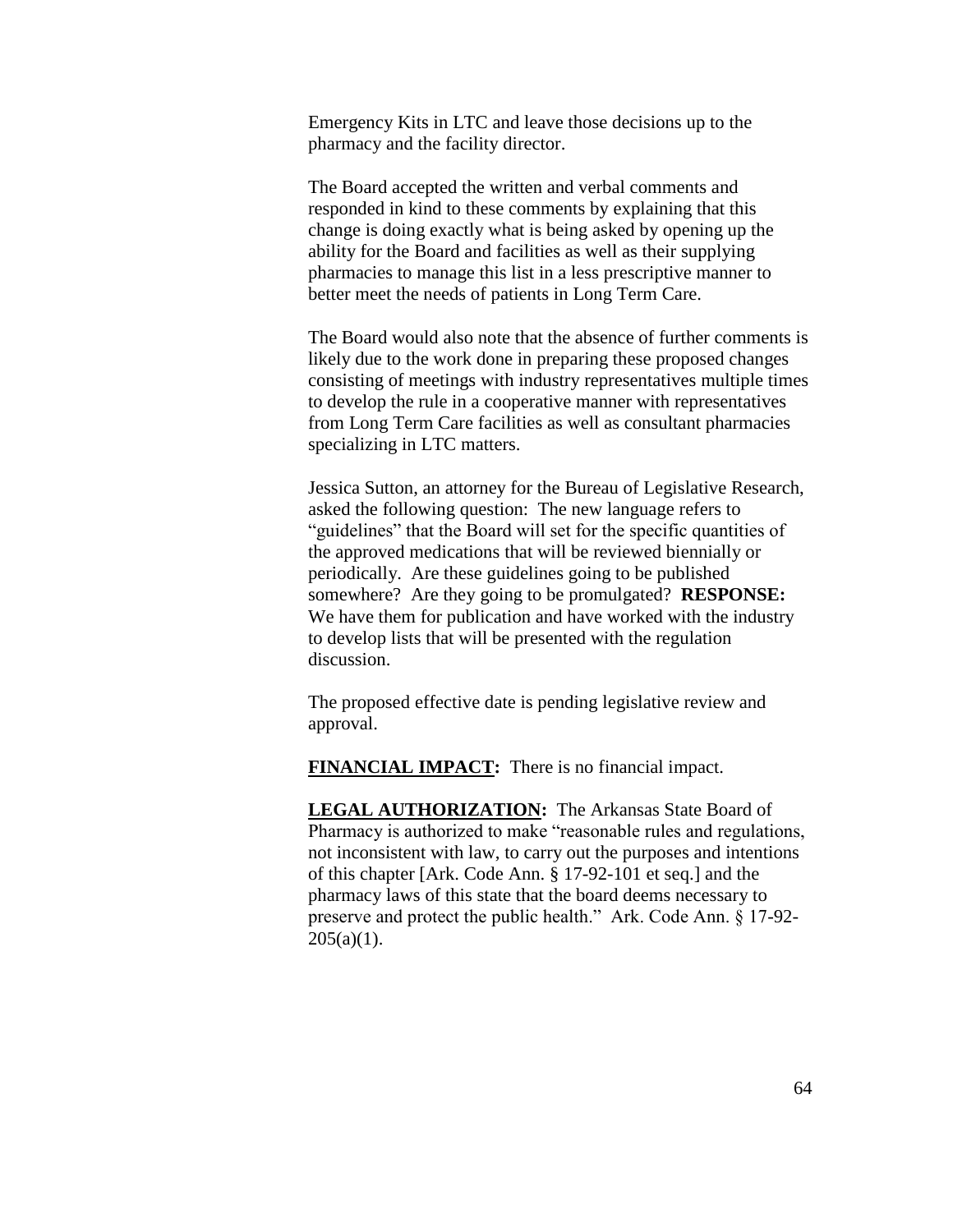### **b. SUBJECT: Regulation 8: Wholesale Distribution**

**DESCRIPTION:** The proposed changes clarifies language in Regulation 8 to match statutory language in § 17-92-108 and it allows an outsourcing facility to operate under a single permit if they do not provide medications directly to patients.

**PUBLIC COMMENT:** A public hearing was held on June 6, 2018, and the public comment period expired on that date. The Board did not receive any verbal or written comments for or against this proposed change. According to the Board, this is likely due to the fact that the Board sought feedback from involved industry when developing these proposed changes.

The proposed effective date is pending legislative review and approval.

**FINANCIAL IMPACT:** There is no financial impact.

**LEGAL AUTHORIZATION:** The Arkansas State Board of Pharmacy is authorized to make "reasonable rules and regulations, not inconsistent with law, to carry out the purposes and intentions of this chapter [Ark. Code Ann. § 17-92-101 et seq.] and the pharmacy laws of this state that the board deems necessary to preserve and protect the public health." Ark. Code Ann. § 17-92-  $205(a)(1)$ .

## **9. PULASKI COUNTY REGIONAL SOLID WASTE MANAGEMENT DISTRICT (Craig Douglass)**

## **a. SUBJECT: Regulation 4: Hauler Licensing**

**DESCRIPTION:** The Pulaski County Regional Solid Waste Management District proposes amendments to the district's Regulation 4 governing hauler licensing. The amendments are necessary to make Regulation 4 consistent with Regulation 22 of the Arkansas Pollution Control and Ecology Commission. The amendments regard penalties for failure to obtain a license for the hauling of solid waste in Pulaski County and for failure to comply with the regulation. In addition, the amended regulation further defines the duties and responsibilities of haulers of solid waste in Pulaski County and of permitted landfills in Pulaski County.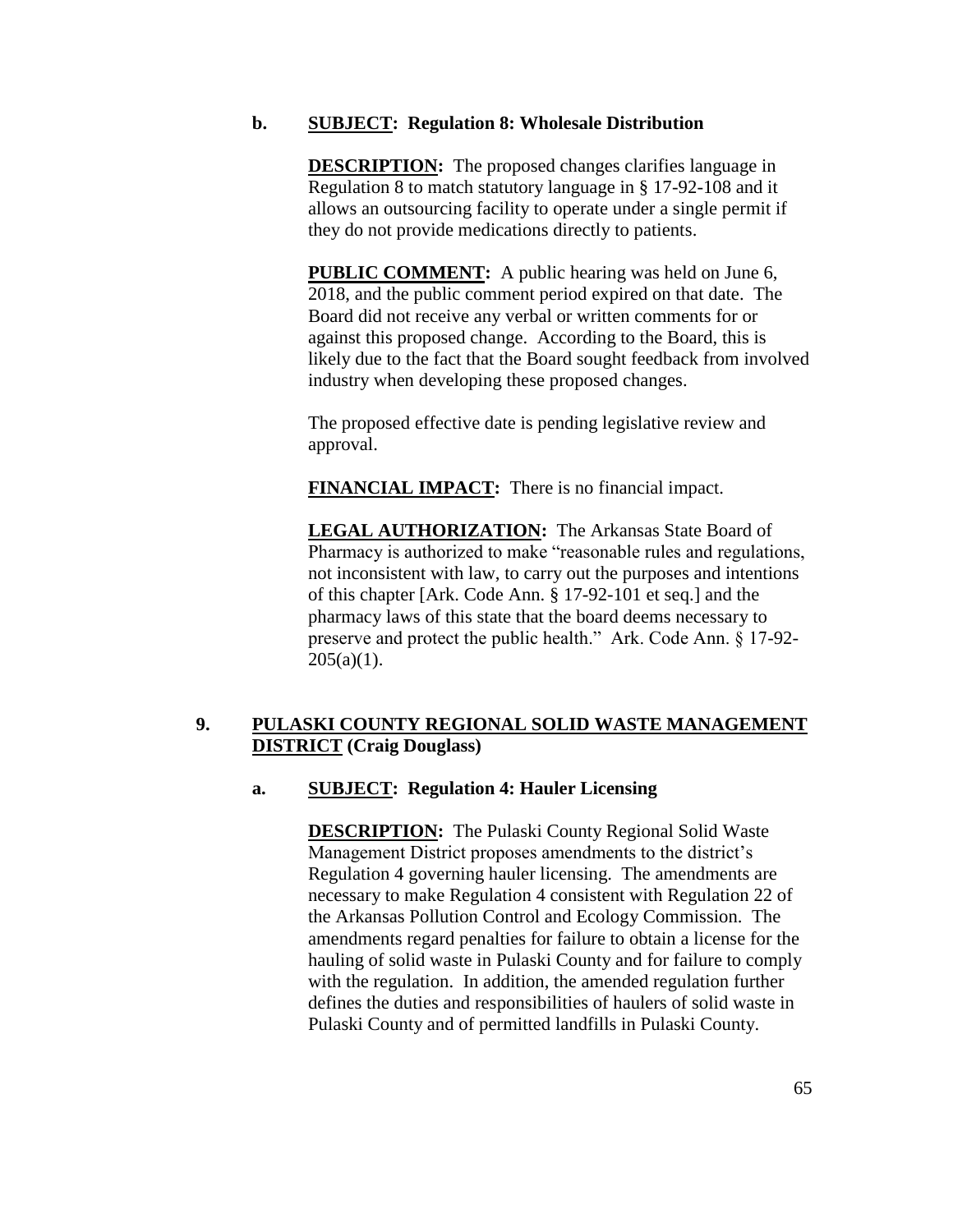**PUBLIC COMMENT:** The Board did not hold a public hearing. The public comment period expired on June 15, 2018. The Board received no comments.

The proposed effective date is pending legislative review and approval.

**FINANCIAL IMPACT:** Solid waste haulers correctly participating in the hauler license program already endure an existing financial impact based on their number of vehicles licensed and the cubic yard size of those vehicles. That aspect of Reg. 4 will not change. In other words, there is no new financial impact for those that have properly participated in the program to continue participation as normal. However, an added financial impact of revising the regulation is effective for **ANY** participant that does not renew by March 1 (all hauler licenses expire on December 31 every year). A 20% penalty will be added to their license amount after March 1, again varying from vendor to vendor based on number and cubic yard size of vehicles licensed.

The only other financial impact that can occur is for haulers that have never participated in the program. It can be considered a financial impact for them to comply with Reg. 4 as required by § 8-6-721.

**LEGAL AUTHORIZATION:** A regional solid waste management board has the power to adopt rules under the Administrative Procedure Act as are reasonably necessary to assure public notice and participation in any findings or rulings of the board and to administer the duties of the board. *See* Ark. Code Ann. § 8-6-704 (a)(6). The regional board has the power to carry out all other powers and duties conferred by the solid waste disposal statutes. *See* Ark. Code Ann. § 8-6-704 (a)(12).

The regional board may impose more stringent standards for a license to haul solid waste than the minimum standards set by the Pollution Control and Ecology Commission. *See* Ark. Code Ann. § 8-6-721 (e). The licensing standards include financial responsibility, s*ee* Ark. Code Ann. § 8-6-721 (d), and may include a reasonable licensing fee, which is authorized by Ark. Code Ann. § 8-6-721 (f). The misdemeanor criminal penalty for violating the statutory law or any solid waste hauler regulation is authorized by Ark. Code Ann. § 8-6-722.